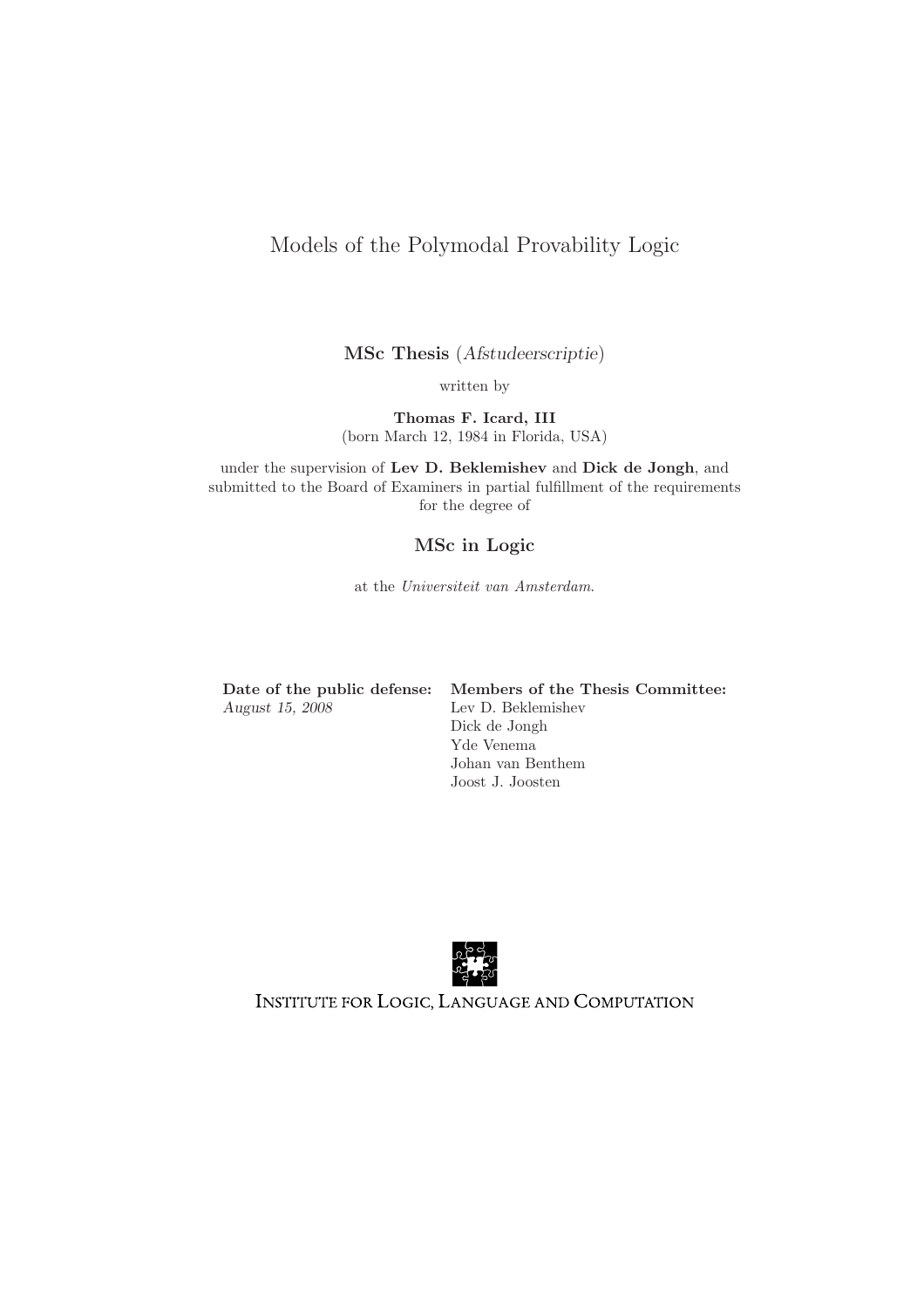# Contents

| $\mathbf{1}$   | Introduction |                                                                                    |                |
|----------------|--------------|------------------------------------------------------------------------------------|----------------|
|                | 1.1          |                                                                                    | $\overline{2}$ |
|                |              | 1.1.1                                                                              | $\overline{2}$ |
|                |              | From Provability to $\omega$ -Provability to Reflection Principles<br>1.1.2        | $\overline{4}$ |
|                | 1.2          |                                                                                    | 6              |
|                | 1.3          |                                                                                    | 7              |
| $\overline{2}$ |              | <b>Relational Models</b>                                                           | 8              |
|                | 2.1          |                                                                                    | 8              |
|                | 2.2          |                                                                                    | 9              |
|                |              | 2.2.1                                                                              | 10             |
|                |              | Beklemishev's Blow-up Models<br>2.2.2                                              | 13             |
|                | 2.3          | Ignatiev's Frame $U \dots \dots \dots \dots \dots \dots \dots \dots \dots \dots$   | 18             |
|                | 2.4          |                                                                                    | 25             |
|                |              |                                                                                    |                |
| 3              |              | The Canonical Frame of $GLP_0$                                                     | 28             |
|                | 3.1          |                                                                                    | 29             |
|                |              | 3.1.1                                                                              | 29             |
|                |              | 3.1.2                                                                              | 30             |
|                | 3.2          | Descriptive Frames and Canonical Frames                                            | 32             |
|                |              | 3.2.1                                                                              | 32             |
|                |              | 3.2.2                                                                              | 35             |
| $\overline{4}$ |              |                                                                                    | 37             |
|                | 4.1          | <b>Topological Models</b>                                                          | 38             |
|                |              | 4.1.1                                                                              | 38             |
|                |              | 4.1.2                                                                              | 42             |
|                | 4.2          | $GLP-Spaces \ldots \ldots \ldots \ldots \ldots \ldots \ldots \ldots \ldots \ldots$ | 43             |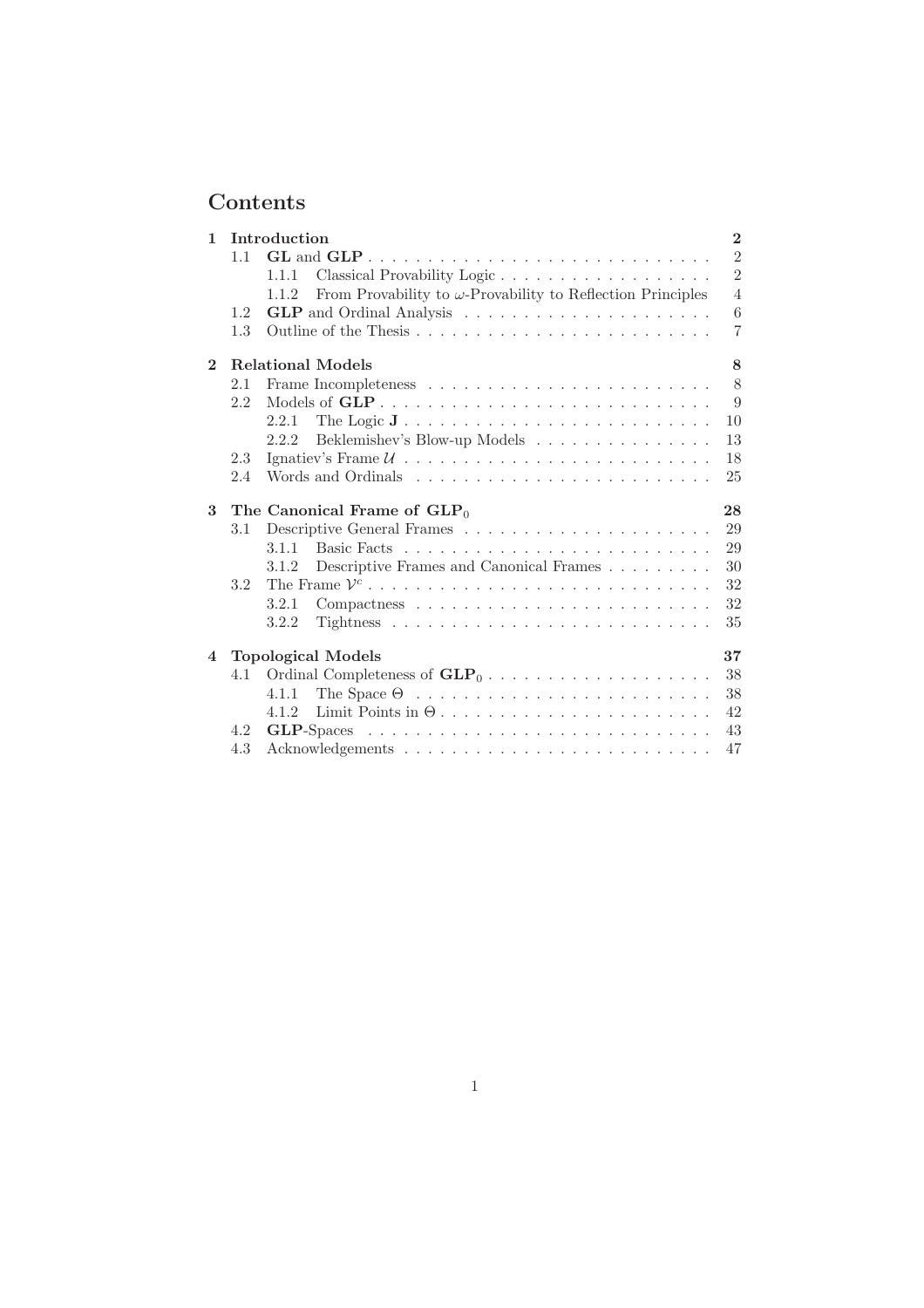# 1 Introduction

Arguably, the most successful applications of modal logic to other areas of mathematics have been the so called "provability" interpretations, and various topological interpretations.<sup>1</sup> This thesis concerns both of these interpretations, albeit each only indirectly. The Polymodal Provability Logic known as GLP has held significant interest in the study of strong provability predicates in arithmetical theories, as well as in the study of ordinal notation systems for these theories. In particular, the closed fragment of GLP, which we shall denote  $GLP<sub>0</sub>$ , simply  $GLP$  restricted to the language without variables, has found applications in mainstream proof theory (See Section 1.2). The majority of this thesis is therefore dedicated to exploring relational and topological models of this logic. At the same time, however, an underlying impetus for this study is the fact that the full logic GLP with variables is frame-incomplete (See Section 1.1.2). While a thorough treatment of the full logic is beyond the scope of the thesis, it is hoped that a better understanding of the closed fragment, and in particular the interaction between relational and topological interpretations of the closed fragment, will shed some light on the full fragment. Last but not least, some of the structures we will come across are sufficiently intriguing and natural, we believe, so as to merit interest in and of themselves.

## 1.1 GL and GLP

#### 1.1.1 Classical Provability Logic

The idea of a *logic of provability* goes back to a short paper by Kurt Gödel ([Gödel, 1933]). Let  $B(x, y)$  be (any reasonable variation of) Gödel's  $\Delta_0$  predicate formalizing, "y is the code of a proof in Peano Arithmetic of the sentence with Gödel number x," with  $Bew(x) = \exists y B(x, y)$ , and let  $A^{\#}$  be the numeral of the Gödel code of  $A$ . Gödel first showed that the following schema is valid:

$$
Bew((A \to B)^{\#}) \Rightarrow (Bew(A^{\#}) \Rightarrow Bew(B^{\#}))
$$

In fact, not only is the schema true, it can be proven in Peano Arithmetic (henceforth PA) itself, whereby the meta-conditional "⇒" becomes "→" in the language of arithmetic. The following rule also holds for all A (as an instance of so called  $\Sigma_1$ -completeness):

If A is provable, then  $Bew(A^{\#})$  is provable.

This fact is also formalizable in PA (by so called *provable*  $\Sigma_1$ -completeness), so we have one more schema:

 $Bew(A^{\#}) \rightarrow Bew(Bew(A^{\#})^{\#})$ 

Ignoring the distinction between a formula and its Gödel number, and replacing  $Bew$  with  $\Box$ , we can write each of these schemas and rules in what looks like the standard modal language, giving each a name suggestive thereof.

<sup>1</sup>At any rate, so much is claimed in, e.g. [Artemov, 2006].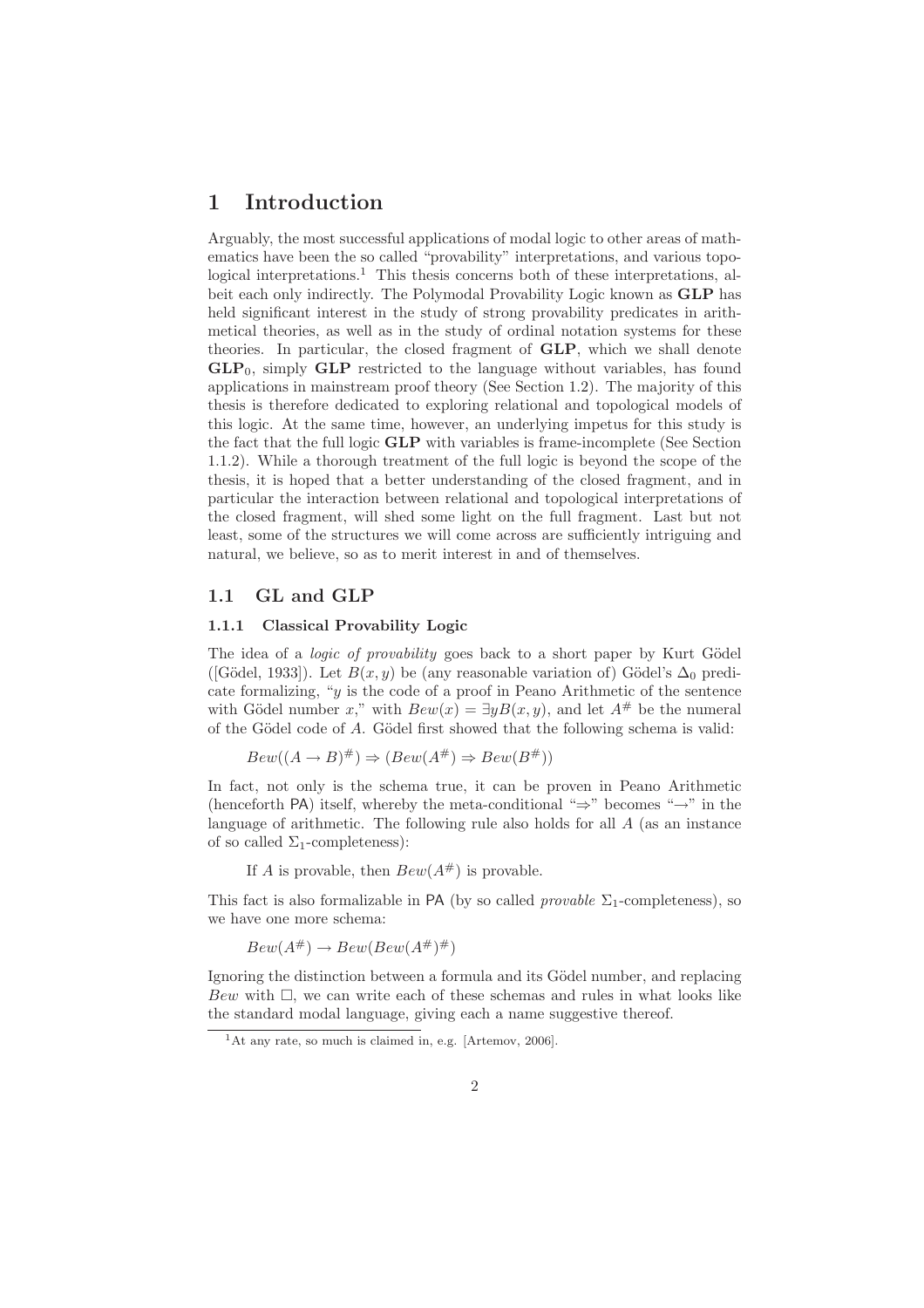K:  $\square(\phi \to \psi) \to (\square \phi \to \square \psi)$ 4:  $\square \phi \rightarrow \square \square \phi$ 

And the rule,

*Nec*: If  $\phi$ , then  $\Box \phi$ .

If we add to this the rule *modus ponens*, we obtain the modal system  $K4$ . Later, building on work by Hilbert and Bernays, Martin Löb identified ([Löb, 1955]) one last principle that he showed is sufficient, given the other axioms, for a schematic proof of Gödel's Second Incompleteness Theorem. The extra principle is known as Löb's Axiom (stated here in the anachronistic modal language):

L:  $\square(\square \phi \rightarrow \phi) \rightarrow \square \phi$ 

The resulting extension of  $K4$  is called  $GL$  (named after Gödel and Löb). Essentially what Gödel, Löb, and Hilbert and Bernays showed is that if  $\phi$  is a theorem of  $GL$ , then for all functions  $f$  that send propositional variables to arbitrary arithmetical formulas,  $\Box \psi$  to  $Bew(\psi^{\#})$ , and that commute with boolean operations,  $f(\phi)$  is a theorem of PA. And this is indeed enough to prove the Second Incompleteness Theorem using purely modal reasoning: If PA could prove its consistency statement,  $\neg \Box \bot$ , then  $\Box \bot \rightarrow \bot$  would follow. By rule Nec, we would have  $\Box(\Box \bot \rightarrow \bot)$ , and finally by Axiom L and one application of modus ponens,  $\Box \bot$ , that is, PA would be inconsistent.

The question eventually arose whether GL encompasses all schemata provable of the provability predicate. Provoked by a notice to the American Mathematical Society written by George Boolos, Robert Solovay proved GL is arithmetically complete.<sup>2</sup>

### Theorem 1.1.1 ([Solovay, 1976]). GL  $\vdash \phi$  iff PA  $\vdash f(\phi)$ , for all f.

The logic GL is sound and complete with respect to the class of finite, rooted, partially ordered Kripke frames (henceforth GL-frames), a result first published by Krister Segerberg ([Segerberg, 1971]). The basic idea of Solovay's proof is to embed an arbitrary GL-model into Peano Arithmetic, so that any refuting Kripke model becomes an arithmetical counterexample.

This striking correspondence between modal logic and arithmetic opened up the possibility of proving interesting arithmetical results using purely modal methods, one of the most famous examples being the de Jongh-Sambin Fixed Point Theorem (in fact proven even before the publication of Solovay's paper), which shows when and why certain formulas have explicit and unique solutions, thus generalizing the original fixed point theorem. For, in a very definite sense, GL tells us everything there is to know about what a reasonable arithmetical theory can say about the behavior of its own provability predicate.

<sup>&</sup>lt;sup>2</sup>Solovay also proved that the non-normal logic GLS, obtained by extending GL with the schema  $\Box \phi \rightarrow \phi$  and rejecting the necessitation principle, encompasses all *true* schemata involving the provability predicate. For a historical overview of the early development of provability logic, see [Boolos and Sambin, 1991].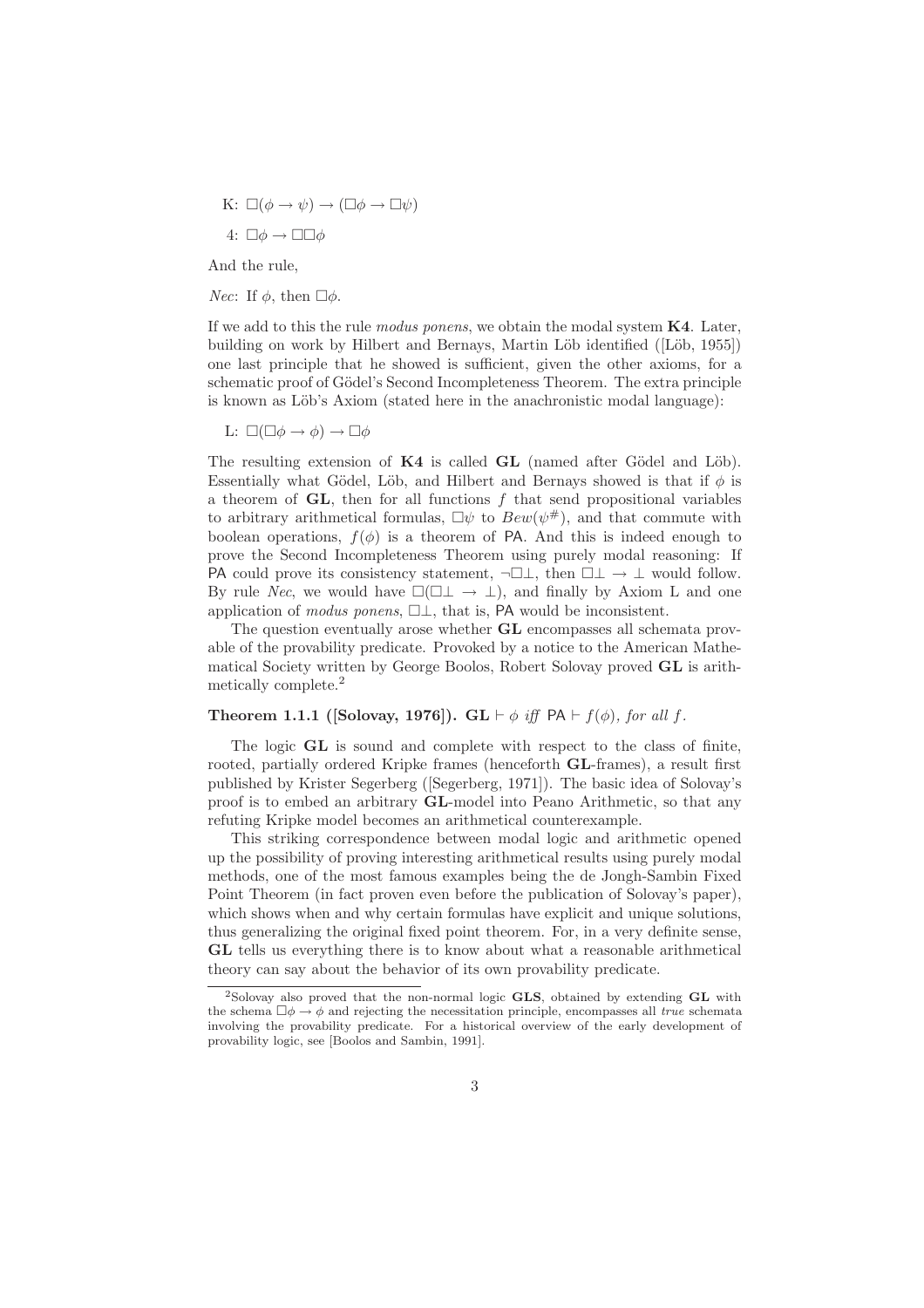#### 1.1.2 From Provability to  $\omega$ -Provability to Reflection Principles

Gödel's original proofs of the incompleteness theorems did not apply to all consistent arithmetical theories, but merely to theories that were  $\omega$ -consistent. Recall that  $\overline{\mathrm{T}}$  is  $\omega$ -inconsistent if there is an arithmetical formula  $A(x)$  such that,  $\mathsf{T} \vdash \exists x A(x)$ , but for each natural number  $n, \mathsf{T} \vdash \neg A(\mathbf{n})$ .<sup>3</sup> T is  $\omega$ -consistent if it is not  $\omega$ -inconsistent.  $\omega$ -consistency is stronger than consistency: If T is  $\omega$ -consistent, then there is some formula that T does not prove (either  $\neg A(\mathbf{n})$ for some n, or  $\exists x A(x)$ , for every predicate  $A(x)$ , so it is certainly consistent; however, there are examples of consistent theories that are not  $\omega$ -consistent (e.g. add the sentence  $Bew(0=1)$  to PA). And it was not until later that John Rosser extended the range of incompleteness to consistent theories tout court.

We say A is  $\omega$ -provable in a theory T, if the theory  $T + \neg A$  is  $\omega$ -inconsistent.<sup>4</sup> As  $\omega$ -consistency implies consistency, so also  $\omega$ -provability implies provability: If A is not provable, then  $T + \neg A$  is consistent, i.e. not inconsistent, hence not  $\omega$ -inconsistent, and so A is not  $\omega$ -provable. George Boolos was the first to address the logic of  $\omega$ -provability for PA ([Boolos, 1980]). He found that it is also GL, and with some minor adjustments the Solovay-style arithmetical completeness proof can be used.

The next natural question was to determine the joint logic of provability and  $\omega$ -provability so as to capture the exact relationship between them. Several principles we can see right away must be valid. Let us write [0] for normal provability and [1] for the natural arithmetical formalization of  $\omega$ -provability as a  $\Sigma_3$ -predicate. We know both [0] and [1] satisfy all of the axioms of **GL**. Moreover, by our earlier observation, we obviously have,

 $[0]\phi \rightarrow [1]\phi$ 

It is also not difficult to see that this principle should also be part of the logic:

$$
\neg [0]\phi \rightarrow [1]\neg [0]\phi
$$

Reasoning in PA, suppose  $A$  is not provable. Then no number  $n$  is the code of a proof of A, that is,  $\neg B(n, A^{\#})$  is true for all n, which means that PA  $\vdash \neg B(n, A^{\#})$  for all n. But then it is easy to see that PA +  $\exists x B(x, A^{\#})$  will be  $ω$ -inconsistent, that is to say,  $\neg \exists x B(x, A^#)$  is  $ω$ -provable. And  $\exists x B(x, A^#)$  is exactly the definition of  $Bew(A^{\#})$ , so  $\neg Bew(A^{\#})$  is  $\omega$ -provable.

Giorgi Japaridze was the first to prove that these principles are indeed sufficient ([Japaridze, 1985]). The proof is a non-trivial variation on Solovay's method for proving arithmetical completeness of GL.

In a certain sense, the set of  $\omega$ -provable sentences of PA gets us one step closer to the set of true arithmetical sentences than the set of normally provable sentences. This can be better seen by considering an alternative, but equivalent,

<sup>3</sup>For convenience, we use bold notation for the arithmetical representation of numerals and logical symbols.

<sup>&</sup>lt;sup>4</sup>The presentation in this section is very much based on that in [Boolos, 1993]. This is also an excellent source for the proof of Japaridze's Theorem 1.1.3 in the bimodal case.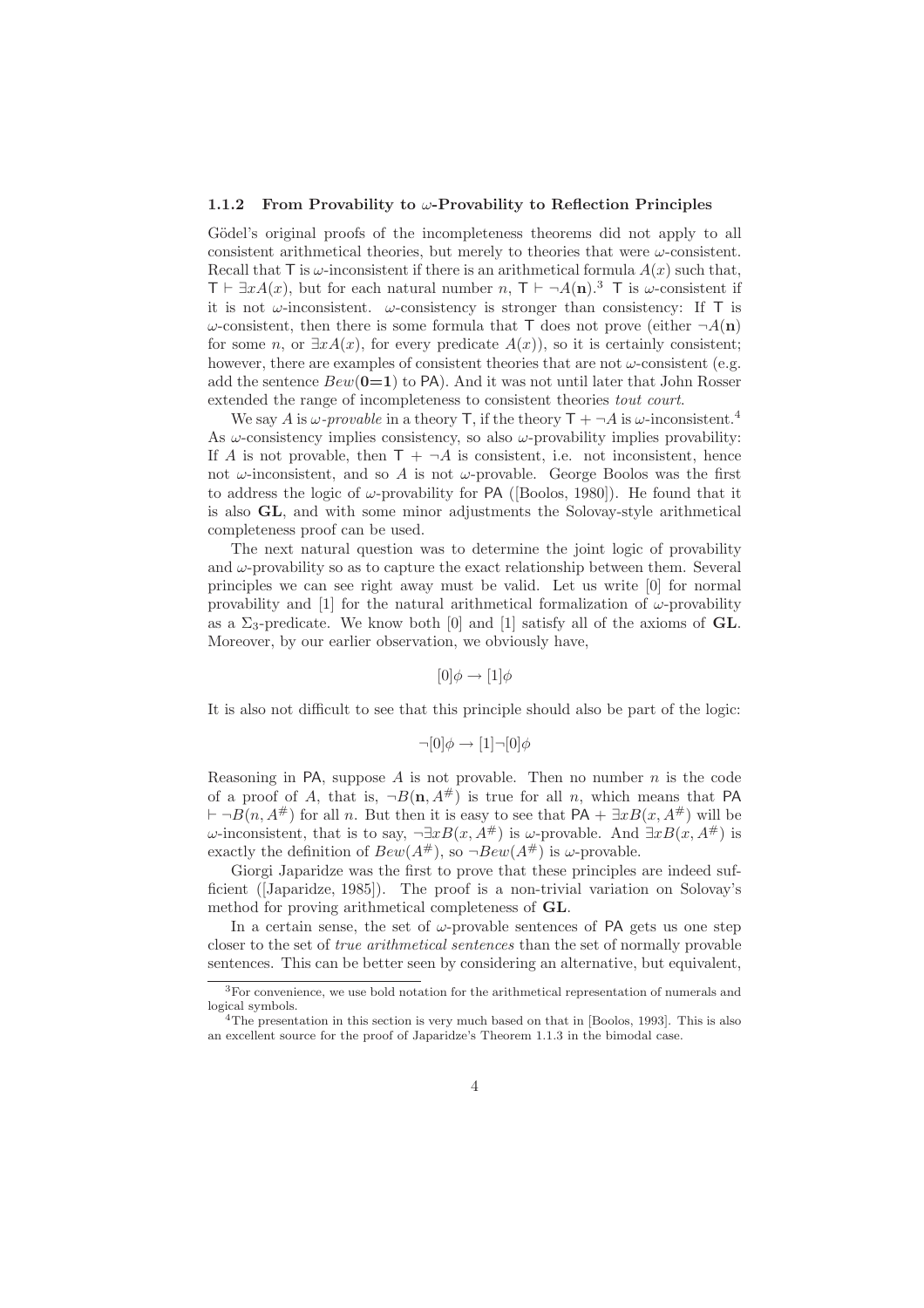formulation of  $\omega$ -provability. Let us say A is provable by one application of the  $ω$ -rule if there is some formula  $B(x)$  such that PA  $\vdash$  B(n) for all n, and PA  $\vdash$  $\forall x B(x) \rightarrow A$ . It is easy to see that these two concepts coincide. That provability by one application of the  $\omega$ -rule implies  $\omega$ -provability is obvious. For the other direction, if A is  $\omega$ -provable, there is some  $B(x)$  such that (using the Deduction Rule), for all n, PA  $\vdash \neg A \rightarrow \neg B(\mathbf{n})$ , but PA  $\vdash \neg A \rightarrow \exists x B(x)$ . It follows that,  $PA \vdash \forall x (\neg A \rightarrow \neg B(x)) \leftrightarrow \bot$ , and in particular  $PA \vdash \forall x (\neg A \rightarrow \neg B(x)) \rightarrow A$ . So A is provable by one application of the  $\omega$ -rule.

Taking provability by one application of the  $\omega$ -rule as an alternative definition of  $\omega$ -provability, this notion naturally gives rise to a whole succession of stronger and stronger provability predicates. We could then let [2] correspond to the formalization of *provable by two applications of the*  $\omega$ *-rule*, and so on for all natural numbers. In this way, adding more and more sentences to this list of "provable" formulas, we gradually approach the standard model of all true arithmetical sentences, since infinitely many applications of the rule gives all such sentences. Obviously the logic of "*n*-provability" for each *n* will mirror that of normal provability, just as 1-provability does. And the relationship between  $n$ - and  $n + 1$ -provability is analogously captured by that between 0- and 1-provability. Thus, we are ready to give the formal definition of GLP (P for "polymodal"):

**Definition 1.1.2.** The logic **GLP** is defined by the following axioms, for  $n < \omega$ :

- (i) All tautologies
- (ii)  $[n](\phi \rightarrow \psi) \rightarrow ([n]\phi \rightarrow [n]\psi)$
- (iii)  $[n](n|\phi \rightarrow \phi) \rightarrow [n]\phi$
- (iv)  $\langle n \rangle \phi \rightarrow [n+1] \langle n \rangle \phi$
- (v)  $[n]\phi \rightarrow [n+1]\phi$

**GLP** is closed under modus ponens, and  $[n]$ -necessitation for all  $n < \omega$ .

As in the case of  $GL$ , we put a natural restriction on the functions  $f$  from modal formulas to arithmetical formulas, in particular so that, e.g.  $[n]\phi$  is always mapped to the formalization of " $\phi$  is provable by n applications of the  $\omega$ -rule." Then, Japaridze's Theorem can be stated:

#### Theorem 1.1.3 ([Japaridze, 1985]). GLP  $\vdash \phi$  iff PA  $\vdash f(\phi)$ , for all f.

The interpretation of GLP we have been discussing so far is mostly of historical interest, e.g. given Gödel's original proof of the incompleteness theorem. This is also the original interpretation that Japaridze considered. However, from a proof theoretic point of view, the formalization of  $\omega$ -provability is somewhat of an incidental object. As Craig Smoryński has argued ([Smoryn´ski, 1975]), the notable historical uses of  $\omega$ -consistency, e.g. in the first incompleteness theorem, have been dispensable; and moreover the notion of  $\omega$ -consistency is naturally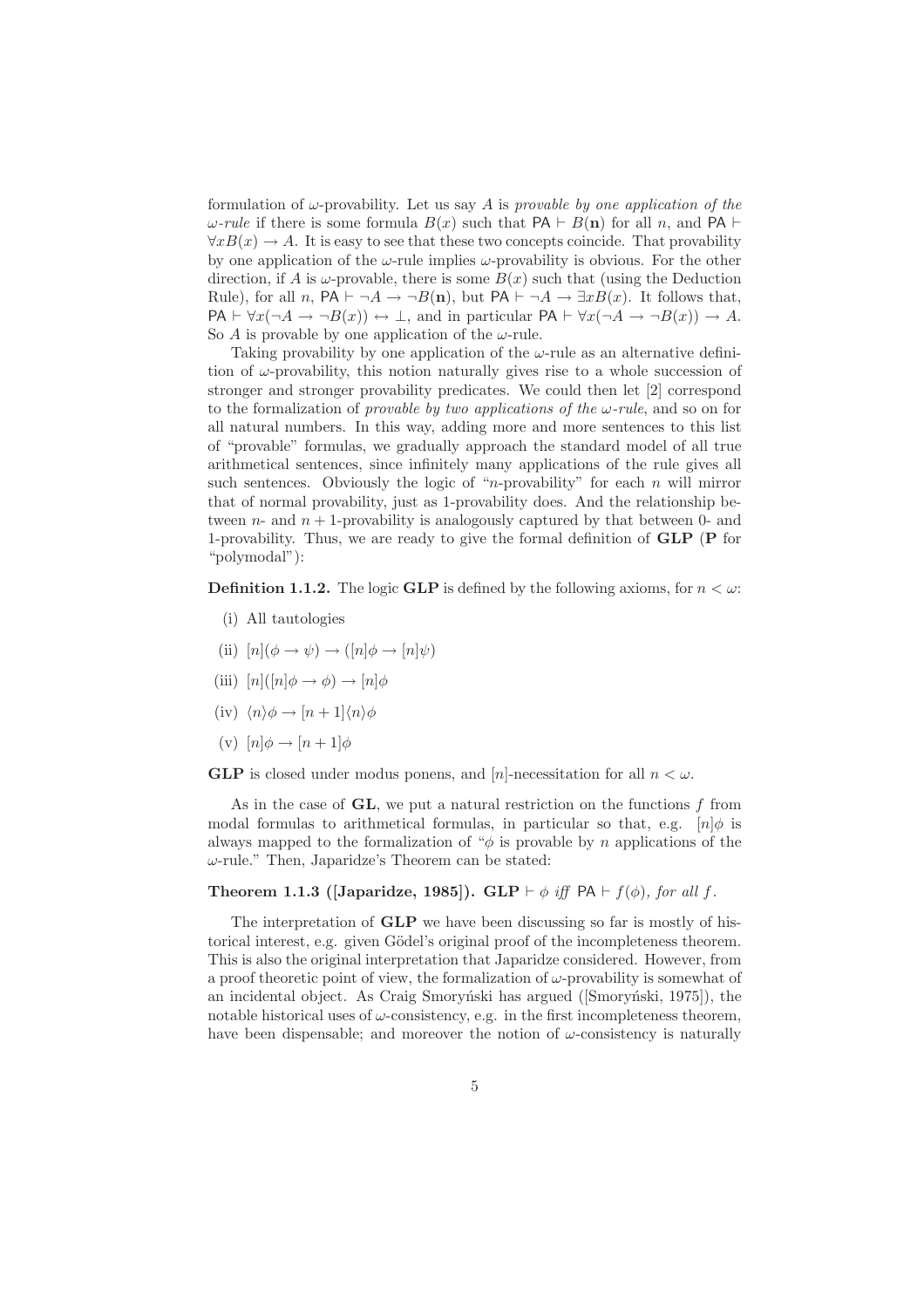encompassed by the more general and canonical notion of reflection principles, sentences of the form,

$$
Bew(A^{\#}) \to A
$$

When such principles are restricted to subclasses of the arithmetical hierarchy, a more natural definition of n-provability arises.

Where  $\mathsf{Th}_{\Pi_n}(\mathbb{N})$  is the set of *true*  $\Pi_n$  *arithmetical sentences*, let us say a theory T is n-consistent if  $T + Th_{\Pi_n}(\mathbb{N})$  is consistent, otherwise it is n-inconsistent. It is known that the statement of a theory's n-consistency is equivalent (provably in a weak arithmetic) to  $\Sigma_n$ -reflection over that theory. And a natural notion of n-provability of a sentence can be defined analogously to the case of  $\omega$ -provability:

A sentence A is n-provable in T if the theory  $T + \neg A$  is n-inconsistent.

So *n*-provability becomes a natural  $\Sigma_{n+1}$  predicate meaning, "provable from T along with all true  $\Pi_n$  sentences," and the connection to reflection principles thereby becomes more evident.<sup>5</sup>

Theorem 1.1.3 was extended by Konstantin Ignatiev ([Ignatiev, 1993]) to a wider class of possible interpretations of  $[n]\phi$ . He isolated minimal requirements for an interpretation to give rise to  $GLP$ , and *n*-provability turns out to be the weakest possible. All of these considerations together suggest that  $n$ -provability takes precedence as the standard arithmetical interpretation of GLP. The application discussed in the next section strengthens this suggestion yet further.

## 1.2 GLP and Ordinal Analysis

One of the traditional aims of proof theory has been to assign appropriate ordinals to arithmetical theories. By appropriate, it is meant, on the one hand, that the assignment should provide a comparative measure of "strength" of different theories, most notably consistency strength. On the other, it should be possible to glean computational information about such theories from their respective ordinals, e.g. a characterization of the class of functions the theory is able to prove total. Ordinal analysis began with Gerhard Gentzen, who proved that Peano Arithmetic is consistent by using induction up to the ordinal  $\epsilon_0$ , that is, the least ordinal fixed point of the equation  $\omega^{\alpha} = \beta$ . In the same paper, Gentzen showed that PA is able to verify transfinite induction for any arithmetical predicate up to any ordinal less than  $\epsilon_0$ . Thus, a reasonable idea for the definition of the *proof-theoretic ordinal* of a theory  $\mathsf{T}$  could be something like, "the least ordinal needed to prove the consistency of T," or else, "the supremum of the ordinals (order types) that T is able to prove are well-founded."

The problem with these definitions is that pathologies creep in where details, such as how ordinals are to be represented in the theory, are left vague and open-ended. For instance, Georg Kreisel has shown that it is possible to define a (primitive recursive) ordering of type  $\omega$  so that even very weak theories can prove the consistency of quite strong theories, like PA, using induction on this

<sup>5</sup>See [Beklemishev, 2005] for more details.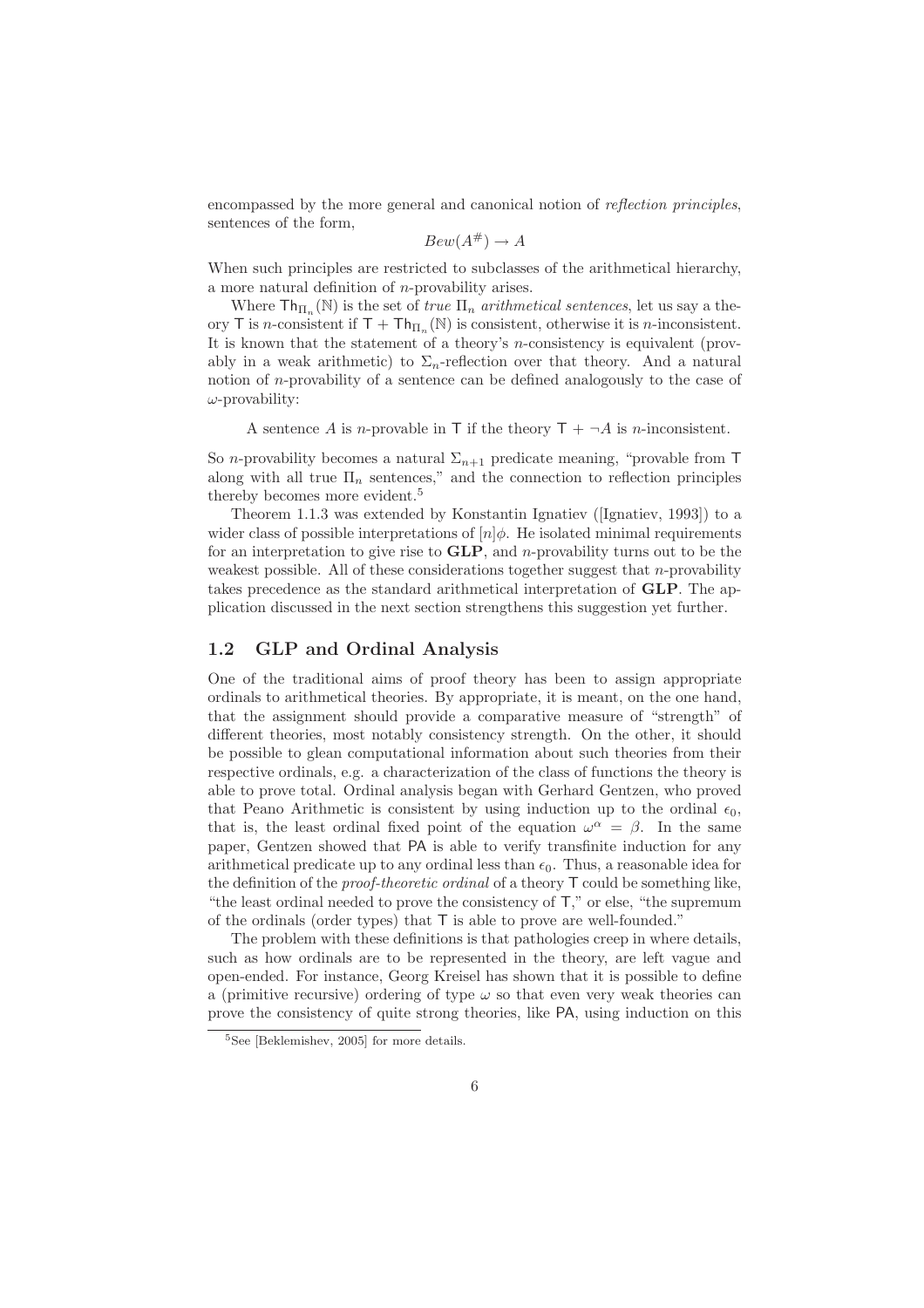ordering. As a converse to this, Lev Beklemishev has shown that for any ordinal  $\lambda < \omega_1^{CK}$  there is a (primitive recursive) well-order of order type  $\lambda$  such that no sufficiently modest theory can prove the consistency of PA, even with transfinite induction up to  $\lambda$ <sup>6</sup>. One lesson that could be drawn from such examples is that the notion of a proof-theoretic ordinal should abstract away as much as possible from the particular syntactic details of the theory in question, and that the assignment of an ordinal should be somehow canonical. The problem then becomes, what sort of information should be relevant to determining a theory's ordinal? And what exactly does, or should, canonical mean here?

In [Beklemishev, 2004a], Beklemishev proposes that the relevant information is captured, roughly, by the logic GLP. More particularly, he considers the Lindenbaum-Tarski Algebra of GLP (See Definition 3.1.10), in which terms corresponds to polymodal formulas and the identities are exactly the theorems of GLP. On the 0-generated free subalgebra, corresponding exactly to the set of closed formulas of  $GLP$ , a primitive recursive relation  $\lt_0$  is defined:

$$
\phi <_0 \psi \iff \text{GLP} \vdash \psi \to \langle 0 \rangle \phi
$$

As we shall see later in this thesis (Section 2.3), the order type of  $\leq_0$  is exactly  $\epsilon_0$  when T is a sound arithmetical theory. Given the arithmetical interpretation of **GLP** as *n*-provability, a direct connection can be made between *n*-provability and quantifier complexity. Finally, by defining a bijection between elements of this algebra and ordinals less than  $\epsilon_0$  (see Definition 2.4.4), an ordinal notation system is established that essentially depends only on the natural quantifier complexity levels of the arithmetical language. This treatment allows for a very simple, and "high-level" proof of Gentzen's result on the consistency of PA, as well as a more refined ordinal analysis of theories weaker than PA.

As this seems to be a promising and attractive approach to one of the central problems in proof theory and mathematical logic generally, the closed fragment of GLP, and the associated modal algebra, holds special interest.

## 1.3 Outline of the Thesis

The thesis is divided into three main sections. In the first section, we investigate relational models of GLP. After presenting a simplified treatment of Beklemishev's blow-up model construction, we exploit completeness for such models to obtain a new, purely semantic proof that  $GLP_0$  is complete with respect to Ignatiev's universal frame  $U$ . Following this, we investigate *formula definable* subsets of  $U$  in anticipation of our work in the next two sections.

In the second section, we explore the connection between the frame  $\mathcal U$  and the canonical frame of  $GLP_0$ . Using the theory of descriptive frames, we extend U to a frame  $V^c$  that is isomorphic to the canonical frame, thus obtaining a detailed definition of this object in terms of a coordinate structure we develop in Section 2.

<sup>&</sup>lt;sup>6</sup>Recall that  $\omega_1^{CK}$  is the least ordinal that cannot be represented as the order type of a recursive well-ordering. For details on these two examples, see [Pohlers, 1999].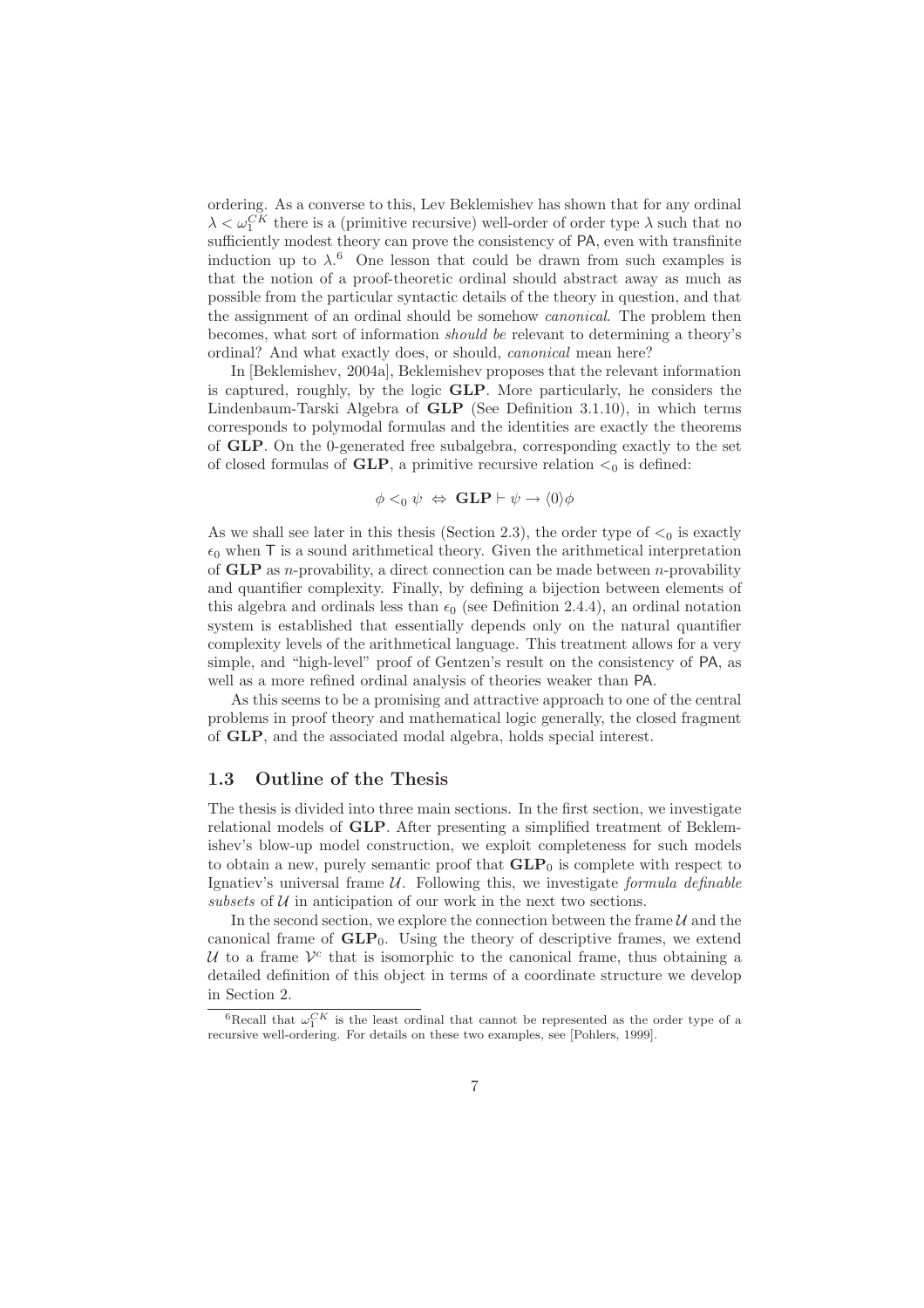Finally, in the last section, we explore topological models of GLP. The central result of this section is an analog of the Abashidze-Blass Theorem for  $GL$ , to the effect that  $GLP_0$  enjoys topological completeness with respect to a simply defined polytopology on the ordinal  $\epsilon_0 + 1$ . This space can be seen as a condensed, and much simplified, version of the canonical frame of  $GLP_0$ . We then consider the possibility of an extension of this theorem to full GLP. However, such an extension would require large cardinal assumptions beyond ZFC, so we leave this further question for future work.

## 2 Relational Models

#### 2.1 Frame Incompleteness

GLP is the normal polymodal logic defined as follows:

**Definition 2.1.1 (The Logic GLP).** For each  $n < \omega$ , extend **K** by the axioms:

- (iii)  $[n](n|\phi \rightarrow \phi) \rightarrow [n]\phi$
- (iv)  $\langle n \rangle \phi \rightarrow [n + 1] \langle n \rangle \phi$
- (v)  $[n]\phi \rightarrow [n+1]\phi$

As usual, we would like to know what class of frames, if any, this logic defines. Unfortunately, in this case, the answer is that there is no single frame on which  $GLP$  is sound. Recall the relational semantics of  $GL<sup>7</sup>$ 

Fact 2.1.2 ([Segerberg, 1971]).  $\mathbb{F} \models [n]([n]\phi \rightarrow \phi) \rightarrow [n]\phi$ , if and only if  $R_n$ is transitive and converse-well-founded.

Axiom (iv) also defines a property on frames:<sup>8</sup>

**Fact 2.1.3.**  $\mathbb{F} \models \langle n \rangle \phi \rightarrow [n+1] \langle n \rangle \phi$ , if and only if  $xR_ny$ ,  $xR_{n+1}z$  imply  $zR_ny$ .

Axiom (v) does as well:

**Fact 2.1.4.**  $\mathbb{F} \models [n] \phi \rightarrow [n+1] \phi$ , if and only if  $xR_{n+1}y$  implies  $xR_ny$ .

**Remark 2.1.5.** Let  $R_n$  be the set of pairs  $(x, y)$  such that  $xR_ny$ , and let  $R_n^{-1}$ be its inverse. Then  $R_n(X) := \{y : \exists x \in X, xR_ny\}$ , and  $R_n^{-1}(X) := \{x : \exists y \in X, xR_ny\}$  $X: xR_n y$ . We call a set X an  $R_n$ -upset if it is upwards closed with respect to  $R_n$ , i.e.  $x \in X$  and  $xR_ny$  implies  $y \in X$ .

Axioms (iv) and (v) have interpretations in this terminology: Axiom (iv) means every set  $R_n^{-1}(X)$  is an  $R_{n+1}$ -upset. And Axiom (v) means  $R_{n+1} \subseteq R_n$ .<sup>9</sup>

 $7\mathbb{F}$  denotes an arbitrary frame in the polymodal language, and " $\mathbb{H}$ " denotes modal validity. <sup>8</sup>Facts 2.1.3 and 2.1.4 are very easily proven. See, e.g. [Boolos, 1993].

<sup>&</sup>lt;sup>9</sup>This formulation is due to Guram Bezhanishvili.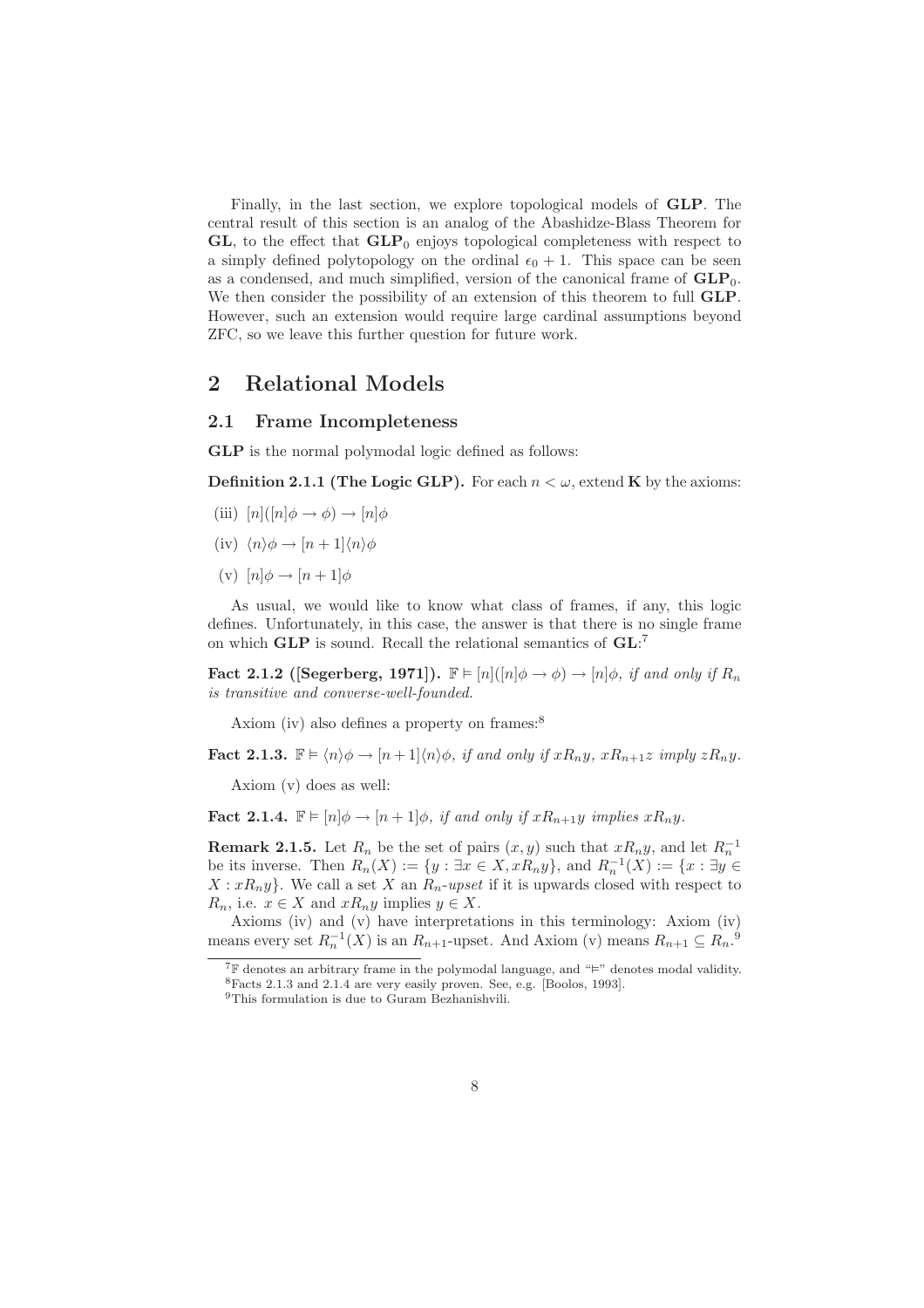No non-trivial frame satisfies all of these requirements. Suppose for a contradiction that GLP is sound with respect to a frame  $\mathbb F$  with  $R_1$  non-empty. Then there are  $x, y$  such that  $xR_1y$ , and by Fact 2.1.4,  $xR_0y$ . By Fact 2.1.3,  $yR_0y$ , which contradicts Fact 2.1.2. Consequently, on any frame for which **GLP** is sound,  $R_n$  must empty, so  $[n] \perp$  becomes valid for all  $n > 0$ . We state this result as a limitative theorem:

Theorem 2.1.6. GLP is incomplete with respect to its class of frames. In particular, GLP is not sound on any frame for which  $R_n \neq \emptyset$  for  $n > 0$ .

## 2.2 Models of GLP

Faced with the impossibility of obtaining a class of frames for GLP, one might nonetheless hope a reasonable class of models for GLP is obtainable. Beklemishev has isolated such a class for which GLP is sound and complete. We shall outline the basic idea of this approach, simplifying where possible, and use it to study models of the closed fragment. Since many of the results in this first part are derived from [Beklemishev, 2007a], we often refer to this paper when proofs would take us too far afield. We are most concerned with presenting a readable treatment that gives the basic idea of the construction, and of what models of GLP look like.

Following [Beklemishev, 2007a], our strategy will be as follows. We first identify a logic J that approximates GLP, but in which the "monotonicity axiom," Axiom  $(v)$ , is weakened. **J** enjoys completeness with respect to a simple class of frames, which satisfy all of the axioms of GLP, with the exception of Axiom (v). Models of GLP will then be obtained by defining a certain operation, called the blow-up operation, over models based on J-frames. The resulting models, called blow-up models, will simultaneously be models of J and satisfy Axiom (v); that is, they will be models of GLP.

Before going further, we define a model property that serves as a sufficient condition for the monotonicity axiom to hold. Recall the definition of m-bisimilarity:

**Definition 2.2.1** (*n*-bisimilarity). We define  $x \sim_m x'$  by recursion on *m*:

- $x \sim_0 x'$  if and only if x and  $x'$  force all the same variables
- $x \sim_{m+1} x'$  if and only if each of the following holds:
	- $x \sim_m x'$  $- \forall k \geq 0 \ \forall y (x R_k y \Rightarrow \exists y' (x' R_k y' \ \& \ y \sim_m y'))$  $- \forall k \geq 0 \,\forall y'(x' R_k y' \Rightarrow \exists y(x R_k y \& y' \sim_m y))$

Let us write  $dp(\phi)$  for the *depth* of  $\phi$ , that is, the maximal number of nested modalities in  $\phi$ . The following fact is well known.<sup>10</sup>

 $10$ See, e.g. [Blackburn et al., 2001].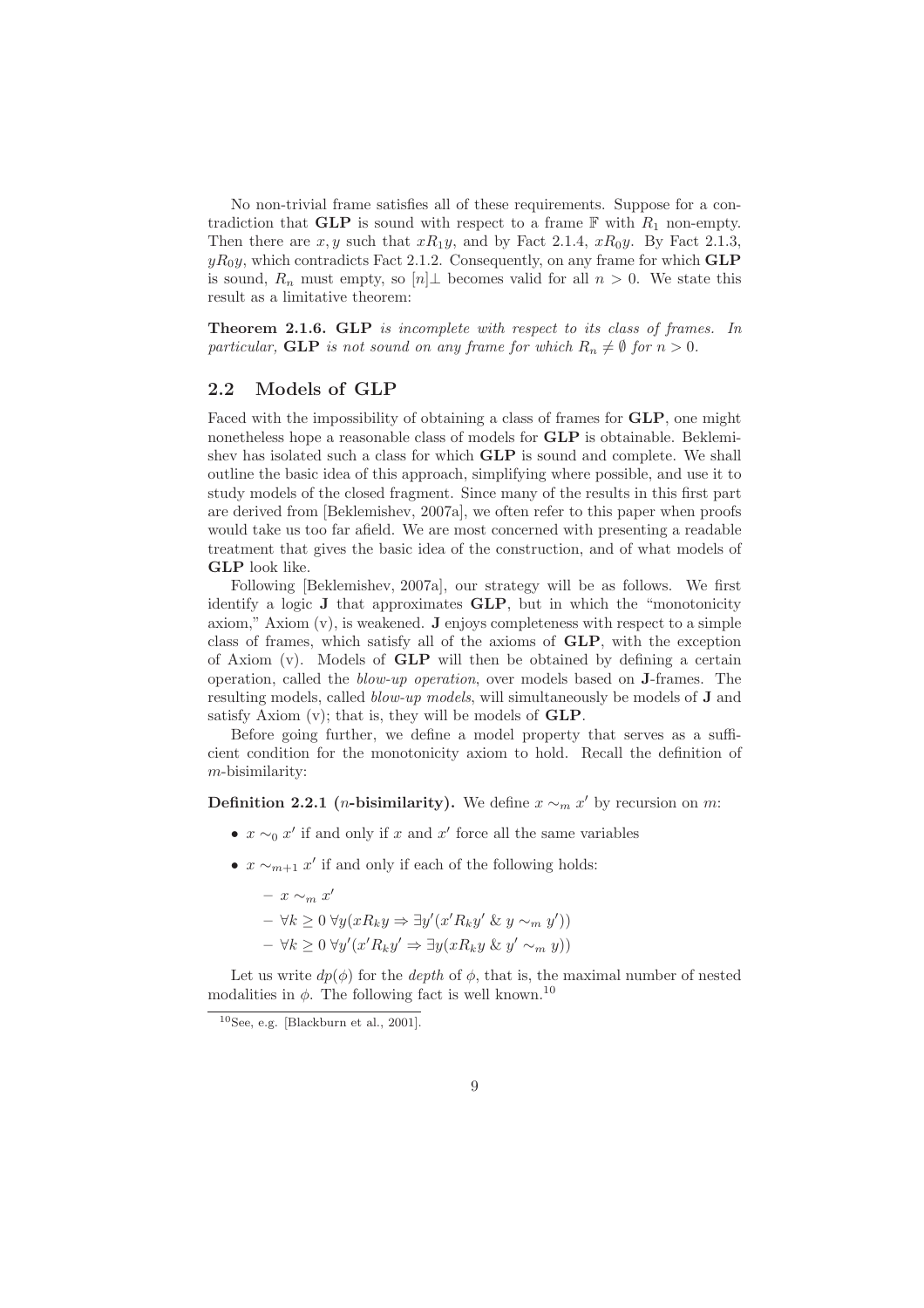**Fact 2.2.2.** If  $x \sim_n x'$ , then if  $dp(\phi) \leq n, x \models \phi \iff x' \models \phi$ .

**Definition 2.2.3.** A model A satisfies the *m*-similarity property for  $R_n$  if,

$$
\forall x, y \in \mathcal{A}(xR_{n+1}y \Rightarrow \exists y'(xR_ny' \& y \sim_m y'))
$$

**Lemma 2.2.4.** If A satisfies the m-similarity property for  $R_n$ , then

$$
\mathcal{A} \models [n] \phi \rightarrow [n+1] \phi
$$

for every  $\phi$  with  $dp(\phi) \leq m$ .

*Proof.* If  $A, x \nvDash [i + 1]\phi$ , then there is some  $y \in A$  such that  $xR_{i+1}y$  and  $\mathcal{A}, y \not\vDash \phi$ . By the *n*-similarity property, there is some y' such that  $xR_iy'$  and  $y \sim_n y'$ . Hence  $\mathcal{A}, x \nvDash [i] \phi$ .

Given the completeness result that we will obtain in Theorem 2.2.36, we can give relatively abstract conditions for a class of models for which GLP is sound and complete:

**Proposition 2.2.5.** GLP  $\vdash \phi$ , if and only if  $\phi$  is valid in all converse-wellfounded, transitive models with the m-similarity property for all m and all  $R_n$ , and in which each  $R_n^{-1}(A)$  is an  $R_{n+1}$ -upset.

This section is dedicated to giving a sense of how such models are obtained.

#### 2.2.1 The Logic J

Definition 2.2.6. J is the sublogic of GLP defined by the weaking the monotonicity axiom (v) of Definition 2.1.1 to axioms (vi) and (vii) below:

(vi)  $[n]\phi \rightarrow [n+1][n]\phi$ 

(vii)  $[n]\phi \rightarrow [n][n+1]\phi$ 

As usual, we close under modus ponens and  $[n]$ -necessitation.

One can easily show that, indeed, (vi) and (vii) are already theorems of GLP. As we said earlier, J enjoys a relatively simple frame semantics:

**Definition 2.2.7.** A modal frame is called a **J**-frame if, for all n,  $R_n$  is a converse-well-founded, transitive relation, and, moreover, it satisfies the properties  $(I)$  and  $(J)$  for all such n and m:

- (I)  $\forall x, y(xR_ny \Rightarrow \forall z(xR_mz \Leftrightarrow yR_mz)$ , if  $m < n$ .
- (J)  $\forall x, y(xR_my \& yR_nz \Rightarrow xR_mz)$ , if  $m \leq n$ .

Condition (I) simply says that each  $R_n^{-1}(A)$  is always an  $R_{n+1}$ -upset, thus ensuring the validity of Axiom (iv). See Figures 1 and 2.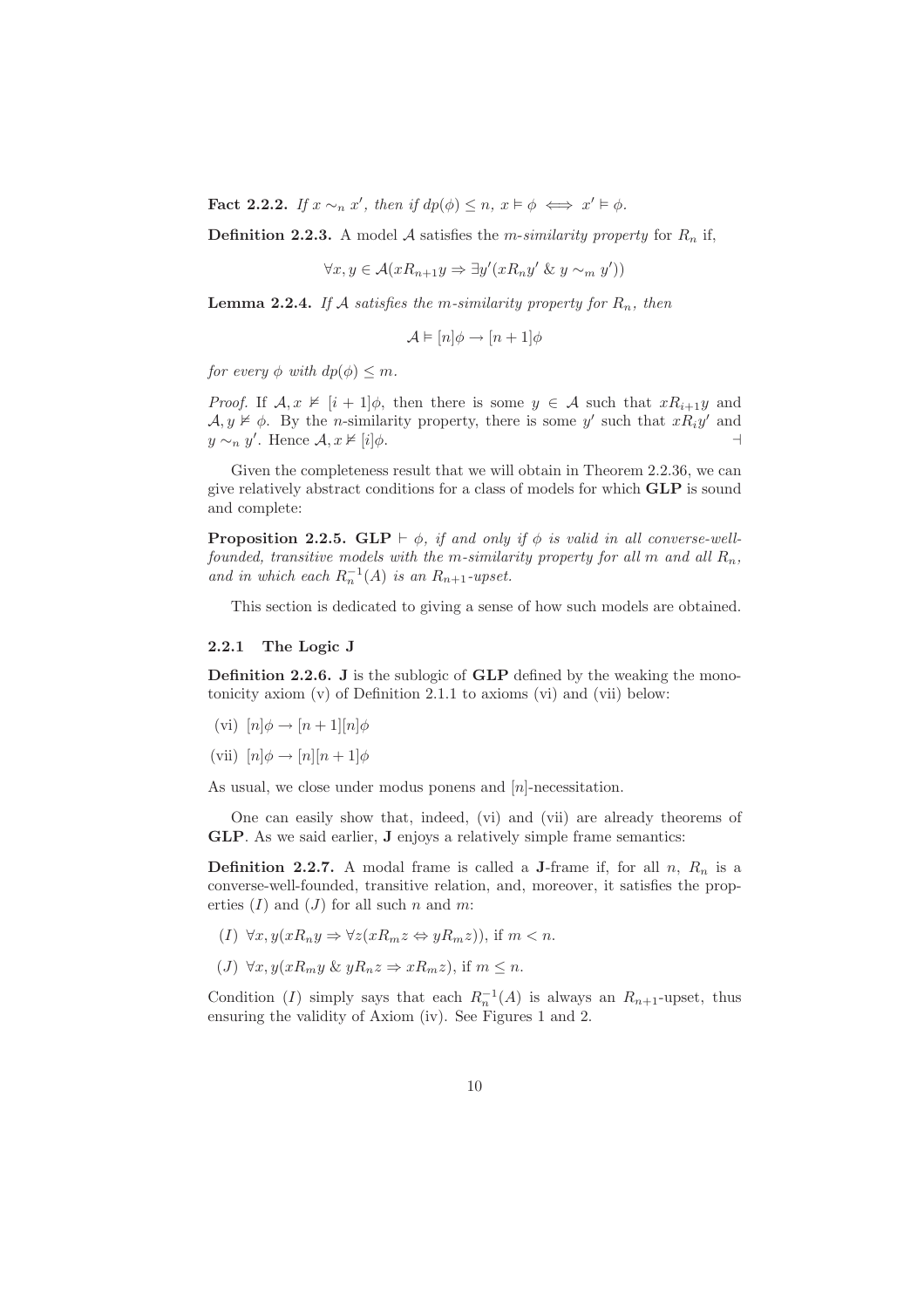

Figure 1: Frame Condition  $(I)$ 

$$
\overrightarrow{\hspace{2cm}}^m \longrightarrow \hspace{2cm} \Bigg\downarrow n
$$

Figure 2: Frame Condition  $(J)$ 

Theorem 2.2.8 ([Beklemishev, 2007a]). J is sound and complete with respect to (finite) **J**-frames.

This theorem is proven using a variation of the standard filtration method used to prove completeness of GL ([Segerberg, 1971]). The class of J-frames can be improved to another, more restricted class.

Definition 2.2.9. A frame is called a *stratified frame* if it is a J-frame and moreover satisfies the property  $(S)$ :

(S) 
$$
\forall x, y, z(zR_m x \& yR_n x \Rightarrow zR_m y)
$$
, if  $m < n$ 



Figure 3: Frame Condition  $(S)$ 

Stratified frames have a certain structure that makes them especially pleasant to work with. For any stratified frame, the relation  $R_0$  defines a strict, well-founded partial ordering on what we shall call 1-sheets; 1-sheets are simply submodels all of whose members are  $R_i$ -related to one another, for  $i > 0$ .

**Definition 2.2.10.** A subframe of a stratified frame is an  $n$ -sheet if it is closed under the operation  $R_n^*$ , where  $xR_n^*y$  if for some  $m \geq n$ ,  $xR_my$  or  $yR_mx$ .

In turn, each 1-sheet can be seen as a partial ordering of 2-sheets, and so on for all n. This also means, in general, we can talk about  $n + 1$ -sheets being  $R_n$ -related to one another: Letting ordinals serve as variables for sheets, if  $\alpha$ and  $\beta$  are  $n + 1$ -sheets,  $x \in \alpha$ ,  $y \in \beta$ , and  $xR_ny$ , then, by properties  $(J)$  and (S), all elements of  $\alpha$  are  $R_n$ -related to all elements of  $\beta$ .

Within the class of stratified frames, we can single out an even more restrictive class: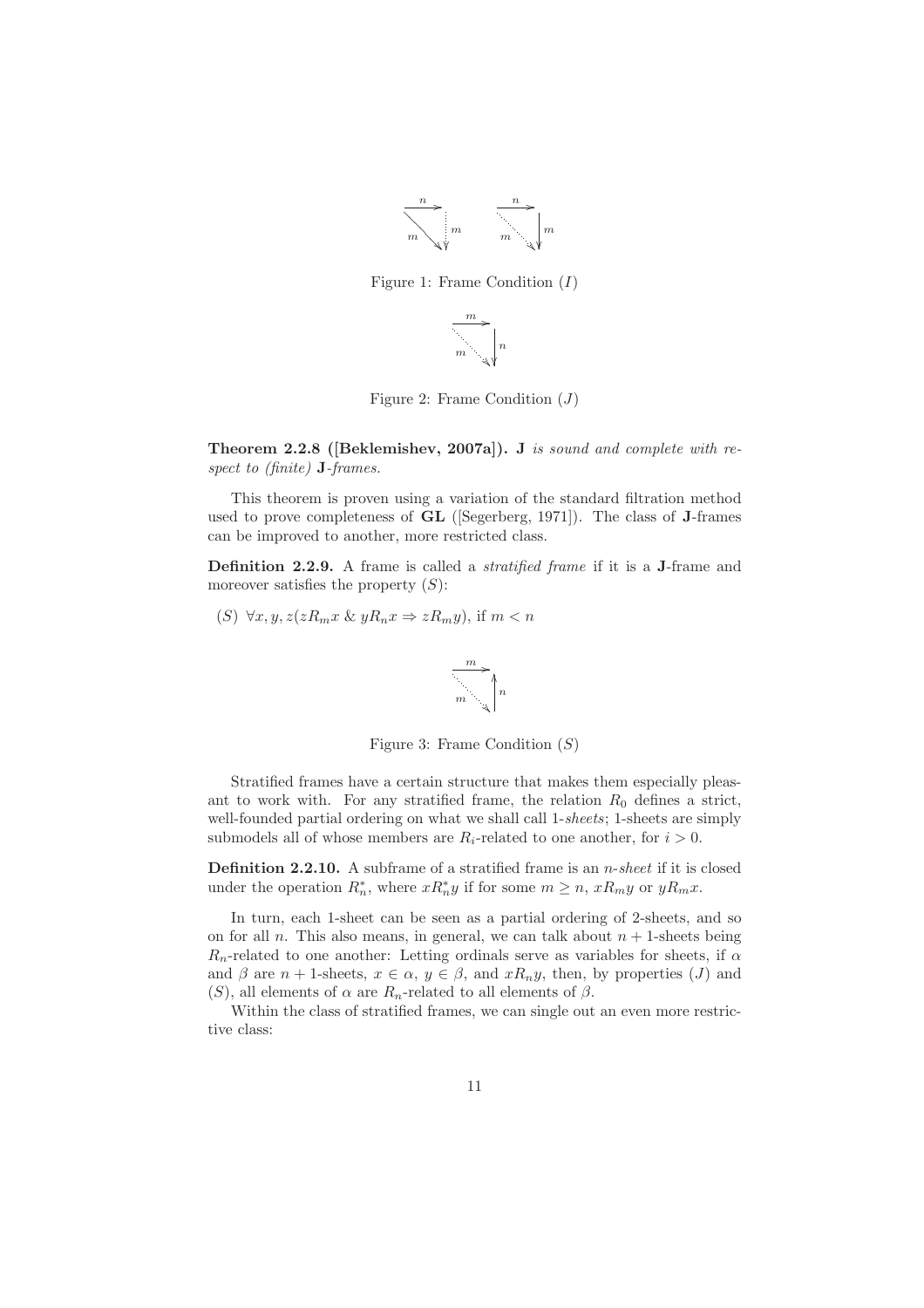**Definition 2.2.11.** A stratified frame is *hereditarily rooted* if for all *n*-sheets, there is an  $n + 1$ -sheet  $\alpha$ , such that  $\alpha R_n \beta$  for all other  $n + 1$ -sheets  $\beta$ .

Theorem 2.2.12 ([Beklemishev, 2007a]). J is sound and complete with respect to (finite) stratified, hereditarily rooted frames.

Our interest in the closed fragment leads us to the following subclass:

Definition 2.2.13. Let us say a stratified frame is *hereditarily linear*, or h.l. for short, if it satisfies property  $(L)$ :

(L)  $\forall x, y, z \ (xR_ny \ \& \ xR_nz \ \Rightarrow \ \exists m \geq n(yR_mz \ \text{or} \ zR_my \ \text{or} \ z=y))$ 

In other words, h.l. stratified frames can be visualized as those stratified frames in which  $R_n$  defines a transitive, linear ordering of  $R_{n+1}$ -sheets for all n. This class holds particular interest because it is exactly the class of frames for the closed fragment of J. Just as the closed fragment of GL is complete with respect to converse-well-founded, transitive linear frames, the closed fragment of J is complete with respect to h.l. stratified frames. In particular, we have:

Lemma 2.2.14. The root point of any rooted, stratified frame is point-wise bisimilar to the root point of some h.l. stratified frame.

*Proof.* The  $R_n$ -depth of a point in a stratified frame is the length of the greatest  $R_n$ -chain beginning at that point. Given a rooted stratified frame A, define an equivalence relation on A so that  $xEy$  if and only if x and y have the same  $R_n$ -depth for all n. Let  $\mathcal{A}_E$  be the frame consisting of these equivalence classes, and let  $[x]R_n[y]$  in  $\mathcal{A}_E$  if and only if there is some  $x \in [x]$  and some  $y \in [y]$ such that  $xR_ny$  in A (or equivalently, if and only if for all  $x \in [x]$  there is some  $y \in [y]$  such that  $xR_ny$  in A). Where r is the root point of A, we must check that r and  $[r]$  are bisimilar, and that  $A_E$  is a h.l. stratified frame.

That  $r$  and  $[r]$  are point-wise (frame) bisimilar follows immediately from the definition of  $A^{11}$  Noting that all paths are finite, if  $rR_iy..R_jx$  is any path in A it can be imitated by the path  $[r]R_i[y]...R_j[x]$  in  $\mathcal{A}_E$ . For the other direction, if  $[r]R_i[y]...R_j[x]$ , then taking any representative w of  $[r]$  will give us some z in [y] such that  $wR_iz$ , and so on up to [x].

 $\mathcal{A}_E$  is a stratified frame because  $\mathcal A$  is. E.g., to see condition  $(S)$ , suppose  $[z]R_n[x]$  and  $[y]R_{n+1}[x]$ . Then there are  $z \in [z]$ ,  $x \in [x]$ , and  $y \in [y]$  such that  $zR_nx$  and  $yR_{n+1}x$  in A, so since (S) holds in A,  $zR_ny$ , and so  $[x]R_n[y]$  in  $\mathcal{A}_E$ .

It remains to show hereditary linearity. Suppose  $[x]R_n[y]$  and  $[x]R_n[z]$ . We must show either  $[z]R_k[y]$  or  $[z]R_k[y]$  for some  $k \geq n$ , or  $[z] = [y]$ . Since  $[y]$ and [z] are in the same *n*-sheet, they have the same  $R_i$ -depth for all  $i < n$ . If  $[z] \neq [y]$ , suppose without loss that k is the least such that  $[z]$  has greater  $R_k$ -depth than [y]. Then [z] $R_k[w]$ , where [w] has the same  $R_k$ -depth as [y]. [w] also has the same  $R_i$ -depth for all  $i < n$ , again because  $[w]$  and  $[y]$  are in the same *n*-sheet. We must show they have the same  $R_i$ -depth for  $n \leq i \leq k$  as well: This follows because, for any such i, [z] and [y] have the same  $R_i$ -depth,

<sup>&</sup>lt;sup>11</sup>Yet, not all points in A will be bisimilar to the corresponding equivalence class in  $A_E$ .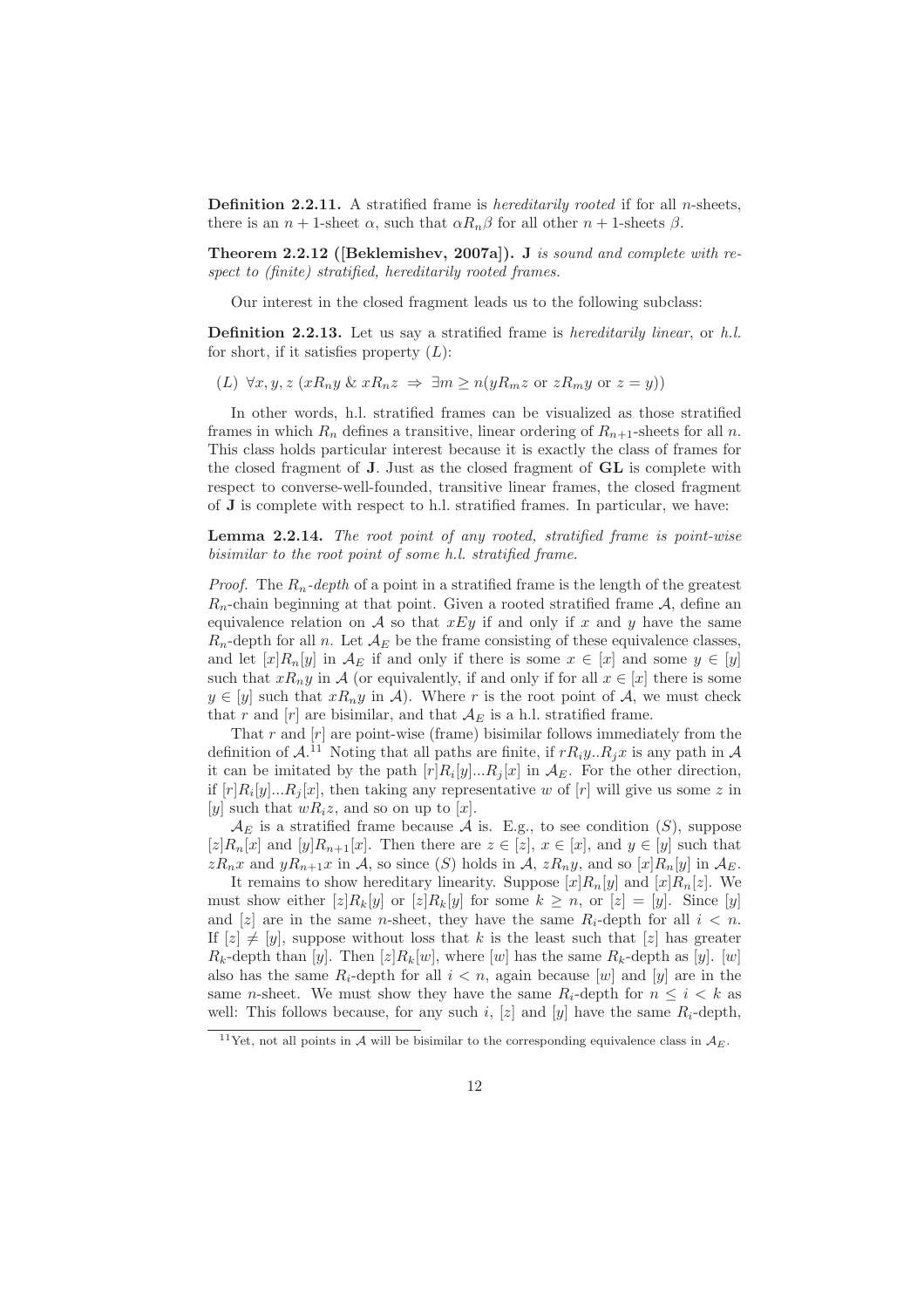and if  $[z]R_i[u]$ , then by Condition  $(I)$ ,  $[w]R_i[u]$  as well. Consequently, we can continue in this way: If there is a j such that  $[w]$  and  $[y]$  have different  $R_j$ depth for  $j > k$ , then repeat the same process. Since  $A_E$  is well-founded, this will eventually come to an end. We will obtain some point  $[v]$  such that (using  $( J )$ ), either  $[z]R_i[v]$  for  $i > n$  or  $[z] = [v]$ , and either  $[y]R_j[v]$  for  $j > n$  or  $[y] = [v]$ . If either equality holds, we are done. We cannot have  $i = j$ , because then they would be in the same *i*-sheet, which contradicts the fact that, e.g.  $[z]$ has greater  $R_i$ -depth than [y]. So, if  $i > j$ , then by  $(S)$ , [y] $R_j[z]$ . And if  $i < j$ , then again by  $(S)$ ,  $[z]R_i[y]$ .  $[y]$ .

Corollary 2.2.15. If  $\phi$  is a closed formula and  $J \nvdash \phi$ , then there is a h.l. stratified frame A such that  $A \not\vDash \phi$ .

*Proof.* If  $J \nvdash \phi$ , then  $\phi$  is falsified at the root x of some hereditarily rooted stratified frame A. By Lemma 2.2.14,  $x$  is bisimilar to some point  $x'$  in a h.l. stratified frame A'. As a closed formula,  $\phi$  is obviously falsified at x' in A'.  $\exists$ 

#### 2.2.2 Beklemishev's Blow-up Models

We present a different treatment of blow-up models from [Beklemishev, 2007a]. First of all, whereas Beklemishev defines blow-ups to be finite objects and obtains models of GLP as inverse limits of these objects, our construction is slightly more general. Our blow-up operation applies directly to infinite objects, and we obtain infinite objects already in the first stage of the construction. This has advantages and disadvantages. On the one hand, it is significantly simpler and less involved than the treatment in [Beklemishev, 2007a]. On the other hand, we are unable to reason about our construction in a finitistic manner. Another difference is that we are mainly interested in blow-ups of h.l. stratified frames. Therefore, while we believe our treatment applies equally well to the case of arbitrary hereditarily rooted stratified models, we focus on this case.

Blow-up models will be introduced in two stages. First we define what is called *sheet-wise blow-up*, which takes an  $n + 1$ -sheet and turns it into a much larger *n*-sheet satisfying the *m*-similarity property for  $R_n$ . Then, in order to ensure that the m-similarity property holds for all  $R_n$  simultaneously, we will introduce global blow-up.

For the next two definitions, suppose  $(I, \mathcal{R})$  is a converse-well-founded, transitive, linearly ordered set, and we have a 0-sheet  $\alpha_i$  for each  $i \in I$ .

**Definition 2.2.16.** Let  $\sum_{i < \omega} \alpha_i$ , the *disjoint sum*, denote the disjoint union of the  $\alpha_i$ 's,  $R_0$ -ordered so that  $xR_0y$  if and only if  $x, y \in \alpha_i$  and  $xR_0y$ , or  $x \in \alpha_i$ and  $y \in \alpha_i$  and  $i\mathcal{R}j$ . For the binary case, we write  $\alpha_i + \alpha_j$ .

We call an injective  $p$ -morphism an end-embedding.<sup>12</sup> We define the direct limit of end-embeddings as follows:

<sup>&</sup>lt;sup>12</sup>See [Chagrov and Zakharyaschev, 1997] or [Blackburn et al., 2001] for the definition of p-morphism, in the latter referred to as bounded morphism.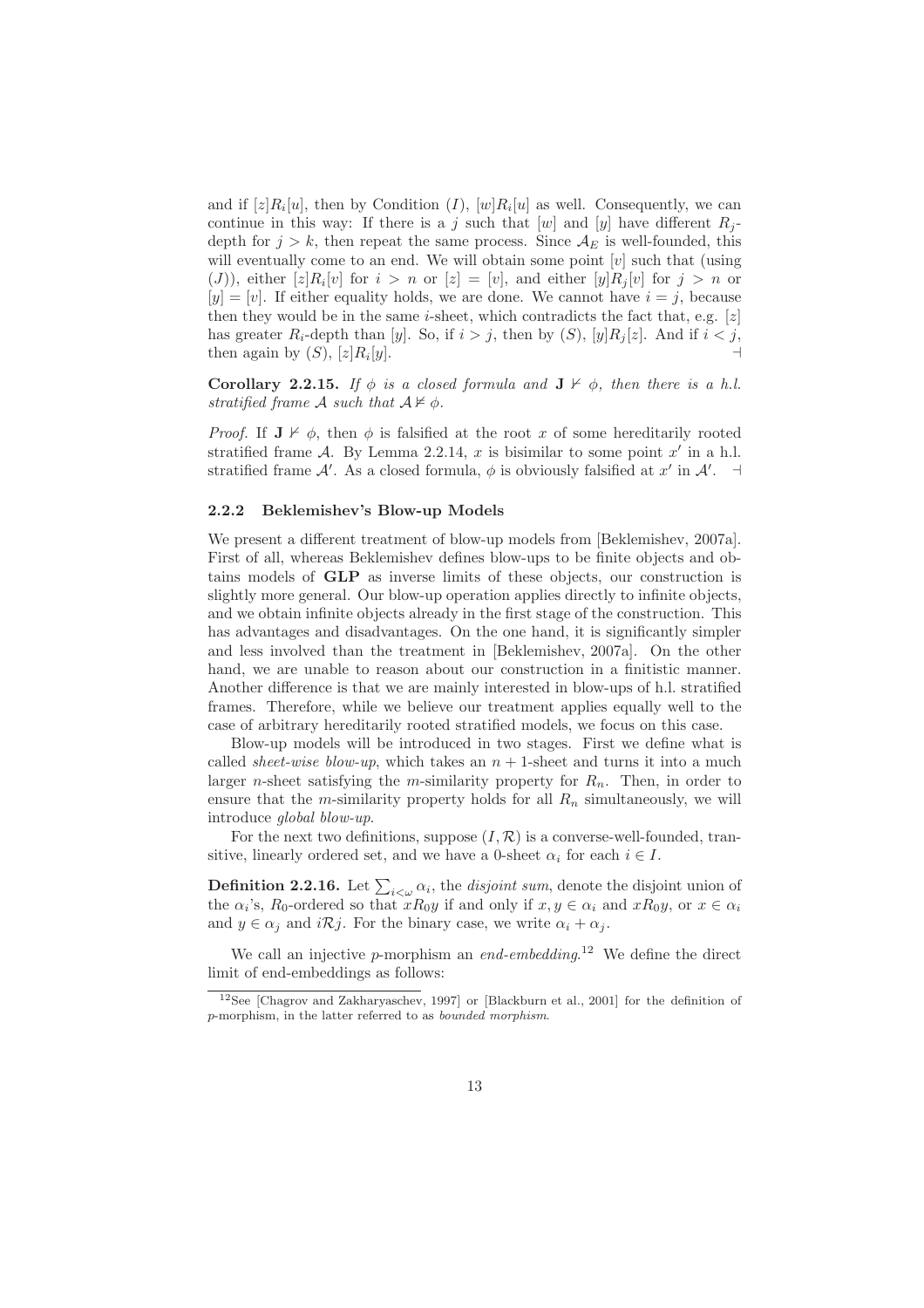**Definition 2.2.17 (Direct Limit).** Suppose whenever  $i\mathcal{R}j$ , there is an associated end-embedding  $v_{ij}: \alpha_i \longrightarrow \alpha_j$ , such that:

- $v_{ii}$  is the identity map on  $\alpha_i$ .
- $v_{ik} \circ v_{ij} = v_{ik}$ , if  $i \mathcal{R} j \mathcal{R} k$ .

Then we define  $\lim_{i \in I} \alpha_i$  as the disjoint union of the  $\alpha_i$ 's, modulo the equivalence relation  $\sim_I$  defined as the transitive, symmetric closure of:

$$
x \sim_I y \iff \exists i, j \in I (i\mathcal{R}j \text{ or } i = j, x \in \alpha_i, y \in \alpha_j, \text{ and } y = v_{ij}(x))
$$

The relations are defined for equivalence classes:

$$
[x]R_n^I[y] \iff \exists i, \exists x', y' \in \alpha_i(x \sim_I, y \sim_I y' \text{ and } x'R_ny')
$$

Finally, validity is defined:

$$
\lim_{i \in I} \alpha_i, [x] \models \phi \iff \exists i, \exists x' \in \alpha_i (x \sim_I x' \text{ and } \alpha_i, x' \models \phi)
$$

Essentially, the direct limit identifies exactly those points that are mapped one to the other by the end-embeddings  $v_{ij}$ . The key fact about such limits is the following:

**Lemma 2.2.18.** If each of the  $\alpha_i$ 's is a hereditarily linear stratified model, then  $\lim_{i\in I}\alpha_i$  is a hereditarily linear stratified model.

Proof. This is a straightforward consequence of the Definition 2.2.17. →

Remark 2.2.19. We shall find it convenient to abuse notation somewhat and write  $\bigcup_{i\in I}\alpha_i$ , instead of lim<sub>i∈I</sub>  $\alpha_i$ . End-embeddings are, after all, embeddings, so it is often more intuitive to see each  $\alpha_i$  as a submodel of the direct limit.

Without further ado, we introduce the first blow-up notion, sheet-wise blowup. Where  $\alpha$  is a 1-sheet, and  $\rho$  its root 2-sheet (we write  $\alpha_{\rho}$  to make this more apparent), the resulting 0-sheet,  $\alpha_{\rho}^{(\omega)}$ , will give us the *m*-similarity property for  $R_0$  without leaving the class of hereditarily linear stratified models.<sup>13</sup>

Definition 2.2.20 (Sheet-Wise Blow-Up). We define the sheet-wise blow-up of  $\alpha_{\rho}$ , denoted  $\alpha_{\rho}^{(\omega)}$ , by induction on  $R_1$ -successors of  $\rho$ . If  $\alpha_{\rho}$  consists only of the 2-sheet  $\rho$ , then  $\alpha_{\rho}^{(\omega)}$  is defined to be the same 1-sheet, now considered as a 0-sheet with  $R_0$  empty. Otherwise, suppose  $\alpha_{\sigma}^{(\omega)}$  is defined for any  $\sigma$  such that  $\rho R_1 \sigma$ . For each such  $\sigma$ , let  $\mathcal{B}_{\sigma} := \sum_{i<\omega} \alpha_{\sigma}^{(\omega)}$ , that is,  $\omega$ -many copies of  $\alpha_{\sigma}^{(\omega)}$  converselywell-founded and linearly ordered by  $R_0$ . We inductively assume whenever  $\rho R_1 \sigma R_1 \sigma'$ , there are natural end-embeddings  $v_{\sigma' \sigma} : \mathcal{B}_{\sigma'} \longrightarrow \mathcal{B}_{\sigma}$ . Appealing to Definition 2.2.17 and Lemma 2.2.18,  $\alpha_{\rho}^{(\omega)}$  is obtained by putting  $\bigcup_{\rho R_1\sigma} \mathcal{B}_{\sigma}$ , the

<sup>&</sup>lt;sup>13</sup>It will often be convenient to give definitions and prove results for 0-sheets, tacitly using the obvious fact that these notions can be "lifted" to n-sheets.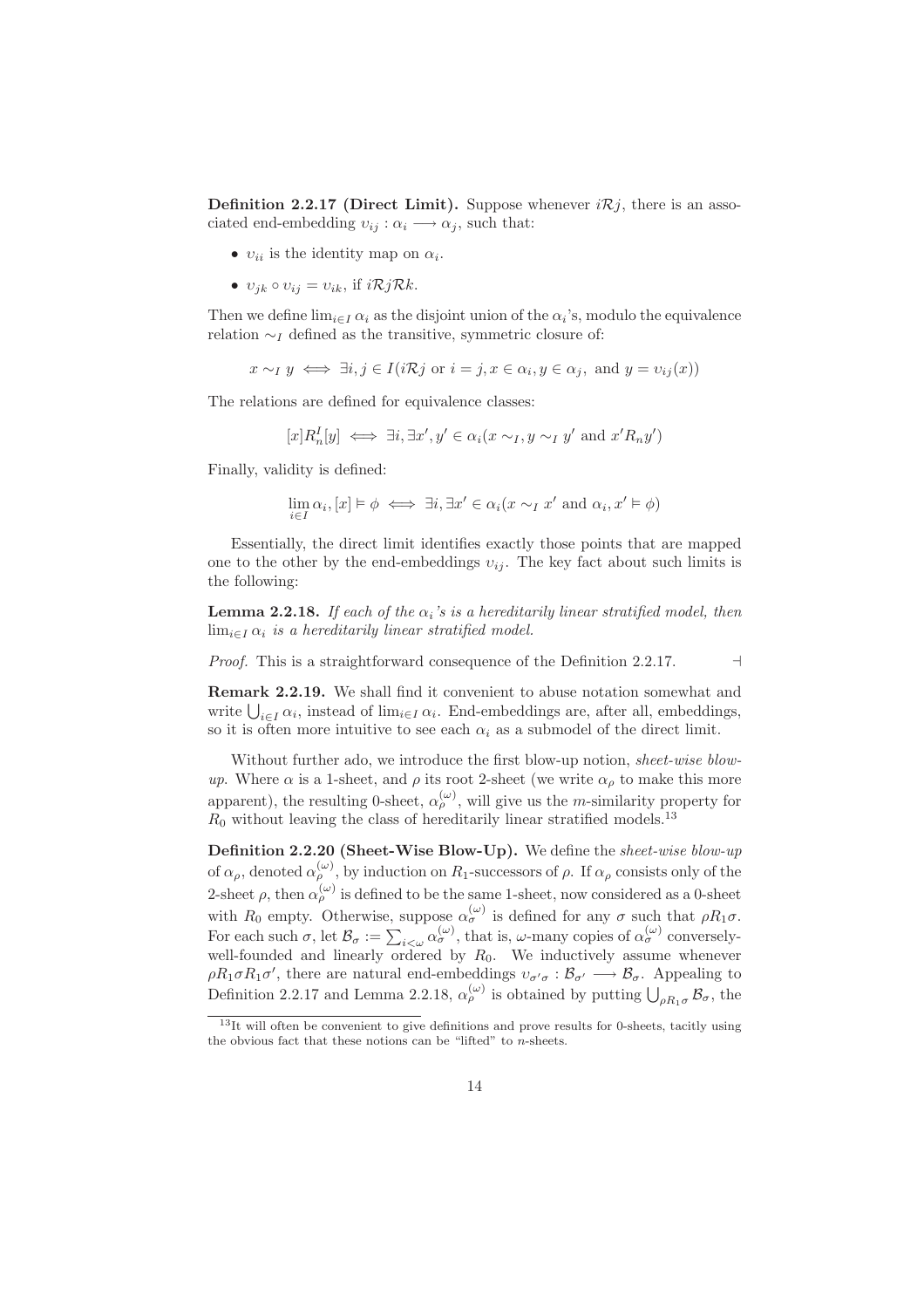direct limit,  $R_0$ -above a copy of  $\alpha_\rho$ . Thus, the inductive end-embedding  $v_{\sigma\rho}$ :  $\mathcal{B}_{\sigma} \longrightarrow \mathcal{B}_{\rho}$  becomes the composition of the following obvious end-embeddings:

$$
\mathcal{B}_\sigma\longrightarrow \bigcup_{\sigma R_1\sigma'} \mathcal{B}_{\sigma'}\longrightarrow \alpha_\rho^{(\omega)}\longrightarrow \sum_{i<\omega}\alpha_\rho^{(\omega)}=\mathcal{B}_\rho
$$

**Corollary 2.2.21.** If  $\alpha_{\rho}$  is a hereditarily linear, stratified model, so is  $\alpha_{\rho}^{(\omega)}$ .

Effectively, the blow-up operation turns a 1-sheet  $(n + 1$ -sheet) into a much larger 0-sheet (*n*-sheet). To work with such models, it will help to label certain parts of the structure. In that direction we shall let  $[\alpha_{\sigma}^{i}]^{(\omega)}$  stand for the  $i^{th}$ copy of  $\alpha_{\sigma}^{(\omega)}$  within  $\sum_{i<\omega} \alpha_{\sigma}^{(\omega)}$ . So we will have, e.g.,

$$
\alpha_{\rho} R_0 ... R_0 [\alpha_{\sigma}^{i+1}]^{(\omega)} R_0 [\alpha_{\sigma}^{i}]^{(\omega)} R_0 ... R_0 [\alpha_{\sigma}^{0}]^{(\omega)}
$$

(and the transitive closure thereof) for any  $\sigma$  for which  $\rho R_1 \sigma$ . Furthermore, each  $[\alpha^i_{\sigma}]^{(\omega)}$  has a copy of  $\alpha_{\sigma}$  as its root, and this will be denoted  $\alpha^i_{\sigma}$ .

We say a point  $x \in \alpha_{\rho}^{(\omega)}$  has level i, written  $l(x) = i$ , if  $x \in [\alpha_{\sigma}^{i}]^{(\omega)}$  for  $\rho R_1 \sigma$ . If x is in the root, then  $l(x) = \infty$ . We also define natural projection functions for this structure:

**Definition 2.2.22.** We recursively define a *projection* function  $\pi_{\rho}: \alpha_{\rho}^{(\omega)} \to \alpha_{\rho}$ . First,  $\pi_{\rho}$  is identity on  $\alpha_{\rho}$ . Assume  $\pi_{\sigma}^{i} : [\alpha_{\sigma}^{i}]^{(\omega)} \to \alpha_{\sigma}^{i}$  has been defined for each σ for which  $\rho R_1$ σ and for all  $i < \omega$ . If  $x \in [\alpha^i_{\sigma}]^{(\omega)}$ , then  $\pi_\rho(x) := y$  where  $y \in \alpha_\sigma$ is the point corresponding to  $\pi^i_\sigma(x)$  in the isomorphic structure  $\alpha^i_\sigma$ .

**Fact 2.2.23.**  $\pi_{\rho}$  restricted to any 1-sheet in  $\alpha_{\rho}^{(\omega)}$  is an end-embedding.

Proof. See [Beklemishev, 2007a]. ⊣

With these definitions and facts in hand, we can show that blowing up sheetwise gets us part of the way to the global 
$$
k
$$
-similarity property.

**Lemma 2.2.24.** Suppose  $a \in \alpha_\rho$ . Each point  $x \in \alpha_\rho^{(\omega)}$  such that  $x \in \pi_\rho^{-1}(a)$ and  $l(x) \geq k$  is k-bisimilar to a (and thus also to every other such point).

*Proof.* We show this by induction on k. The case of  $k = 0$  follows trivially since the valuation on all points in  $\pi_{\rho}^{-1}(a)$  is the same. So consider the case of  $k + 1$ . We show each of the conditions from Definition 2.2.1 in turn. For the first condition, we have  $x \sim_k a$  by the induction hypothesis.

Next, suppose  $xR_my$ . If  $m = 0$ , then certainly  $aR_my$  by the construction. If  $m > 0$ , then  $aR_mb$  for  $b = \pi_\rho(y)$ , and by induction hypothesis  $b \sim_k y$ .

For the last condition, suppose  $aR_mb$ . If  $m > 0$ , then b is in the root as well, so we can take a  $y \in \pi_{\rho}^{-1}(b)$  in the same 2-sheet as x, and  $xR_0y$  and  $y \sim_k b$  by induction hypothesis and by Fact 2.2.23. On the other hand, if  $m = 0$ , then b must be in  $[\alpha_{\sigma}^{i}]^{(\omega)}$  for some  $\sigma$  and some i. If  $i \leq k$ , then automatically  $xR_0b$ since  $l(x) \geq k+1$ ; but if  $i > k$ , then we can still find the corresponding b' in  $[\alpha_{\sigma}^{k}]^{(\omega)}$ , and clearly  $xR_0b'$ , and  $b \sim_k b'$  by induction hypothesis. ⊣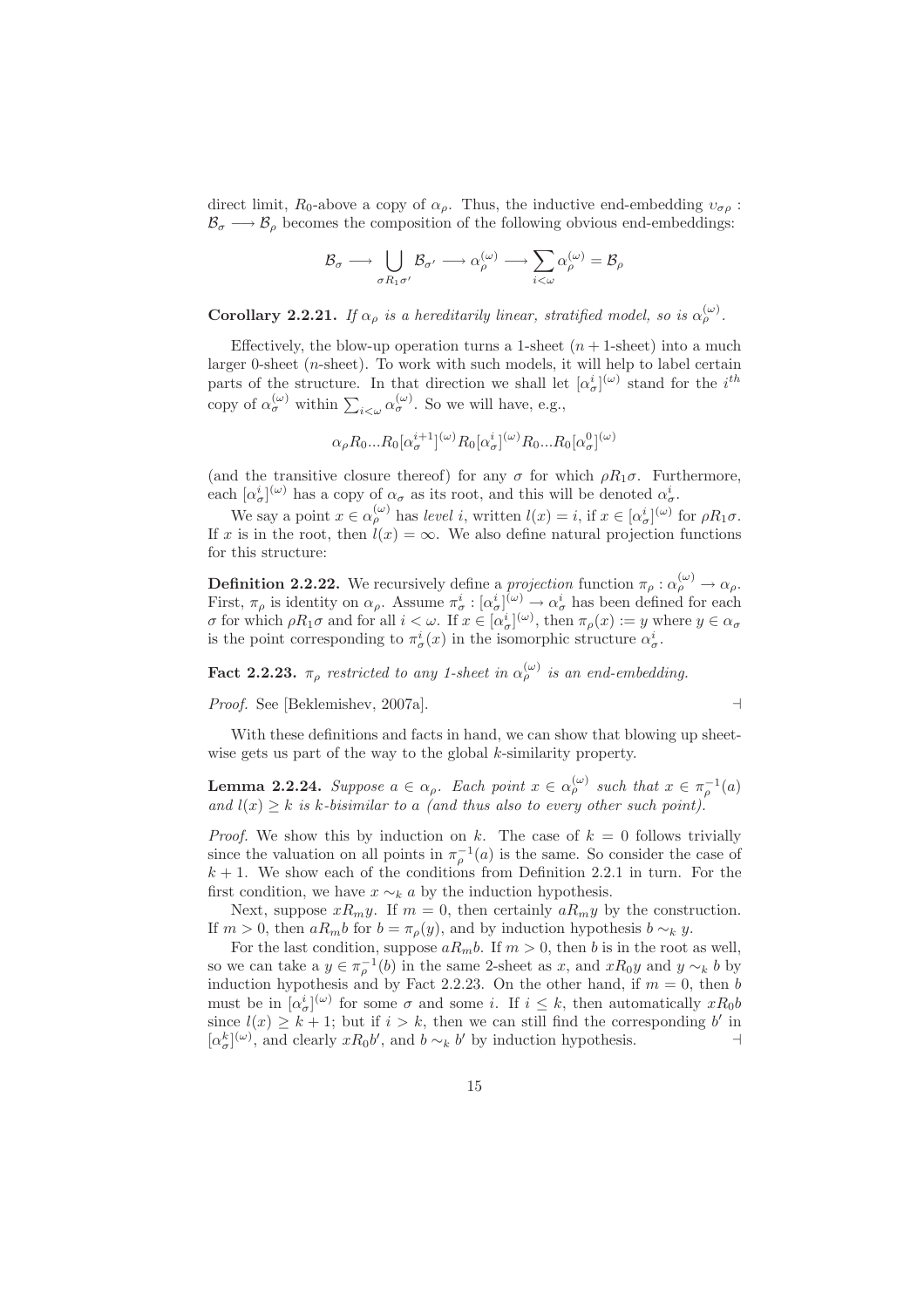We also have the following elementary fact about  $n$ -bisimilations:

Fact 2.2.25. Suppose  $\mathcal{B} \subseteq \mathcal{A}$  is a submodel such that for all  $k \geq 0$ , we have:

$$
\forall x, y \in \mathcal{B} \ \forall z \in \mathcal{A} \setminus \mathcal{B} \ (xR_k z \Rightarrow yR_k z)
$$

Then  $x \sim_n y$  in B if and only if  $x \sim_n y$  in A.

**Lemma 2.2.26.** The model  $\alpha_{\rho}^{(\omega)}$  satisfies the k-similarity property for  $R_0$ .

*Proof.* This is proven by induction on the construction of  $\alpha_{\rho}^{(\omega)}$ . Suppose  $x \in \alpha_{\rho}^{(\omega)}$ and  $xR_1y$ . If  $x \in \alpha_\rho$ , then so is y and we can find an appropriate  $y' \in \pi_\rho^{-1}(y)$ such that  $l(y') \geq k$ . Then, by Lemma 2.2.24,  $y' \sim_k y$ .

If  $x \in [\alpha_{\sigma}^{i}]^{(\omega)}$ , by the inductive hypothesis, we can find a y' such that  $xR_0y'$ and  $y \sim_k y'$  in  $[\alpha^i_\sigma]^{(\omega)}$ . Then  $[\alpha^i_\sigma]^{(\omega)}$ , as a submodel of  $\alpha^{(\omega)}_\rho$ , satisfies the conditions of Fact 2.2.25. So we have  $y \sim_k y'$  in  $\alpha_{\rho}^{(\omega)}$  as well. ⊣

**Lemma 2.2.27.** If  $m > 0$  and  $\alpha_{\rho}$  satisfies the k-similarity property for  $R_m$ , then so does  $\alpha_{\rho}^{(\omega)}$ .

*Proof.* By Lemma 2.2.23, every 1-sheet of  $\alpha_{\rho}^{(\omega)}$  can be end-embedded into  $\alpha_{\rho}$ , and so each such 1-sheet satisfies the k-similarity property for  $R_m$ . Since this is generally true for 1-sheets in  $\alpha_{\rho}^{(\omega)}$ , it also holds for  $\alpha_{\rho}^{(\omega)}$  itself.

What we have argued so far is that, if we sheet-wise blow-up a 1-sheet  $\alpha$ , we get a new 0-sheet  $\alpha^{(\omega)}$ , that satisfies the k-similarity property for  $R_0$ . As we noted earlier, this can automatically be lifted to the case of  $n+1$ -sheets, for any n. However, to obtain models of  $GLP$  or  $GLP_0$ , we need the k-similarity property for all  $R_n$  simultaneously. For that, we introduce the global blow-up operation. If A is a 0-sheet (i.e. a stratified model), we write  $\alpha \in A$  to mean  $\alpha$ is a 1-sheet in  $A$ , and so on for 1-sheets, 2-sheets, etc.

Definition 2.2.28 (Global Blow-Up). For any hereditarily linear, stratified model  $A$ , we define,

$$
\mathfrak{B}_{\omega}(\mathcal{A}):=\sum_{\alpha\in\mathcal{A}}\mathfrak{B}_{\omega}(\alpha)^{(\omega)}
$$

That is, to obtain the blow-up of a model  $A$ , we take the ordered sum of infinitely many copies of the blow-up of each 1-sheet in  $A$ , and order the resulting sum by mimicking the  $R_0$ -order of the 1-sheets in  $A$ . In turn, the blow-up of each 1-sheet is defined analogously in terms of blow-ups of its 2 sheets, and so on. As there is a hidden recursion in the definition, the operation  $\mathfrak{B}_{\omega}$  is ambiguous in a certain sense: we must know whether the model we we are blowing up is being considered as a 0-sheet, a 1-sheet, etc. The operation is defined in such a way as to apply to *n*-sheets for any  $n$ . It is this operation that will give us the k-similarity property for all  $R_m$ .

Corollary 2.2.29. If A is hereditarily linear and stratified, so is  $\mathfrak{B}_{\omega}(\mathcal{A})$ .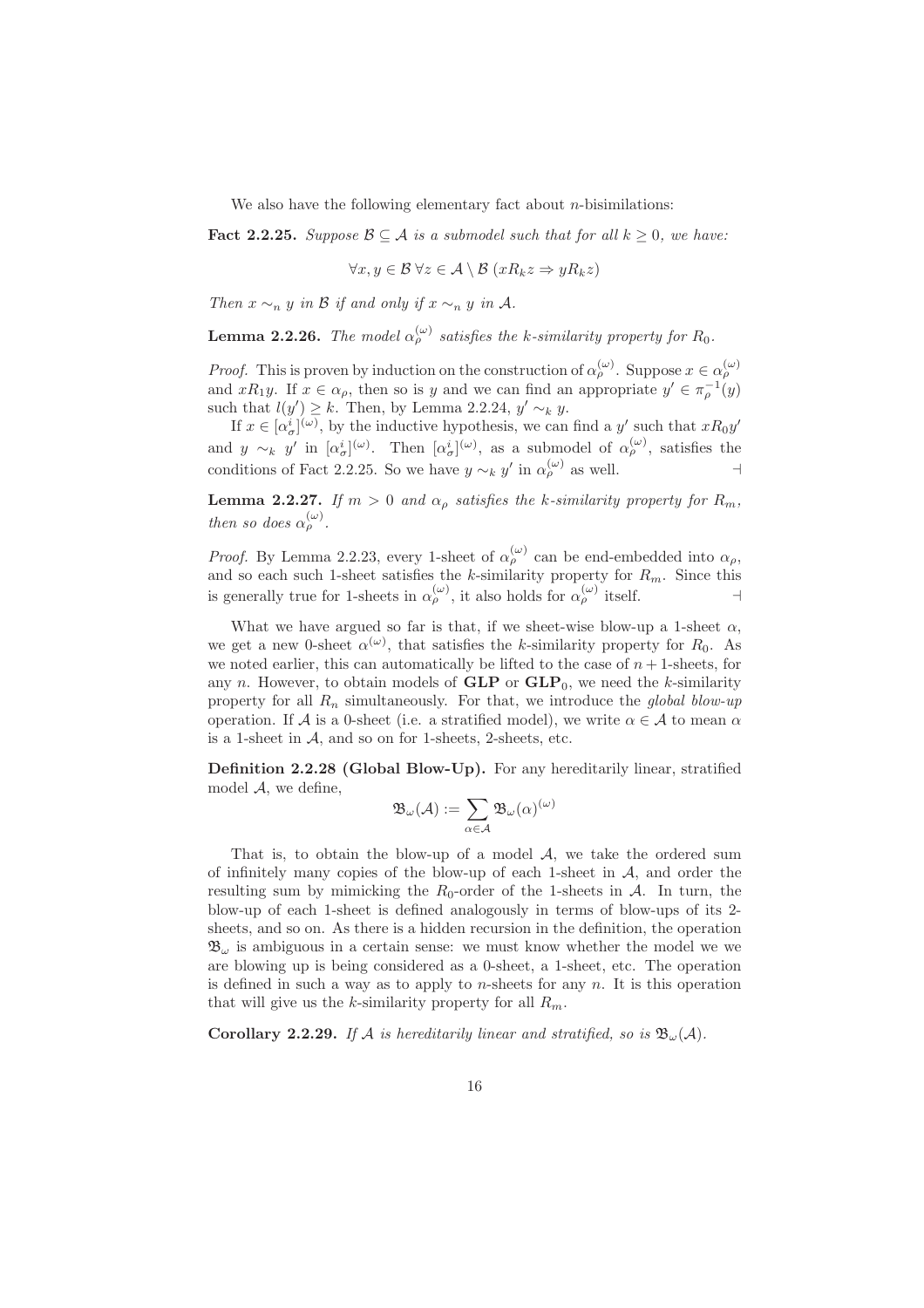*Proof.* This follows by Corollary 2.2.21 and Definition 2.2.28. ⊣

**Lemma 2.2.30.** If  $A$  is a finite, hereditarily linear, stratified model, then  $\mathfrak{B}_{\omega}(\mathcal{A})$  satisfies the k-similarity property for all  $R_m$ .

*Proof.* Assume this holds for all 1-sheets  $\alpha \in \mathcal{A}$ . So, for each  $\alpha$ ,  $\mathcal{B}_{\omega}(\alpha)$  satisfies the k-similarity property for all  $R_n$ . We have two cases:

If  $n = 0$ , then indeed  $\mathfrak{B}_{\omega}(\alpha)^{(\omega)}$  satisfies the k-similarity property by Lemma 2.2.27. By Fact 2.2.25 so does  $\sum_{\alpha \in A} \mathfrak{B}_{\omega}(\alpha)^{(\omega)}$ .

If  $n > 0$ , then by Lemma 2.2.27, each  $\mathfrak{B}_{\omega}(\alpha)^{(\omega)}$  also satisfies the k-similarity property. Once again, by Fact 2.2.25 this carries over to  $\sum_{\alpha \in A} \mathfrak{B}_{\omega}(\alpha)^{(\omega)}$ . ⊣

When we took sheet-wise blowups of  $n + 1$ -sheets, we maintained models of J, in fact, even stronger, we remained in the class of hereditarily linear stratified models (Corollary 2.2.21). Lemma 2.2.30, coupled with Lemma 2.2.4, ensures that blow-up models also satisfy each of the monotonicity schemas.

**Corollary 2.2.31.** For any hereditarily linear, stratified model A,  $\mathfrak{B}_{\omega}(A)$  is a model of GLP.

**Definition 2.2.32.** Let  $M(\phi) := \bigwedge_{i < s} ([m_i] \phi_i \to [m_i + 1] \phi_i)$ , where  $[m_i] \phi_i$  for  $i < s$  are all subformulas of  $\phi$  of the form  $[k]\psi$ . And if  $n = \max_{i \leq s} m_i$ , let  $M^+(\phi) := M(\phi) \wedge \bigwedge_{i \leq n} [i] M(\phi).$ 

We clearly have:<sup>14</sup>

Fact 2.2.33. If  $J \vdash M^+(\phi) \rightarrow \phi$ , then  $GLP \vdash \phi$ .

Given Corollary 2.2.15 and Fact 2.2.33, completeness of  $GLP_0$  is relatively straightforward.

**Theorem 2.2.34.** If  $GLP_0 \nvdash \phi$ , there is an h.l. stratified model A, such that  $\mathfrak{B}_{\omega}(\mathcal{A})\not\vDash \phi.$ 

*Proof.* If  $\phi$  is a closed formula and  $GLP_0 \nvdash \phi$ , then  $J \nvdash M^+(\phi) \rightarrow \phi$ . By Corollary 2.2.15, there is a h.l. stratified model A such that  $A \not\vDash M^+(\phi) \rightarrow \phi$ . We must see that  $\mathfrak{B}_{\omega}(\mathcal{A}) \not\models \phi$ .

Define the natural projection function  $\pi^* : \mathfrak{B}_{\omega}(\mathcal{A}) \to \mathcal{A}$ , so that  $\pi^*$  is the identity mapping when  $A$  is trivial. Otherwise, recall by Definition 2.2.28,

$$
\mathfrak{B}_{\omega}(\mathcal{A})=\sum_{\alpha\in\mathcal{A}}\mathfrak{B}_{\omega}(\alpha)^{(\omega)}
$$

By inductive hypothesis, we are given a function  $\pi_{\alpha}^*$  for  $\mathfrak{B}_{\omega}(\alpha)$ . And let  $\pi_{\alpha}$ :  $\mathfrak{B}_{\omega}(\alpha)^{(\omega)} \to \mathfrak{B}_{\omega}(\alpha)$  be the projection function from Definition 2.2.22. Then  $\pi^*(x) := \pi^*_{\alpha}(\pi_{\alpha}(x))$ , whenever  $x \in \mathfrak{B}_{\omega}(\alpha)^{(\omega)}$ . We state the following lemma:

<sup>14</sup>As a result of Theorem 2.2.36, this is actually a biconditional. This fact allows for a proof of the Craig Interpolation Property and the Fixed Point Property for GLP by reasoning formalizable in PA ([Beklemishev, 2007b]). Ignatiev established in [Ignatiev, 1992] and [Ignatiev, 1993] the Craig Interpolation Property for GLP, but the proof used arithmetical soundness of GLP in the form of reflection principles, and so was not formalizable in Peano Arithmetic. Whether this could be done in PA alone was noted as an open question.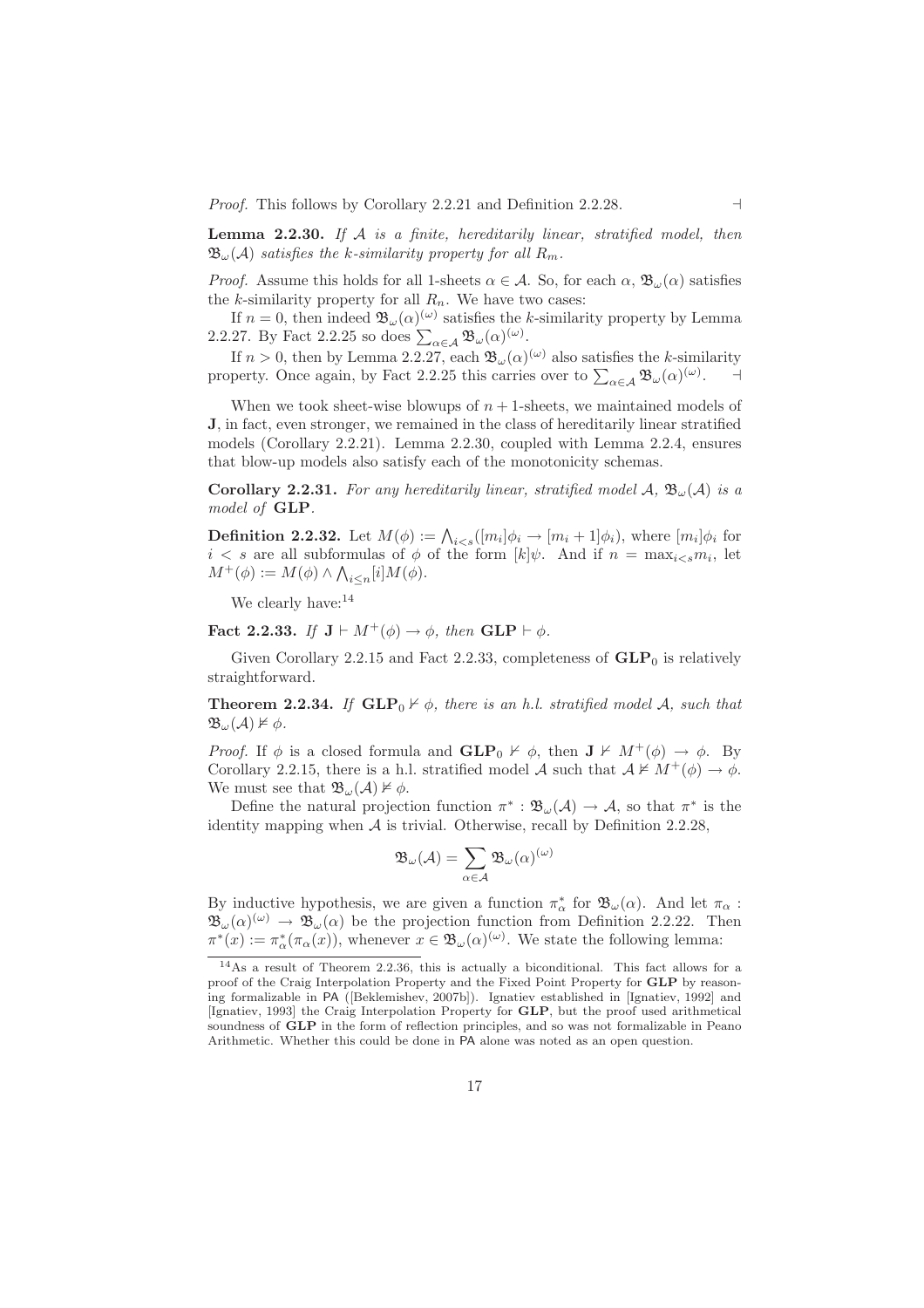**Lemma 2.2.35.** If  $\psi$  is a subformula of  $\phi$ , then for all  $x \in \mathfrak{B}_{\omega}(\mathcal{A})$ ,

$$
\mathfrak{B}_{\omega}(\mathcal{A}), x \vDash \psi \iff \mathcal{A}, \pi^*(x) \vDash \psi
$$

Proof. The proof of this lemma is identical to that for Lemma 9.3 in the original [Beklemishev, 2007a], so we shall not repeat it here. The rough idea is simply that the composition of the natural projection functions from the "outermost" sheets all the way to the root *n*-sheet isomorphic to  $A$  is exactly the function π ∗ . Since each of these functions preserves and reflects modal validity (Lemma  $(2.2.24)$ , so does  $\pi^*$ . ⊣<br>⊣

Lemma 2.2.35 thus completes the proof, as  $\mathfrak{B}_{\omega}(\mathcal{A}) \not\models M^+(\phi) \rightarrow \phi$ , but since  $\mathfrak{B}_{\omega}(\mathcal{A}) \models M^+(\phi)$  by Corollary 2.2.31, it follows that  $\mathfrak{B}_{\omega}(\mathcal{A}) \not\models \phi$ .

As we noted earlier, the treatment here is significantly simpler than that in [Beklemishev, 2007a], both because our operation is well defined over infinite models, and because we concentrate on the hereditarily linear case. While we believe these results also apply equally well to arbitrary hereditarily rooted stratified models, nevertheless such a completeness result for full GLP has been established, and we state this result here.

Theorem 2.2.36 ([Beklemishev, 2007a]). GLP  $\vdash \phi$ , if and only if, for all hereditarily rooted stratified models  $\mathcal{A}, \mathcal{B}_{\omega}(\mathcal{A}) \models \phi$ .

## 2.3 Ignatiev's Frame  $U$

As a historical point, the frame we shall introduce in this section, due to Ignatiev, was actually the prototype on which the models discussed in the last section were based. Indeed, we shall prove that, ignoring valuations, Ignatiev's frame  $U$  is a special case of the blow-ups of h.l. stratified frames (Corollary 2.3.11) below). However,  $U$  is of special interest because it is universal for the closed fragment of  $GLP$ ; that is, every non-theorem is falsifiable on  $U$ . By showing that the blow-up of any h.l. stratified frame is embeddable in  $U$ , completeness of  $GLP<sub>0</sub>$  with respect to the former, proven in the previous section, will translate to completeness with respect to the latter.

**Remark 2.3.1.** If A is a relational structure in the polymodal language,  $A^+$ is the same structure obtained by letting  $xR_{n+1}y$  in  $\mathcal{A}^+$  if and only if  $xR_ny$  in A, so that  $R_n$  is empty in  $A^+$ , for the least non-empty  $R_n$  in A.

Recall that every ordinal can be put into normal form:

**Theorem 2.3.2 (Cantor Normal Form).** Every ordinal  $> 0$  can be written in Cantor Normal Form: in the form  $\omega^{\lambda_k} + ... + \omega^{\lambda_0}$ , where  $\lambda_i \geq \lambda_j$  for  $i > j$ .

The following function e, defined on the Cantor Normal Form of an ordinal will be used heavily in our study. It is important to notice that, for any ordinal  $\alpha < \epsilon_0$ , after some finite number *n* of iterations of *e*,  $e^n(\alpha) = 0$ .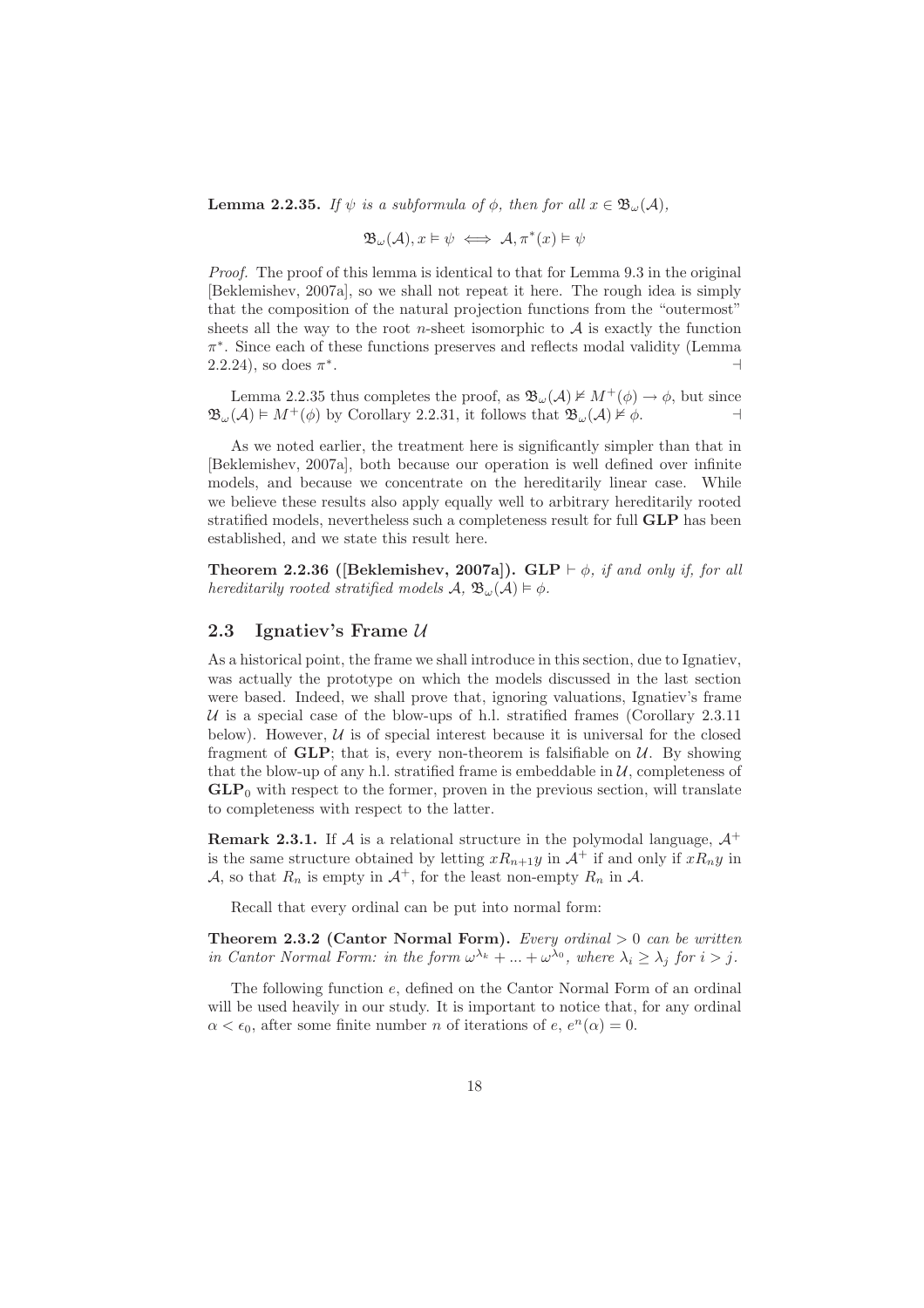**Definition 2.3.3.** If  $\alpha \leq \epsilon_0$  has Cantor Normal Form  $\omega^{\lambda_k} + ... + \omega^{\lambda_0}$ , then we define  $e(\alpha) := \lambda_0$ . In particular,  $e(\epsilon_0) = \epsilon_0$ . We furthermore stipulate  $e(0) = 0$ .

We shall give two different definitions of  $U$ . The first is a variation of Ignatiev's original definition ([Ignatiev, 1992]), due to [Beklemishev et al., 2005].

**Definition 2.3.4.** Define  $\mathcal{U} = (U, R_n : n < \omega)$  in  $\epsilon_0$ -many stages so that  $\mathcal{U} =$  $\alpha<\epsilon_0$   $\mathcal{U}_{\alpha}$ .  $\mathcal{U}_0$  is the structure consisting of a single point with empty relations. Assuming  $\mathcal{U}_{\beta}$  has been defined for  $\beta < \alpha$ , let  $\mathcal{W}_{\alpha}$  be an isomorphic copy of  $\mathcal{U}_{e(\alpha)}^+$ , which is already defined, since  $e(\alpha) < \alpha$  whenever  $\alpha < \epsilon_0$ . Then  $\mathcal{U}_{\alpha}$  is obtained by taking the disjoint union of  $\bigcup_{\beta<\alpha}^{\beta}$  U<sub>β</sub> and W<sub>α</sub>, and by extending R<sub>0</sub> so that each element of  $W_{\alpha}$  is  $R_0$ -related to each element in  $\bigcup_{\beta<\alpha}U_{\beta}$ .

Recalling Remark 2.2.19, the definition of  $U_{\alpha}$  can simply be stated:

$$
\mathcal{U}_\alpha:=\bigcup_{\beta<\alpha}\mathcal{U}_\beta+\mathcal{U}^+_{e(\alpha)}
$$

Since  $\mathcal{W}_{\alpha}$  is isomorphic to  $\mathcal{U}^+_{e(\alpha)}$ , we let  $p: \mathcal{U} \to \mathcal{U}$  be a function mapping any point of  $\mathcal{W}_{\alpha}$  to the corresponding point in  $\mathcal{U}_{e(\alpha)}$  (the same frame with the original relations).

For ease of reference,<sup>15</sup> we associate with every element  $x \in \mathcal{U}$  a sequence of ordinals  $(\alpha_0, \alpha_1, \alpha_2, \ldots)$ , each  $\alpha_i < \epsilon_0$ . In general,  $\alpha_0$  will signify at which stage  $x$  was constructed, and the rest of the coordinates will locate where  $x$  is within  $\mathcal{W}_{\alpha_0}$ . More precisely, suppose  $\alpha_0$  is the first ordinal such that  $x \in \mathcal{U}_{\alpha_0}$ . Since  $\alpha_0$  is least,  $x \notin \bigcup_{\beta < \alpha_0} U_\beta$ , and so  $x \in \mathcal{W}_{\alpha_0}$ . Then consider  $p(x)$ , and let  $\alpha_1$  be the first ordinal such that  $p(x) \in \mathcal{U}_{\alpha_1}$ . Continuing in this way we obtain our sequence of ordinals  $\alpha_0, \alpha_1, \alpha_2, \dots$  Recall that, for example, since  $p(x) \in \mathcal{U}_{e(\alpha)}$ , we must have  $\alpha_1 \leq e(\alpha)$ . In general, then, our sequence satisfies the requirement that  $\forall i, \alpha_{i+1} \leq e(\alpha_i)$ . Conversely, if we consider any such sequence satisfying this requirement, we can easily find an appropriate point  $x$ .

Let  $\Omega$  be the set of  $\omega$ -sequences  $\vec{\alpha} := (\alpha_0, \alpha_1, \alpha_2, \ldots)$ , where each  $\alpha_i < \epsilon_0$ . The correspondence described in the previous paragraph leads to our second definition of  $\mathcal{U}.^{16}$ 

**Definition 2.3.5 (Ignatiev's Frame U).**  $\mathcal{U} := (U, R_n : n < \omega)$  is defined:

$$
U := \{ \vec{\alpha} \in \Omega : \forall n < \omega, \alpha_{n+1} \le e(\alpha_n) \}
$$
\n
$$
\vec{\alpha} R_n \vec{\beta} \Leftrightarrow (\forall m < n, \alpha_m = \beta_m \& \alpha_n > \beta_m)
$$

Thus, each point in  $U$  can be seen as a strictly decreasing finite sequence of ordinals. We label the *n*-th "coordinate" of a point  $\vec{\alpha}$  by  $\alpha_n$ . Then, for each  $\vec{\alpha} \in U$ , there is some m such that  $\alpha_n = 0$  for all  $n \geq m$ .

<sup>15</sup>And following [Beklemishev et al., 2005].

 $16$ Definition 2.3.5 is based on the treatment in [Beklemishev et al., 2005], which is itself a variation on that in [Ignatiev, 1992].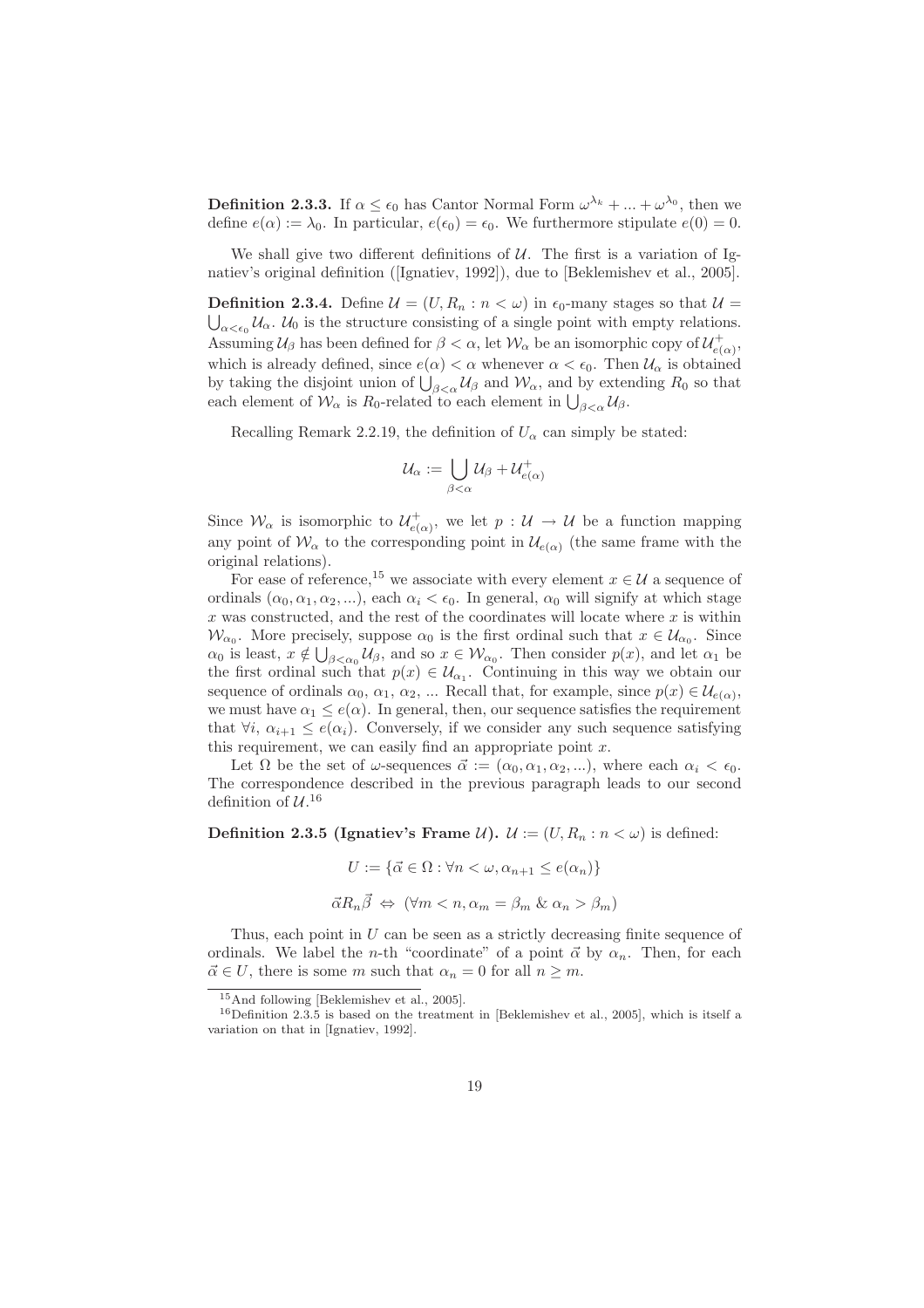We define validity of formulas in the usual way:

$$
\mathcal{U}, \vec{\alpha} \models \langle n \rangle \phi \iff \exists \vec{\beta} \in U \; (\vec{\alpha} R_n \vec{\beta} \; \& \; \mathcal{U}, \vec{\beta} \models \phi)
$$

For a visualization of the very top part of U, namely  $\mathcal{U}_{\omega^{\omega+1}}$ , see Figure 4.<sup>17</sup> Single arrows represent  $R_0$ , double arrows represent  $R_1$ , and triple arrows represent  $R_2$ . While each  $R_n$  is transitive, we leave out many of the arrows that should be there as a consequence.

The 1-sheets on this structure are easily identifiable. They are simply those clusters of points that are  $R_1$ -related to one another. E.g.  $(\omega, 1)$  and  $(\omega, 0)$  form a 1-sheet. U is also clearly a h.l. stratified frame. Indeed, U is a model of  $GLP_0$ , and  $GLP_0$  is complete with respect to U, as Ignatiev was the first to show. As our proof of this fact makes use of blow-up models, it differs significantly from those in [Ignatiev, 1993] and [Beklemishev et al., 2005], which are both based on syntactic arguments.

**Proposition 2.3.6.** GLP<sub>0</sub>  $\vdash \phi$  if and only if, for all  $\vec{\alpha} \in \mathcal{U}$ ,  $\mathcal{U}, \vec{\alpha} \models \phi$ .

We first prove soundness, then completeness.

## Lemma 2.3.7.  $GLP_0$  is sound w.r.t.  $U$ .

*Proof.* We reason by induction on proofs in  $GLP_0$ , treating only axioms (iii), (iv), and (v). To see Axiom (iv), it is sufficient to note that each relation  $R_{n+1}$ satisfies the condition:

$$
\forall \vec{\alpha}, \vec{\beta} \in U(\vec{\alpha}R_{n+1}\vec{\beta} \Rightarrow \forall \vec{\gamma}(\vec{\alpha}R_n\vec{\gamma} \Leftrightarrow \vec{\beta}R_n\vec{\gamma}))
$$

This is obvious by the definition of  $R_{n+1}$ .

An easy proof that Löb's Axiom is valid relies on the fact that each relation  $R_n$  is transitive and converse-well-founded. It is converse-well-founded simply because all ordinals are well-founded under the <-relation. So given a point  $\vec{\alpha} \in \mathcal{U},$   $\alpha_n$  can decrease only finitely often.  $^{18}$ 

Finally, while it is possible to prove the validity of Axiom (v), the "Monotonicity Axiom", in a number of ways, we refer the reader to Corollary 3.2.14 below, where we prove that the validity of closed formulas does not change when we augment relations so that  $\vec{\alpha}R_{n+1}\vec{\beta}$  implies  $\vec{\alpha}R_n\vec{\beta}$  for all n. This is clearly sufficient for Axiom  $(v)$  to hold.

Our method of showing completeness is to reduce the completeness for  $U$  to that for blow-ups of h.l. stratified frames. So we must first prove a number of auxiliary lemmas.

**Lemma 2.3.8.** For all  $\alpha, \beta < \epsilon_0$ ,  $\mathcal{U}_{\alpha} + \mathcal{U}_{\beta} \cong \mathcal{U}_{\alpha+1+\beta}$ .

<sup>&</sup>lt;sup>17</sup>This diagram is due to Joost Joosten, having originally appeared in [Joosten, 2004].

<sup>18</sup>This fact, however, is not formalizable in PA. In [Beklemishev et al., 2005], a proof of the soundness of Axiom (iii) is given using reasoning formalizable in a weak subsystem of PA.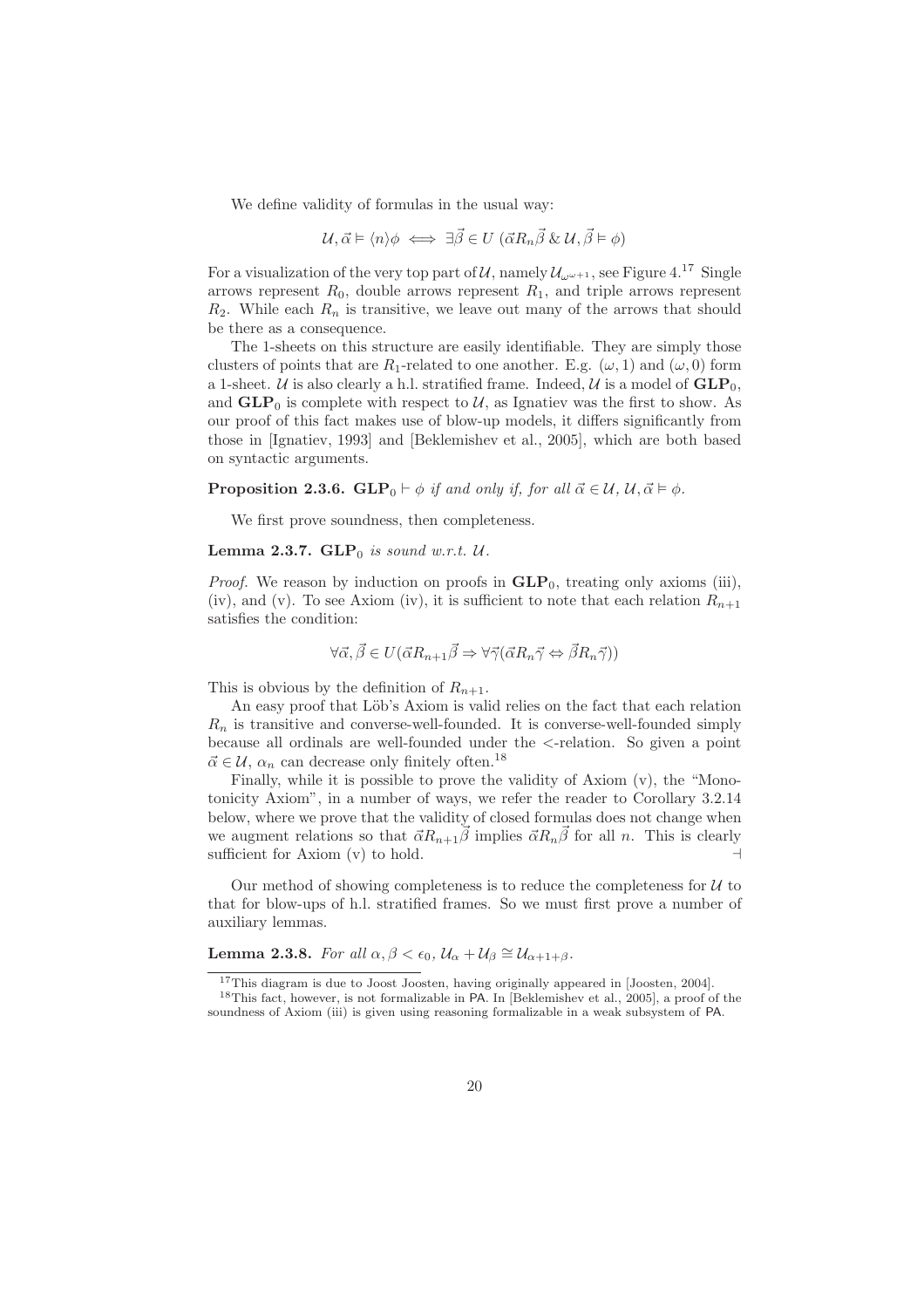

Figure 4: Ignatiev's Frame  $\mathcal U$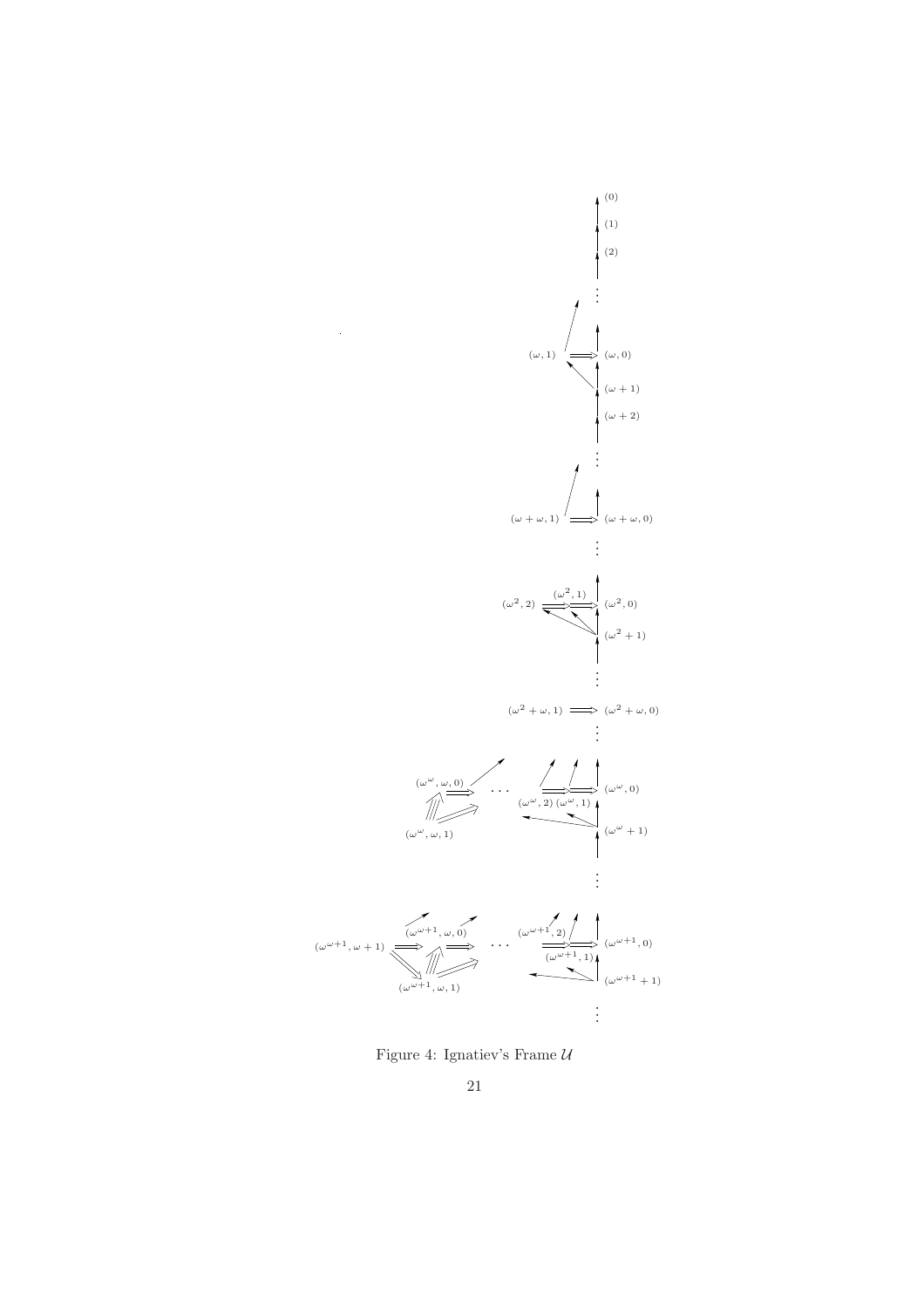*Proof.* Transfinite induction on  $\beta$ . For the basic case,  $\mathcal{U}_{\alpha} + \mathcal{U}_{0}$  is isomorphic to  $\mathcal{U}_{\alpha+1}$  by definition.

Suppose  $\beta = \gamma + 1$ . The induction hypothesis (×2) gives the result:

$$
\begin{array}{rcl}\nU_{\alpha} + U_{\gamma+1} & \cong & U_{\alpha} + \bigcup_{\delta < \gamma+1} U_{\delta} + U_{e(\gamma+1)} \\
& \cong & U_{\alpha} + U_{\gamma} + U_0 \\
& \cong & U_{\alpha+1+\gamma} + U_0 \\
& \cong & U_{\alpha+1+\gamma+1}\n\end{array}
$$

When  $\beta = \lambda$  is a limit, we have the following:

$$
\begin{array}{rcl}\nU_{\alpha} + U_{\lambda} & \cong & U_{\alpha} + \bigcup_{\gamma < \lambda} U_{\gamma} + U_{e(\lambda)}^{+} \\
& \cong & \bigcup_{\gamma < \lambda} (\mathcal{U}_{\alpha} + \mathcal{U}_{\gamma}) + \mathcal{U}_{e(\lambda)}^{+} \\
& \cong & \bigcup_{\gamma < \lambda} \mathcal{U}_{\alpha+1+\gamma} + \mathcal{U}_{e(\lambda)}^{+} \\
& \cong & \bigcup_{\gamma < \lambda} \mathcal{U}_{\gamma} + \mathcal{U}_{e(\lambda)}^{+} \\
& \cong & \bigcup_{\gamma < \alpha+1+\lambda} \mathcal{U}_{\gamma} + \mathcal{U}_{e(\alpha+1+\lambda)}^{+} \\
& \cong & \bigcup_{\gamma < \alpha+1+\lambda} \mathcal{U}_{\alpha+1+\lambda}\n\end{array}
$$

The penultimate step follows because the  $e$  function only depends on the last summand of the Cantor Normal Form.  $\hfill \dashv$ 

**Lemma 2.3.9.** For all  $\alpha$ ,  $(\mathcal{U}_{\alpha}^{+})^{(\omega)} \cong \mathcal{U}_{\omega}^{\alpha}$ .

*Proof.* This is shown by transfinite induction on  $\alpha$ . First of all, notice we have the following by the definition of sheet-wise blow-up:

$$
(\mathcal{U}_{\alpha}^{+})^{(\omega)}:=\bigcup_{\widehat{\alpha}R_{0}\vec{\beta}}\sum_{i<\omega}(\mathcal{U}_{\vec{\beta}}^{+})^{(\omega)}+\mathcal{U}_{\alpha}^{+}
$$

Otherwise put,

$$
(\mathcal{U}_{\alpha}^{+})^{(\omega)} = \bigcup_{\beta < \alpha} \sum_{i < \omega} (\mathcal{U}_{\beta}^{+})^{(\omega)} + \mathcal{U}_{\alpha}^{+}
$$

By the inductive hypothesis,

$$
\bigcup_{\beta<\alpha}\sum_{i<\omega}(\mathcal{U}_{\beta}^{+})^{(\omega)}\cong\bigcup_{\beta<\alpha}\sum_{i<\omega}\mathcal{U}_{\omega^{\beta}}
$$

We claim that,

$$
\bigcup_{\beta<\alpha}\sum_{i<\omega}\mathcal{U}_{\omega^{\beta}}=\bigcup_{\beta<\omega^{\alpha}}\mathcal{U}_{\beta}
$$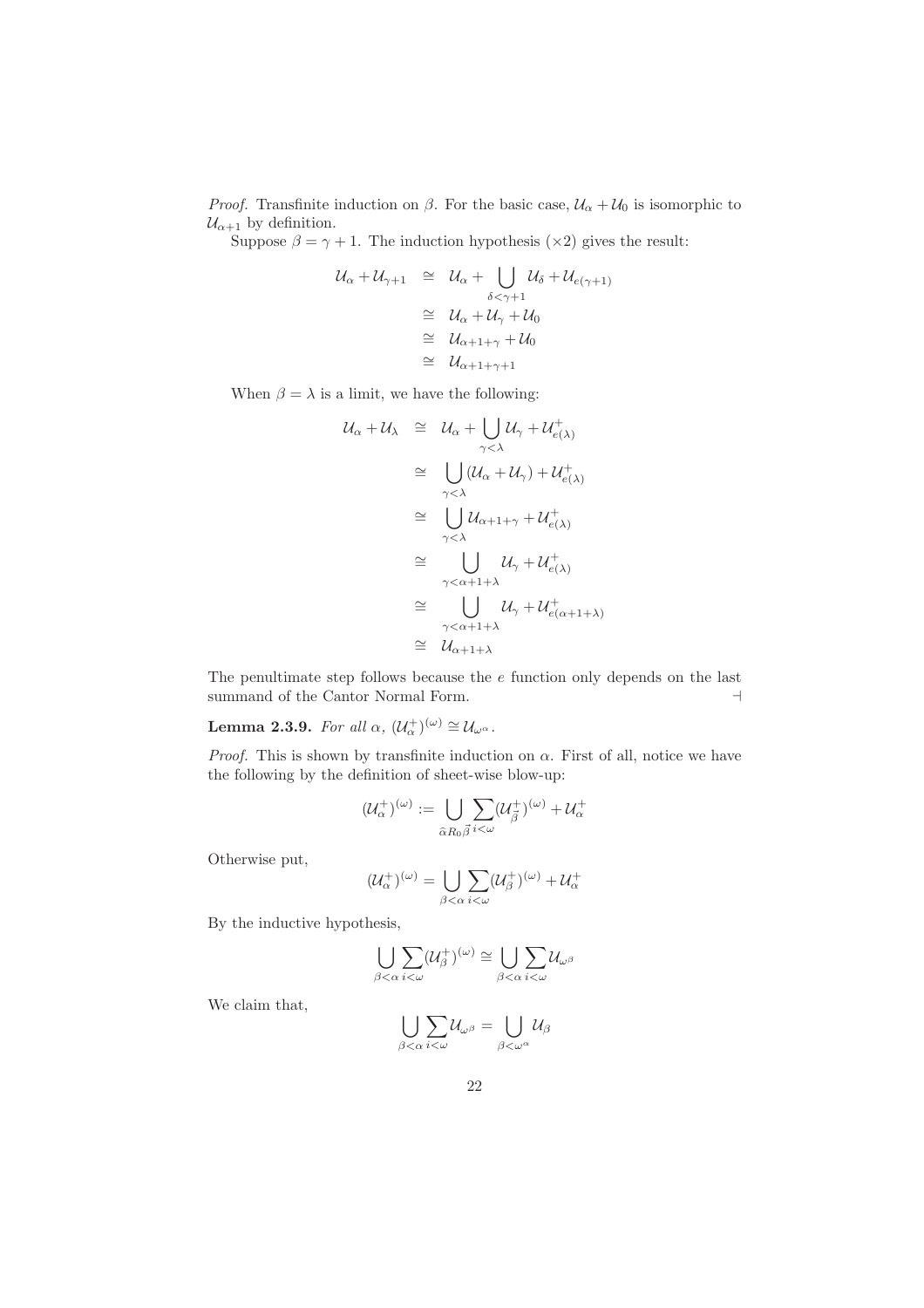There are two cases to check: either  $\alpha$  is a limit or a successor ordinal.

Suppose  $\alpha$  is a successor ordinal. In particular, suppose  $\alpha = \gamma + 1$ :

$$
\bigcup_{\beta < \alpha} \sum_{i < \omega} \mathcal{U}_{\omega^{\beta}} = \sum_{i < \omega} \mathcal{U}_{\omega^{\gamma}}
$$

$$
= \bigcup_{\beta < \omega^{\gamma} \cdot \omega} \mathcal{U}_{\beta}
$$

$$
= \bigcup_{\beta < \omega^{\alpha}} \mathcal{U}_{\beta}
$$

On the other hand, if  $\alpha$  is a limit ordinal:

$$
\bigcup_{\beta < \alpha} \sum_{i < \omega} \mathcal{U}_{\omega^{\beta}} = \bigcup_{\beta < \alpha} \mathcal{U}_{\omega^{\beta+1}}
$$

$$
= \bigcup_{\beta < \alpha} \mathcal{U}_{\omega^{\beta}}
$$

$$
= \bigcup_{\beta < \omega} \mathcal{U}_{\beta}
$$

$$
\in \bigcup_{\beta < \omega^{\alpha}} \mathcal{U}_{\beta}
$$

Finally, putting all of this together,

$$
(\mathcal{U}_{\alpha}^{+})^{(\omega)} \quad \cong \quad \bigcup_{\beta < \omega^{\alpha}} \mathcal{U}_{\beta} + \mathcal{U}_{\alpha}^{+}
$$

But this is exactly the definition of  $\mathcal{U}_{\omega^{\alpha}}$ .  $\Box$ 

**Lemma 2.3.10.** Suppose A is a h.l. stratified model and  $\alpha$  is an n-sheet with  $R_m$  empty for all  $m > n$ . Then there is some  $\beta$  such that  $\mathfrak{B}_{\omega}(\alpha) = \mathcal{U}_{\beta}$ .

*Proof.* Any such n-sheet can be written as  $\mathcal{U}_k^{+...++}$ , where k is the length of the single n-chain in  $\alpha$  and there are  $n +$ ' symbols. This is simply an *n*-sheet isomorphic to the very top part of the Ignatiev frame. For simplicity denote it  $\mathcal{U}_k^{+n}$ . By the definition of global blowup, we have:

$$
\mathfrak{B}_{\omega}(\alpha) \cong \mathfrak{B}_{\omega}(\mathcal{U}_k^{+n})
$$
\n
$$
\cong (\mathfrak{B}_{\omega}(\mathcal{U}_k^{+n-1})^+)^{(\omega)}
$$
\n
$$
\vdots \quad (n-1 \text{ applications of Definition 2.2.28})
$$
\n
$$
\cong ((\dots(\mathfrak{B}_{\omega}(\mathcal{U}_k)^+)^{(\omega)}\dots)^+)^{(\omega)}
$$
\n
$$
\vdots \quad (n-1 \text{ applications of Lemma 2.3.9})
$$
\n
$$
\cong \mathcal{U}_{\beta}
$$

This  $\beta$  is therefore determined as in Lemma 2.3.9.  $\rightarrow$ 

Seeing as  $\mathfrak{B}_{\omega}(\mathcal{U}_1) \cong \mathcal{U}_{\omega}$  is obvious, the argument in Lemma 2.3.10 gives rise to the following corollary (noted in [Beklemishev, 2007a]), which shows that blowups of simple two point frames approximate the entire structure  $\mathcal{U}$ :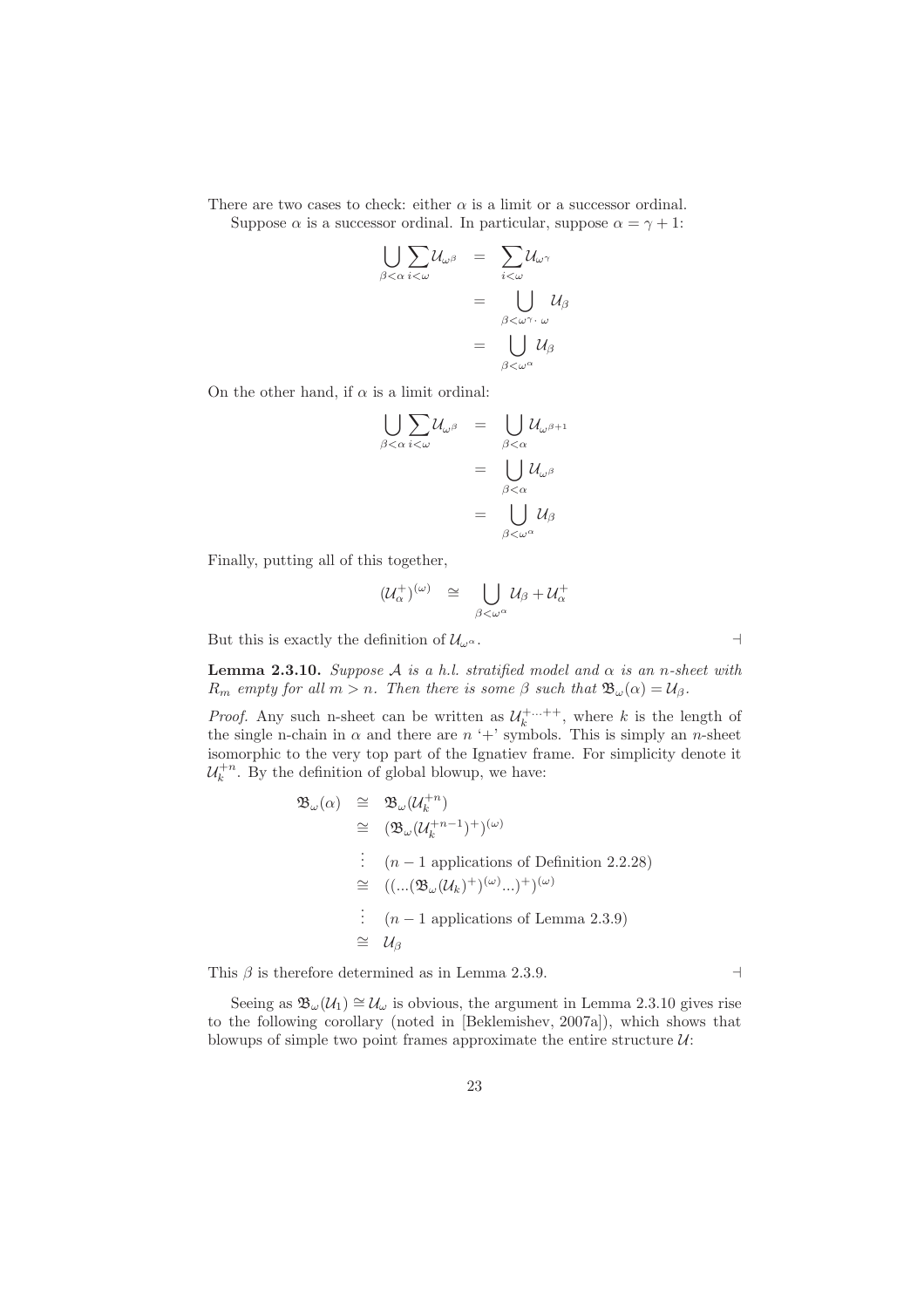Corollary 2.3.11. For all  $n, \mathfrak{B}_{\omega}(\mathcal{U}_1^{+n}) \cong \mathcal{U}_{\omega_n}$ .

This next theorem shows that  $\mathcal U$  is in a strong sense universal for the class of finite h.l. stratified frames.

**Theorem 2.3.12.** For any finite h.l. stratified frame A, there is a  $\beta$  such that

 $\mathfrak{B}_{\omega}(\mathcal{A})\cong \mathcal{U}_{\beta}.$ 

*Proof.* We show this by induction on rank.<sup>19</sup> The case of rank 0 is exactly Lemma 2.3.10. So, consider any h.l. stratified frame  $A$  with positive rank. Every such frame can be written as the 0-linear ordering of 1-sheets:

$$
\alpha_0 R_0 \alpha_1 R_0 ... R_0 \alpha_n
$$

The blowup,  $\mathfrak{B}_{\omega}(\mathcal{A})$ , can be written similarly as the 0-linearly ordered sum of blow-ups of 1-sheets:

$$
\mathfrak{B}_{\omega}(\alpha_0) + \mathfrak{B}_{\omega}(\alpha_1) + \ldots + \mathfrak{B}_{\omega}(\alpha_n)
$$

By induction hypothesis, each such  $\mathfrak{B}_{\omega}(\alpha_i)$  is isomorphic to some  $\mathcal{U}_{\beta_i}$ . So:

$$
\mathfrak{B}_{\omega}(\mathcal{A}) \quad \cong \quad \mathcal{U}_{\beta_0} + \mathcal{U}_{\beta_1} + \ldots + \mathcal{U}_{\beta_n}
$$
\n
$$
\cong \quad \mathcal{U}_{\beta_0 + 1 + \beta_1 + 1 + \ldots + \beta_n}
$$

The last step is by Lemma 2.3.8.  $\Box$ 

**Theorem 2.3.13. GLP**<sup>0</sup> is complete with respect to  $U$ .

*Proof.* If  $GLP_0 \nvdash \phi$ , then  $J \nvdash M^+(\phi) \rightarrow \phi$ , and by Corollary 2.2.15 there is a h.l. stratified frame A such that  $A \not\vDash M^+(\phi) \rightarrow \phi$ . Correspondingly,  $\mathfrak{B}_{\omega}(A) \not\vDash \phi$ . Theorem 2.3.12 ensures that  $\mathfrak{B}_{\omega}(\mathcal{A})$  is isomorphic to some generated subframe of  $\mathcal{U}$ . Therefore,  $\mathcal{U} \not\models \phi$ . of U. Therefore,  $U \not\models \phi$ .

In fact Theorem 2.3.13 can be improved to a special subset of points in  $\mathcal{U}$ . We only mention the result here, and defer the proof to the next section, after further study of  $U$ .

**Definition 2.3.14 (Main Axis).**  $\vec{\alpha} \in \mathcal{U}$  is a *root point* if and only if  $\forall i$ ,  $\alpha_{i+1} = e(\alpha_i)$ . The main axis of U, denoted M, is the set of all root points.

We shall write  $\hat{\alpha}$  for the root point "generated by" a given ordinal  $\alpha$ :

$$
\widehat{\alpha} := (\alpha, e(\alpha), e(e(\alpha)), \ldots)
$$

**Proposition 2.3.15 ([Ignatiev, 1993]).** If  $GLP_0 \nvdash \phi$ , then there is a root point  $\widehat{\alpha}$  on the main axis M, such that  $\mathcal{U}, \widehat{\alpha} \nvDash \phi$ .

 $19$ We have not needed to use the notion of *rank* ([Beklemishev, 2007a]) up to this point, but it is a sufficiently natural notion. Essentially, it is just the maximal depth of nestings of sheets. The formal definition is as follows: For an  $m$ -sheet  $A$ , if all  $R_n$  are empty, then  $rk_m(\mathcal{A})=0$ ; otherwise  $rk_m(\mathcal{A}):=\max_{\alpha\in\mathcal{A}}rk_{m+1}(\alpha)+1$ .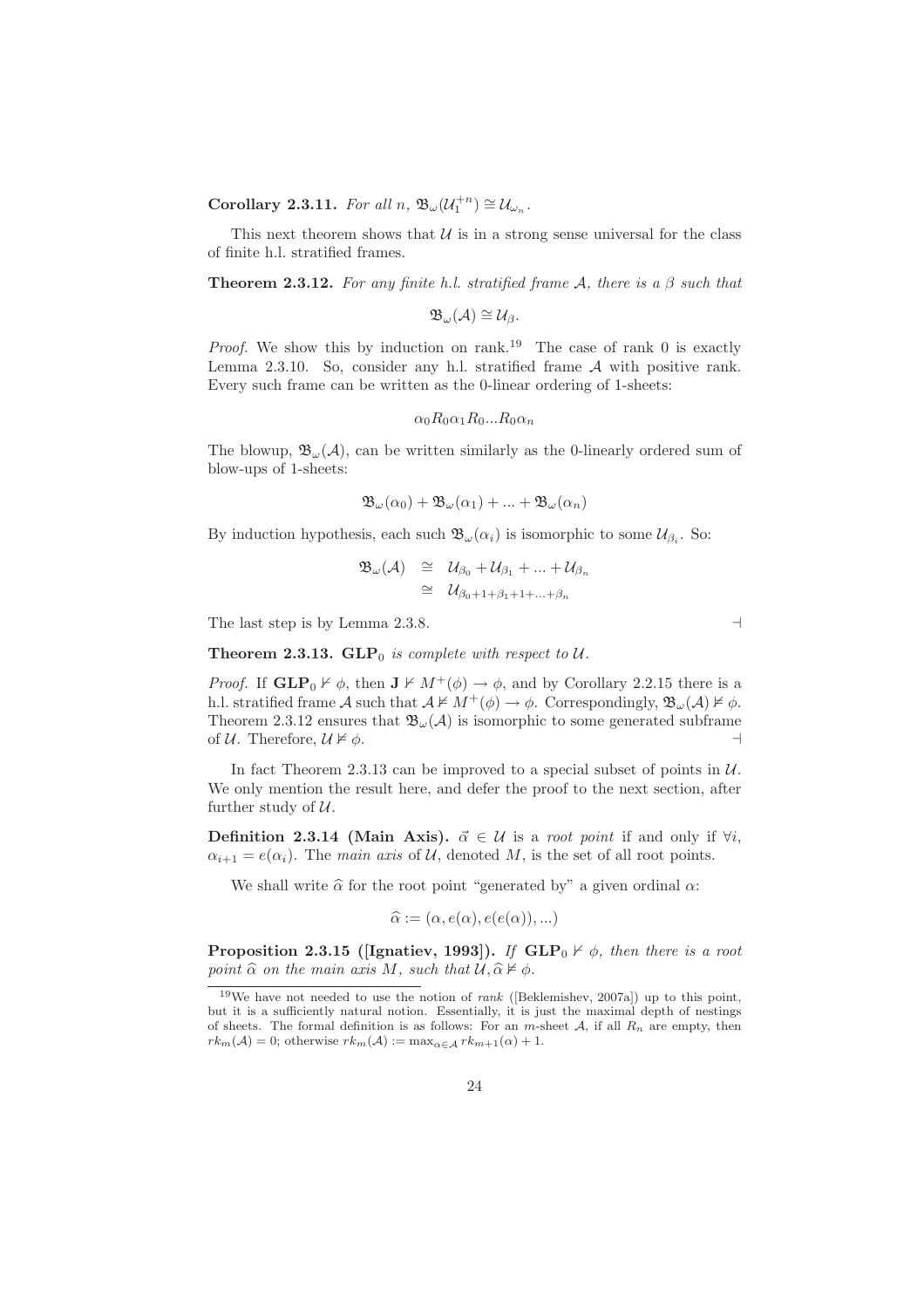### 2.4 Words and Ordinals

Our study of  $U$  will center around a class of formulas called *words*, introduced in [Beklemishev, 2004a].<sup>20</sup> An important fact, analogous to the Normal Form Theorem for  $GL<sub>1</sub><sup>21</sup>$  is that all closed formulas are  $GLP_0$ -equivalent to a boolean combination of words. Syntactic proofs of this fact were given by Ignatiev and Beklemishev ([Beklemishev, 2004a],[Beklemishev, 2004b],[Ignatiev, 1992]). As a result of Theorem 2.3.13, knowing that  $GLP_0$  is sound and complete for  $\mathcal{U}$ , we automatically gain a normal form result for  $U$ :

Theorem 2.4.1 (Normal Form Theorem). Every closed formula is equivalent in  $U$  to a boolean combination of words.

We shall use words to study the subsets of  $U$  that correspond to the validity set of a closed formula. We call such sets closed formula definable subsets, or simply definable subsets, of U. The notation  $S_{\phi}$  denotes the set of points where  $\phi$  is true. As a result of Theorem 2.4.1, words will provide a very useful tool in studying such subsets.

By a *word* we mean a modal formula of the form  $\langle n_m \rangle...\langle n_o \rangle\top$ . Instead of writing out words in this way we shall abbreviate, letting any sequence of numerals denote a word. In particular, the empty sequence  $\Lambda$  corresponds to  $\top$ . This will allow us to perform various operations on sequences such as concatenation: e.g. if 12 denotes  $\langle 1 \rangle \langle 2 \rangle$ ⊤ and 01 denotes  $\langle 0 \rangle \langle 1 \rangle$ ⊤, then 1201 denotes  $\langle 1 \rangle \langle 2 \rangle \langle 0 \rangle \langle 1 \rangle$  We shall let  $n, m, \dots$  serve as variables for individual diamonds, and  $A, B, \ldots$  serve as variables for sequences of diamonds. We will also write, e.g.  $\mathcal{U}, \vec{\beta} \models A$ , even though, strictly speaking, this is an abuse of the notation. Finally, let S denote the set of all words, and  $S_n$  denote the set of words with only modalities  $\langle m \rangle$  for  $m \geq n$ .

In order to investigate validity of words, and closed formulas in general, in  $U$ , we introduce the following ordering on  $U$ .

**Definition 2.4.2.** The relation  $\preceq$  defines a rooted partial order on points in U so that, for any two points  $\vec{\alpha}$  and  $\vec{\beta}$ ,

$$
\vec{\beta} \preceq \vec{\alpha} \Leftrightarrow (\forall i, \beta_i \leq \alpha_i)
$$

**Lemma 2.4.3.** For any word A, if  $\mathcal{U}, \vec{\alpha} \models A$ , then for all  $\vec{\beta} \in \mathcal{U}$  such that  $\vec{\beta} \succ \vec{\alpha}$ , we have  $\mathcal{U}, \vec{\beta} \models A$ .

*Proof.* By induction on the length of words. If  $A = \Lambda$ , this is obvious. Suppose this holds for formulas of length m, and  $\vec{\alpha} \models nA$ , for A of length  $\leq m$ . Suppose in particular that  $\vec{\alpha}R_n\vec{\delta}$  for some  $\vec{\delta} \models A$ . Now take any  $\vec{\beta} \in \mathcal{U}$  such that  $\vec{\beta} \succeq \vec{\alpha}$ . We see  $\vec{\beta}R_n\vec{\gamma}$ , where  $\vec{\gamma}$  is such that  $\forall i < n$   $\gamma_i = \beta_i$ , and  $\forall i \geq n$   $\gamma_i = \delta_i$ . Then we have that  $\vec{\gamma} \succ \vec{\delta}$ , so by the induction hypothesis  $\vec{\gamma} \models A$ , and hence  $\vec{\beta} \models nA$ .

<sup>20</sup>Although, similar formulas were introduced in [Ignatiev, 1992].

 $21$ See [Boolos, 1993].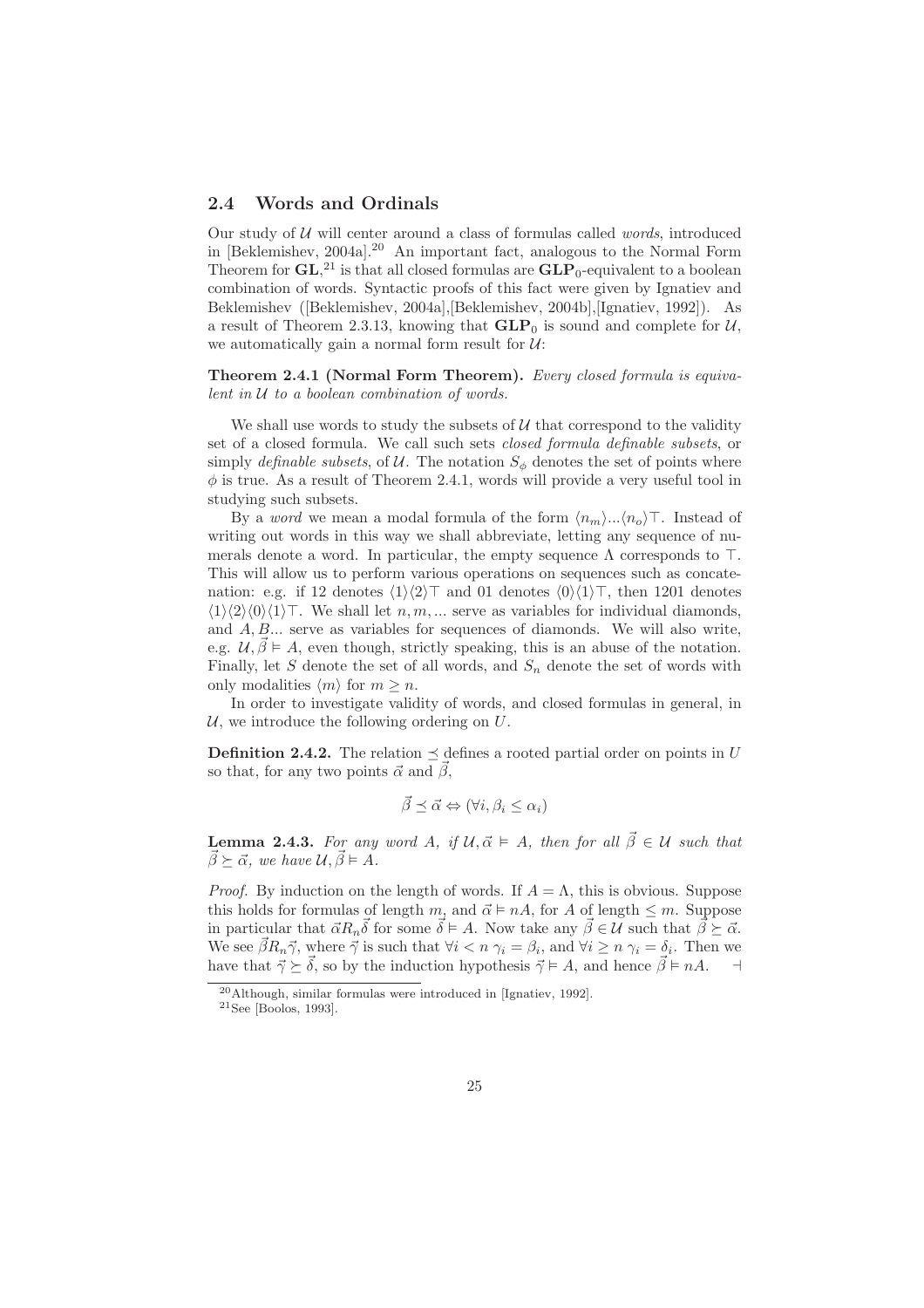Next, we define a surjective function  $\sigma$  from words to ordinals, originally used by Beklemishev to establish a one-to-one ordinal notation system for  $\epsilon_0$ (See Section 1.2).<sup>22</sup> The function  $o$  is defined by recursion on the width of a word, denoted  $w(A)$ , where  $w(A)$  is the number of different numerals occurring in A, with a subsidiary recursion on  $min(A)$ , where  $min(A) = min(n_m, ..., n_1)$  if  $A = n_m...n_1$ . We write  $A^-$  for the result of reducing each element of A by one.

Definition 2.4.4 ([Beklemishev, 2004a],[Beklemishev, 2005]). The function  $o: S \to \epsilon_0$  is defined:

- If  $A = 0^k$ , then  $o(A) = k$
- Otherwise, if  $A = A_1 0...0 A_k$ , with each  $A_i \in S_1$  and not all  $A_i$  empty, then  $o(A) = \omega^{o(A_k^-)} + ... + \omega^{o(A_1^-)}.$

To see that this is a well defined function, note that  $w(A_i^-) < w(A)$  whenever  $k > 1$ . And when  $k = 1$ ,  $\min(A_i^-) = \min(A_i) - 1 < \min(A)$ .

We shall prove that  $o$  gives us a means of specifying at what points in  $U$  a given closed formula is validated. First, an auxiliary lemma:<sup>23</sup>

**Lemma 2.4.5.** If  $A \in S_1$ , then for any word B, we have  $\mathcal{U}, \vec{\beta} \models A0B$  if and only if  $\mathcal{U}, \vec{\beta} \models A$  and  $\mathcal{U}, \vec{\beta} \models 0B$ .

*Proof.* For the left-to-right direction, if  $\vec{\beta} \models A0B$ , certainly  $\vec{\beta} \models A$ . Moreover, there is some sequence

$$
\vec{\beta}R_i\vec{\gamma}...R_j\vec{\delta}R_0\vec{\alpha}
$$

such that each  $i, j... > 0$  and  $\vec{\alpha} \models B$ . Since therefore  $\alpha_0 < \beta_0$ , we have  $\vec{\beta}R_0\vec{\alpha}$ , and thus  $\vec{\beta} \models 0B$ .

For the other direction, if  $\vec{\beta} \models A$ , we have a sequence witnessing this fact:

 $\vec\beta R_i\vec\gamma...R_j\vec\delta$ 

As  $A \in S_1$ , each  $i, j, ... > 0$ . Therefore,  $\delta_0 = \beta_0$ . Since  $\vec{\beta} \models 0B$ , it is also clear that  $\vec{\delta} \models 0B$ . This means  $\vec{\beta} \models A0B$ .

**Definition 2.4.6.** Let  $\iota(A) := \widehat{o(A)}$ , so that  $\iota(A)$  is in M.

**Proposition 2.4.7.** For all words  $A \in S$  and points  $\vec{\beta} \in \mathcal{U}$ ,

$$
\mathcal{U}, \vec{\beta} \models A \Longleftrightarrow \vec{\beta} \succeq \iota(A)
$$

Proof. Induction on the length of A. When A is the empty sequence, this is clear, as  $\iota(\Lambda) = (0)$ .

Supposing A is not empty, we now induct on  $\min(A)$ .

 $22$ Ignatiev has also defined such a surjection ([Ignatiev, 1993]), however that in [Beklemishev, 2004a] is simpler.

 $^{23}$ C.f. [Beklemishev, 2004a], Lemma 5.9(iv) for a syntactic proof of this fact.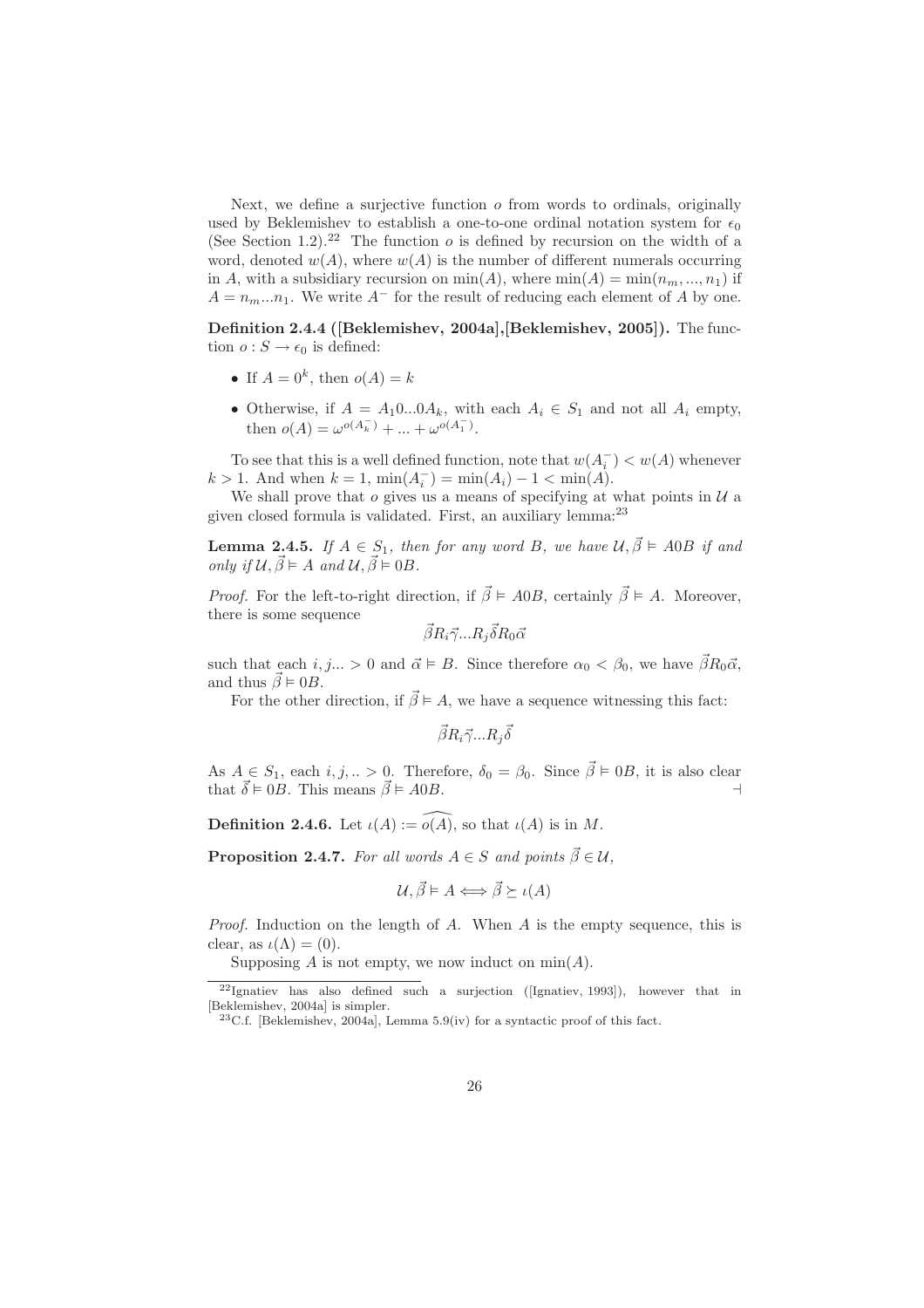If  $\min(A) = 0$ , then A can be written in the form  $A_0 \in A_1$ , with  $A_0 \in S_1$ . Let

$$
\iota(A')=\widehat{\alpha}
$$

Then by induction hypothesis,  $\vec{\beta} \models A'$  if and only if  $\vec{\beta} \succeq \hat{\alpha}$ . As  $A_0 \in S_1$ , we have  $o(A_0) = \omega^{\gamma}$ , where  $\gamma = o(A_0^-)$ . Thus,

$$
\iota(A_0)=(\omega^\gamma, \gamma, e(\gamma), e(e(\gamma)),...)
$$

And by the induction hypothesis,  $\vec{\beta} \models A_0$  if and only if  $\vec{\beta} \succeq \widehat{\omega}$ . Using Lemma 2.4.5, we have

$$
\vec{\beta} \models A_0 0A' \iff (\vec{\beta} \models A_0 \And \vec{\beta} \models 0A')
$$

We know exactly when  $\vec{\beta} \models A_0$ ; To see when  $\vec{\beta} \models 0A'$ , we have:

$$
\begin{array}{rcl}\n\vec{\beta} \models 0A' & \Longleftrightarrow & \exists \vec{\beta'} (\vec{\beta}R_0 \vec{\beta'} \And \vec{\beta'} \models A') \\
& \Longleftrightarrow & \exists \vec{\beta'} (\vec{\beta}R_0 \vec{\beta'} \And \vec{\beta'} \succeq \hat{\alpha}) \\
& \Longleftrightarrow & \beta_0 > \alpha_0\n\end{array}
$$

We can thus conclude,  $\vec{\beta} \models A_0 0A'$  if and only if  $\vec{\beta} \succeq \widehat{\omega^{\gamma}}$  and  $\beta_0 > \alpha_0$ . On the other hand,  $o(A) = o(A') + \omega^{o(A_0^-)} = \alpha_0^- + \omega^{\gamma}$ . So,

$$
\iota(A) = (\alpha_0 + \omega^\gamma, \gamma, e(\gamma), e(e(\gamma)), \ldots)
$$

Hence,  $\vec{\beta} \succeq \iota(A)$  if and only if  $\vec{\beta} \succeq \widehat{\omega^{\gamma}}$  and  $\beta_0 \ge \alpha_0 + \omega^{\gamma}$ . It remains to show  $\beta_0 > \alpha_0$  is equivalent to  $\beta_0 \ge \alpha_0 + \omega^{\gamma}$ .

The right-to-left direction is obvious. For the other direction, if  $\beta_0 > \alpha_0$ , then  $\beta_0 = \alpha_0 + \delta$  for  $\delta > 0$ . Since  $e(\beta_0) = e(\delta)$ , it follows

$$
\delta \ge \omega^{e(\delta)} = \omega^{e(\beta_0)} \ge \omega^{\beta_1} \ge \omega^{\gamma}
$$

And so  $\beta_0 \ge \alpha_0 + \omega^\gamma$ , thus concluding the basic case.

Finally suppose  $min(A) > 0$ . Since 0 does not occur in  $A, \vec{\beta} \models A$  if and only if  $\vec{\beta'} \models A^-$ , where  $\vec{\beta'} := (\beta_1, \beta_2, ...)$  (each coordinate shifted once to the left). By the induction hypothesis (on min(A)), this is equivalent to  $\vec{\beta'} \succeq \iota(A^-)$ . Let  $\iota(A^-) = \widehat{\alpha}$ . Then  $\iota(A) = \widehat{\omega^{\alpha}}$ . But clearly  $\overrightarrow{\beta} \succeq \widehat{\omega^{\alpha}}$  if and only if  $\overrightarrow{\beta'} \succeq \widehat{\alpha}$ . Putting all of this together:

$$
\vec{\beta} \models A \iff \vec{\beta'} \models A^- \iff \vec{\beta'} \succeq \hat{\alpha} \iff \vec{\beta} \succeq \widehat{\omega^{\alpha}} \iff \vec{\beta} \succeq \iota(A)
$$

This concludes the inductive step. ⊣

Proposition 2.4.7 is of central importance. One immediate consequence is that  $U$  is optimal in the sense that it does not have any superfluous points:  $24$ 

<sup>&</sup>lt;sup>24</sup>In the proof of Lemma 2.4.8, as elsewhere, we write  $\alpha_n^{\beta}$  to mean an *n*-stack of  $\alpha$ 's with a β as the top exponent, rather than, e.g.  $(α<sub>n</sub>)<sup>β</sup>$ , which would denote an *n*-stack of α's raised to the power of  $\beta$ .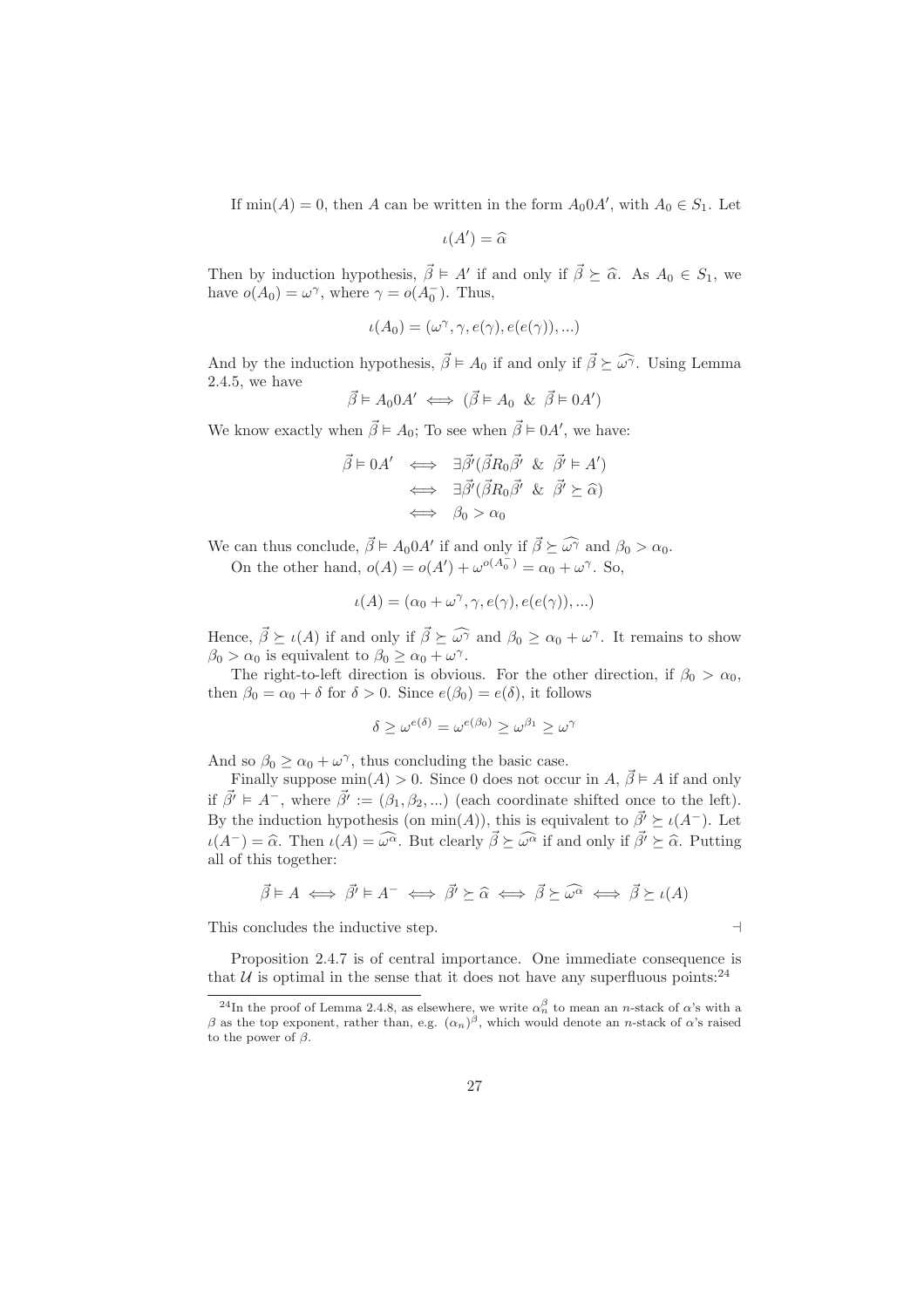**Lemma 2.4.8.** For any distinct points  $\vec{\alpha}$  and  $\vec{\beta}$  in U, there is a word A such that  $\mathcal{U}, \vec{\alpha} \models A \text{ but } \mathcal{U}, \vec{\beta} \not\models A.$ 

*Proof.* Without loss of generality, suppose  $\forall i < n, \alpha_i = \beta_i$ , and  $\alpha_n > \beta_n$ . Let

$$
\widehat{\gamma} := (\omega_n^{\beta_n}, ..., \omega^{\beta_n}, \beta_n, e(\beta_n), e(e(\beta_n)), ...)
$$

and suppose  $o(A) = \gamma = \omega_n^{\beta_n}$ . Then clearly  $\mathcal{U}, \vec{\alpha} \models nA$  (since  $\vec{\alpha}R_n\vec{\delta}$  for  $\vec{\delta}$  exactly like  $\vec{\alpha}$  up to the *n*-th coordinate and like  $\vec{\gamma}$  from the *n*-th on). But we cannot have  $\mathcal{U}, \vec{\beta} \models nA$ , because if  $\vec{\beta}R_n\vec{\delta}$ , for some appropriate  $\vec{\delta}$ , then  $\delta_n < \beta_n = \gamma_n$ .

We are also now in a position to prove Ignatiev's strengthening of completeness, to the effect that it is possible to falsify any non-theorem of  $GLP_0$  on the main axis.

**Theorem 2.4.9.** If  $GLP_0 \nvdash \phi$ , there is  $\widehat{\alpha} \in M$  such that  $\mathcal{U}, \widehat{\alpha} \nvdash \phi$ .

*Proof.* If  $GLP_0 \nvdash \phi$ , then by Theorem 2.3.13,  $\mathcal{U} \nvdash \phi$ . By Corollary 2.4.1, we can assume  $\phi$  is in conjunctive normal form, where each "atom" is a word or the negation thereof. It follows that  $U \not\models A \rightarrow (A_1 \vee ... \vee A_i)$  for some such conjunct of  $\phi$ . I.e, there is some point  $\vec{\alpha}$  such that  $\vec{\alpha} \models A$ , but  $\vec{\alpha} \not\models (A_1 \vee ... \vee A_i)$ . By Proposition 2.4.7,  $\vec{\alpha} \succeq \iota(A)$ , and  $\vec{\alpha} \not\succeq \iota(A_i)$ , for each  $i \leq j$ . Putting these together gives  $\iota(A) \not\succeq \iota(A_i)$ , for each  $i \leq j$ , so  $\iota(A) \not\vDash (A_1 \vee ... \vee A_j)$ . In other words,  $\iota(A) \not\vDash A \rightarrow (A_1 \vee ... \vee A_j)$ , and hence  $\iota(A) \not\vDash \phi$ , as desired.  $\dashv$ 

# 3 The Canonical Frame of  $GLP<sub>0</sub>$

Recall the definition of the canonical frame:

**Definition 3.0.10.** The *canonical frame* for  $GLP_0$  is defined:

$$
\mathbb{C}^0 := (W^0, R_n^0 : n < \omega)
$$

- $W^0$  is the set of maximal- $\text{GLP}_0$ -consistent sets.
- $xR_n^0y$  if and only if for all closed formulas  $\phi, \phi \in y$  implies  $\langle n \rangle \phi \in x$ .

A very natural question, given completeness and soundness of  $GLP_0$  with respect to  $U$ , is what the relationship is between  $U$  and  $\mathbb{C}^0$ . Certainly every finite  $GLP_0$ -consistent set is a subset of the formulas true at some point in U. But we might also wonder whether every maximal  $GLP_0$ -consistent set is satisfiable at a single point. The answer turns out to be no, as we shall see.

After discussing the relationship between descriptive frames and canonical frames, we will be able to show that U is not the canonical frame of  $GLP_0$ . The rest of the section will be dedicated to turning  $\mathcal U$  into a descriptive frame  $V^c$  whose logic is still  $GLP_0$ . We will show that  $V^c$  is isomorphic to  $\mathbb{C}^0$ , and will thereby have obtained a detailed, coordinate-wise definition of the latter.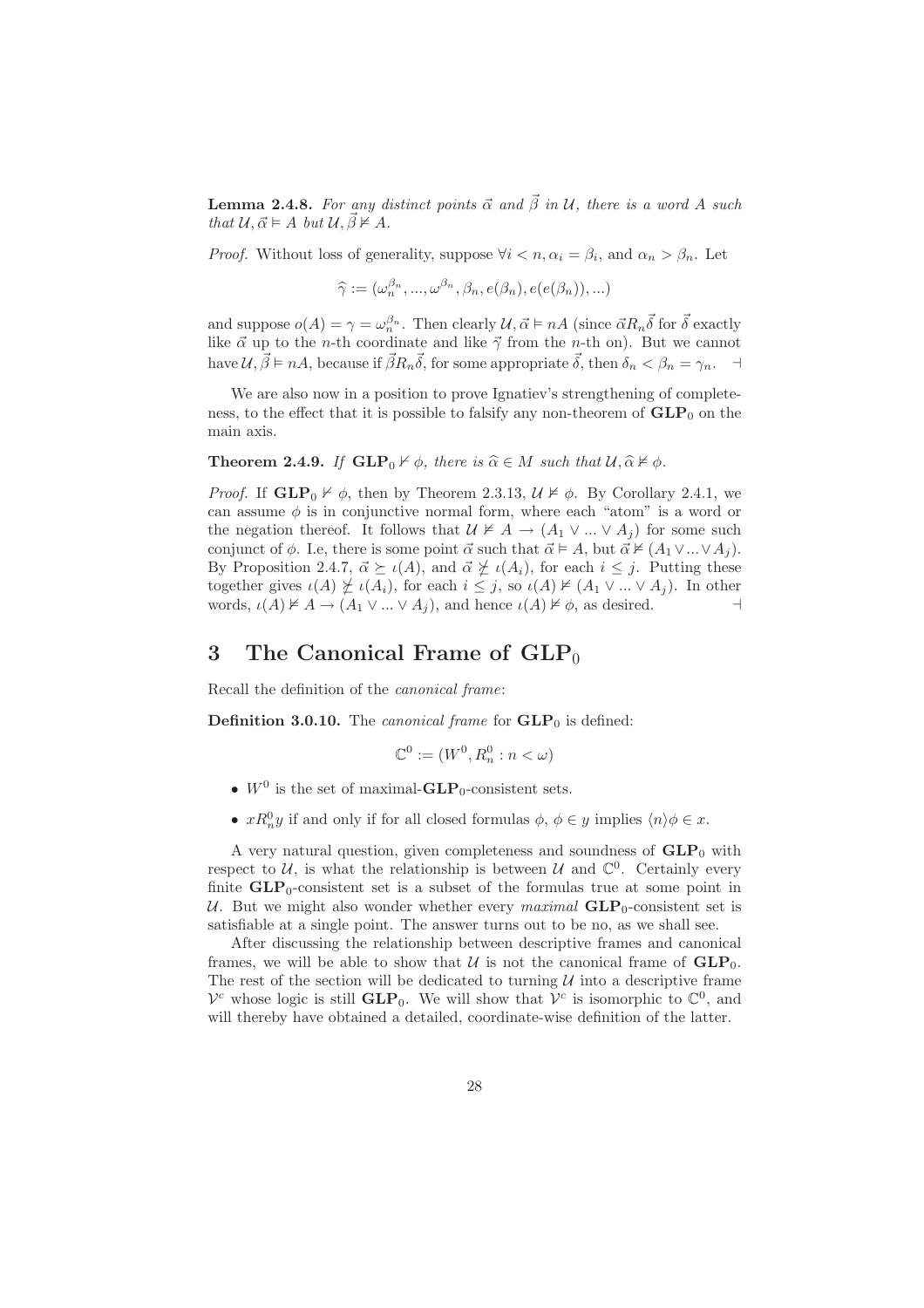### 3.1 Descriptive General Frames

#### 3.1.1 Basic Facts

Definition 3.1.1 (General Frames). A general frame<sup>25</sup> in the basic modal language is a pair  $(F, A)$  such that  $F = (F, R)$  and  $A \subseteq \mathcal{P}(F)$ , which is closed under finite union, finite intersection, complement, and  $R^{-1}$ .

In other words, a general frame is simply a frame along with a distinguished set of subsets, which also defines an algebra over the frame. For the extension to the polymodal case, we must simply add closure under  $R_n^{-1}$  for each n.

Remark 3.1.2. Though we will not be concerned with valuations in this section, as we are only dealing with the closed fragment, it is worth mentioning that a so called admissible valuation on a general frame, giving rise to a model based on a general frame, is one whose values are restricted to sets in A. For any logic  $\mathcal{L}$ , if we consider the canonical frame  $\mathbb{C}^{\mathcal{L}}$  and let C be the set of sets of the form  $\{\Gamma : \phi \in \Gamma, \Gamma \text{ is maximal-}\mathcal{L}\text{-consistent}\}\,$ , with  $\phi$  ranging over all formulas, it is easily seen that  $(\mathbb{C}^{\mathcal{L}}, C)$  is a general frame. From this it follows that any logic is sound and complete with respect to some class of general frames.<sup>26</sup> This of course means that we do have a very abstract completeness result for full GLP. However, a challenge would be to describe what such a class looks like in some detail, analogous to our treatment of  $\mathbb{C}^0$  in the coming pages.

The algebraic flavor of general frames is by no means merely superficial. Given a general frame  $\mathbb{G} = (\mathbb{F}, A)$ , we can form a *modal algebra*  $\mathbb{G}^*$ , taking A as the underlying set and  $R^{-1}$  as an operator. A formula  $\phi$  will be valid in  $\mathbb{G}$ just in case the identity  $\phi = \top$  is a valid identity of  $\mathbb{G}^*$ , so  $\mathbb{G}$  and  $\mathbb{G}^*$  are in a sense modally equivalent.

In the other direction, it is also always possible to form a general frame from a modal algebra. From a modal algebra  $\mathfrak A$  we obtain the so called *general* ultrafilter frame  $\mathfrak{A}_*$ , the underlying set being the set of ultrafilters of  $\mathfrak{A}$ , with relations and the set A defined appropriately. As before, for a formula  $\phi$ ,  $\phi = \top$ is an identity of  $\mathfrak A$  if and only if  $\phi$  is valid in  $\mathfrak A_*$ .

This explanation is of course far from comprehensive, but the details of this correspondence are not crucial. An important fact about these operations is that the following isomorphism always holds, where  $\mathfrak A$  is any modal algebra:

 $(\mathfrak{A}_*)^* \cong \mathfrak{A}$ 

That is, if we form the general ultrafilter frame and then take the associated algebra of this general frame, we will always end up with something isomorphic to  $\mathfrak A$ . The converse, however, does not hold for arbitrary general frames:

$$
(\mathbb{G}^*)_*\cong \mathbb{G}
$$

<sup>25</sup>The definitions and background results in this section are drawn from a combination of [Blackburn et al., 2001] and [Chagrov and Zakharyaschev, 1997].

<sup>26</sup>See [Blackburn et al., 2001] for details.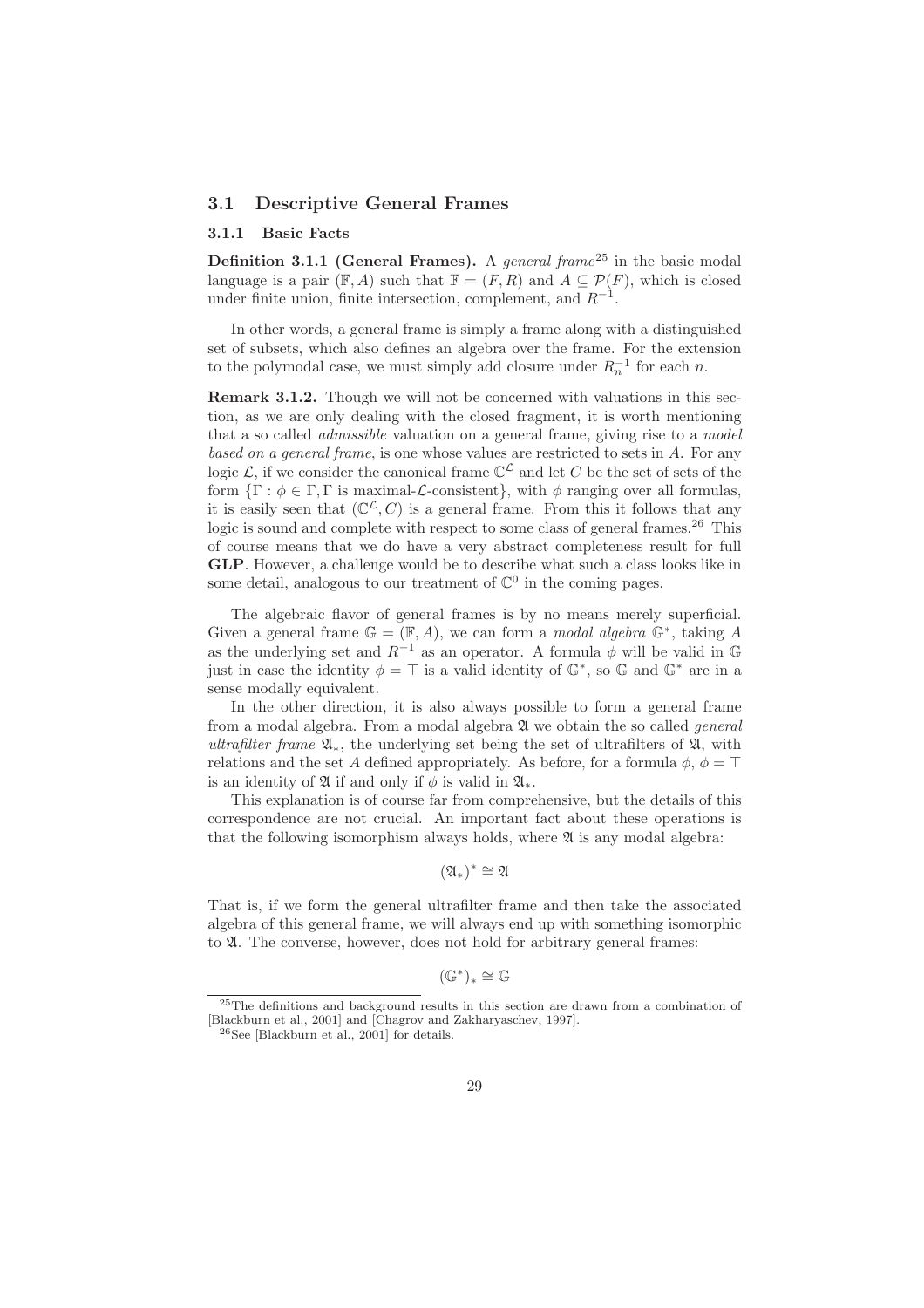General frames that satisfy this condition are called descriptive general frames. Descriptive frames can be distinguished by three properties: $27$ 

**Definition 3.1.3.** A general frame  $\mathbb{G} = (\mathbb{F}, A)$  is *differentiated* if for all distinct points x and y there is some  $X \in A$  such that  $x \in X$ , but  $y \notin X$ .

**Definition 3.1.4.** A general frame is tight if for all points  $x, y, xRy$  if and only if:  $y \in X$  implies  $x \in R^{-1}(X)$  for all  $X \in A$ .

**Definition 3.1.5.** A general frame  $(\mathbb{F}, A)$  is *compact* if for every subset  $A_0$  of A with the finite intersection property,  $\bigcap_{n=0}^{\infty} A_0$  is non-empty.

Theorem 3.1.6 (Descriptive Frames). A general frame is descriptive if and only if it is differentiated, tight, and compact.  $28$ 

#### 3.1.2 Descriptive Frames and Canonical Frames

Consider the canonical frame  $\mathbb{C}^{\mathcal{L}}$  for an arbitrary logic  $\mathcal{L}$  in a variable-free language. The general frame defined on  $\mathbb{C}^{\mathcal{L}}$  in Remark 3.1.2 by letting C consist of sets of the form,

 ${\{\Gamma : \phi \in \Gamma, \Gamma \text{ is maximal-}\mathcal{L}\text{-consistent}\}}$ 

with  $\phi$  ranging over all formulas of the language, can also be defined by letting  $C := \{S_{\phi} : \phi \text{ is a closed formula}\}\text{.}^{29}$  These two definitions are clearly equivalent, since the above set is simply the set of points in the frame, themselves maximal consistent sets, where  $\phi$  is valid.

When the algebra A of a general frame  $(F, A)$  is simply the set of closed formula definable subsets of  $F$ , the definitions of *differentiated* and *tight* become more perspicuous:<sup>30</sup>

**Definition 3.1.7.** A general frame  $(F, A)$  is *differentiated* if for all distinct points x and y there is some (closed) formula  $\phi$  such that  $\mathbb{F}, x \models \phi$ , but  $\mathbb{F}, y \not\models \phi$ .

**Definition 3.1.8.** A general frame  $(F, A)$  is tight if for all points x, y in  $F$ , xRy if and only if:  $\mathbb{F}, y \models \phi$  implies  $\mathbb{F}, x \models \Diamond \phi$  for all  $\phi$ .

The following fact then becomes clear:

**Fact 3.1.9.** For any logic L, the general frame  $(\mathbb{C}^{\mathcal{L}}, C)$ , where  $\mathbb{C}^{\mathcal{L}}$  is the canonical frame and C is the set of formula definable subsets of  $\mathbb{C}^{\mathcal{L}}$ , is descriptive.

 $^{27}\rm{Here}$  we follow [Chagrov and Zakharyaschev, 1997] in defining descriptive frames by their duality with modal algebras, and taking these to be properties of such general frames, rather than the other way around as in [Blackburn et al., 2001]. However, as we are not proving the equivalence, it does not really matter.

<sup>28</sup>For proofs, see [Blackburn et al., 2001] or [Chagrov and Zakharyaschev, 1997].

 $^{29}{\rm Recall}$   $S_{\phi}$  is the set of points where  $\phi$  is valid.

<sup>30</sup>As usual, the adjustment to the polymodal case is obvious.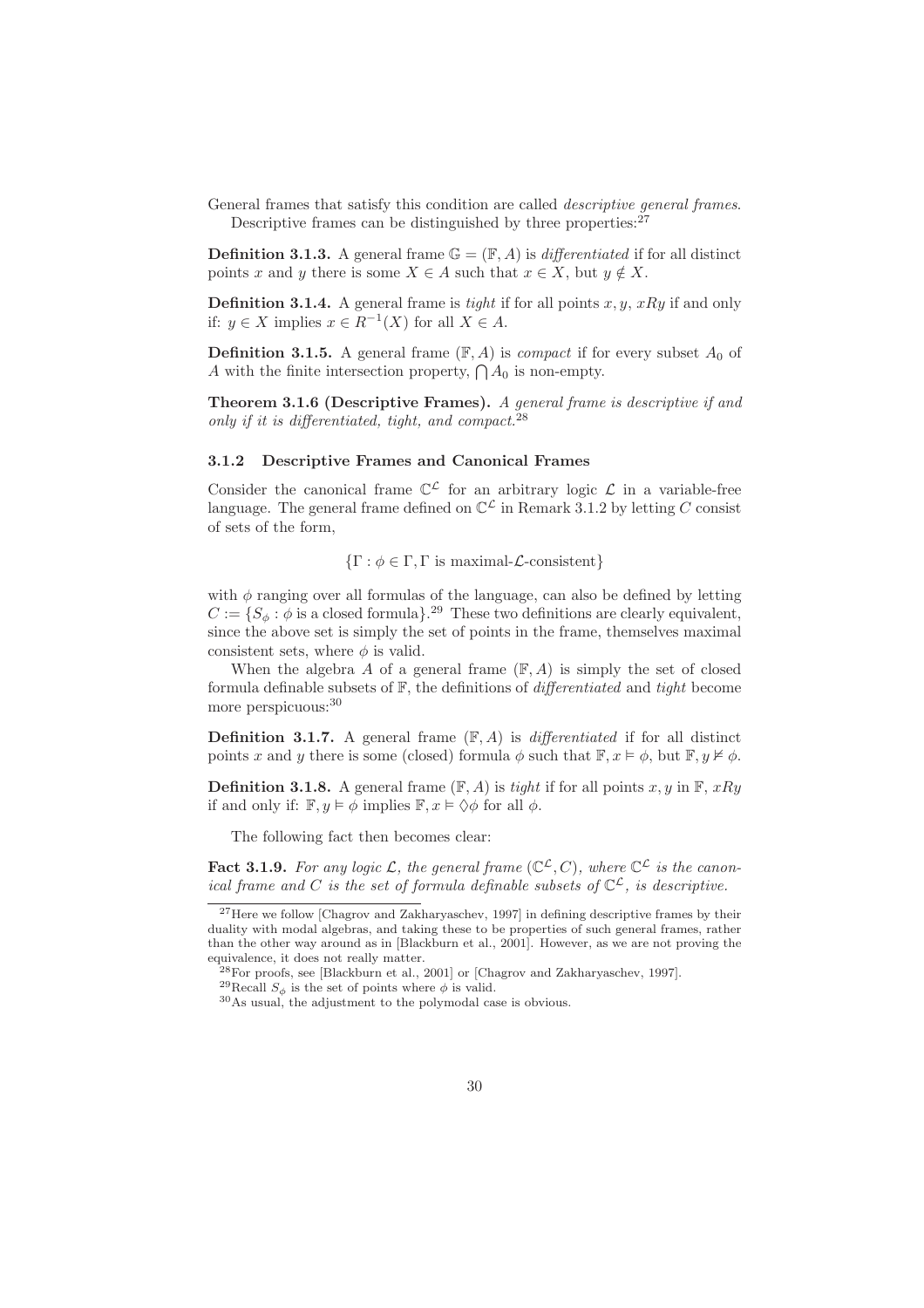*Proof Sketch.* Obviously  $(\mathbb{C}^{\mathcal{L}}, C)$  is differentiated, since every two maximal- $\mathcal{L}$ consistent sets differ by at least one formula. It is clearly tight because the definition of tightness coincides exactly with the definition of a relation in  $\mathbb{C}^{\mathcal{L}}$ . To see that it is compact, consider the following intuition: If  $C_0 \subseteq C$  has the finite intersection property, this just means for some (possibly infinite) collection of formulas, every finite set of these formulas is consistent. By a familiar argument, this means the whole collection is consistent since any contradiction would follow from some finite subset. Consequently there is a maximal- $\mathcal{L}$ -consistent set containing all of the formulas. ⊣

Recall the definition of the Lindenbaum-Tarski Algebra:

**Definition 3.1.10.** The Lindenbaum-Tarski Algebra  $\mathfrak{T}_{\mathcal{L}}$  of a logic  $\mathcal{L}$  is defined as the set of formulas of  $\mathcal{L}$ , modulo  $\mathcal{L}$ -equivalence, along with boolean operations and an operation  $\Diamond$  for each modality, bringing an element  $\phi$  to the element  $\Diamond \phi$ .

The 0-generated Lindenbaum-Tarski Algebra  $\mathfrak{T}^0_{\mathcal{L}}$  is the free subalgebra of  $\mathfrak{T}_{\mathcal{L}}$ obtained from the constant ⊤ by closing under all operations. Otherwise put,  $\mathfrak{T}^0_{\mathcal{L}}$  is the Lindenbaum-Tarski Algebra of the closed fragment of  $\mathcal{L}.$ 

**Lemma 3.1.11.** Given a logic  $\mathcal{L}$ , suppose for all closed formulas  $\phi$ ,  $\mathcal{L} \vdash \phi$  if and only  $\mathbb{F} \models \phi$ . Then  $(\mathbb{F}, A)^* \cong \mathfrak{T}_{\mathcal{L}}^0$ , where  $A = \{S_{\phi} : \phi \text{ is a closed formula}\}.$ 

*Proof.* As we said above,  $(\mathbb{F}, A)^*$  is the algebra on A with the operator Q. The desired isomorphism should then be clear. Let i be the function that sends every closed formula to the set of points on F where the formula is valid:  $i : \phi \mapsto S_{\phi}$ . Then  $i$  is a bijection, because

$$
\mathcal{L} \vdash \phi \leftrightarrow \psi \iff \mathbb{F} \models \phi \leftrightarrow \psi
$$
  

$$
\iff S_{\phi} = S_{\psi}
$$
  

$$
\iff i(\phi) = i(\psi).
$$

Obviously  $i$  respects boolean operations. Finally, since  $A$  is the set of formula definable subsets,  $R^{-1}(S_{\phi}) = \{x : \mathbb{F}, x \models \Diamond \phi\}$ . That is,  $i(R^{-1}(S_{\phi})) = \Diamond(i(S_{\phi}))$ . ⊣

**Proposition 3.1.12.** Given a logic L and frame  $\mathbb{F}$ , suppose  $\mathcal{L} \vdash \phi \iff \mathbb{F} \models \phi$ for all closed formulas  $\phi$ . Then  $\mathbb{F} \cong \mathbb{C}^{\mathcal{L}}$  if and only if  $(\mathbb{F}, A)$  is descriptive.

Proof. The left-to-right direction is obvious given Fact 3.1.9. For the other direction, suppose  $(\mathbb{F}, A)$  is descriptive. Then  $((\mathbb{F}, A)^*)_* \cong (\mathbb{F}, A)$ . By Fact 3.1.9,  $(\mathbb{C}^{\mathcal{L}}, C)$  is also descriptive, so  $((\mathbb{C}^{\mathcal{L}}, A)^*)_* \cong (\mathbb{C}^{\mathcal{L}}, C)$ . By Lemma 3.1.11,

$$
(\mathbb{F}, A) \cong ((\mathbb{F}, A)^*)_* \cong (\mathfrak{T}_{\mathcal{L}}^0)_* \cong ((\mathbb{C}^{\mathcal{L}}, C)^*)_* \cong (\mathbb{C}^{\mathcal{L}}, C)
$$

From this it obviously follows that  $\mathbb{F} \cong \mathbb{C}^{\mathcal{L}}$ .  $\mathcal{L}$ .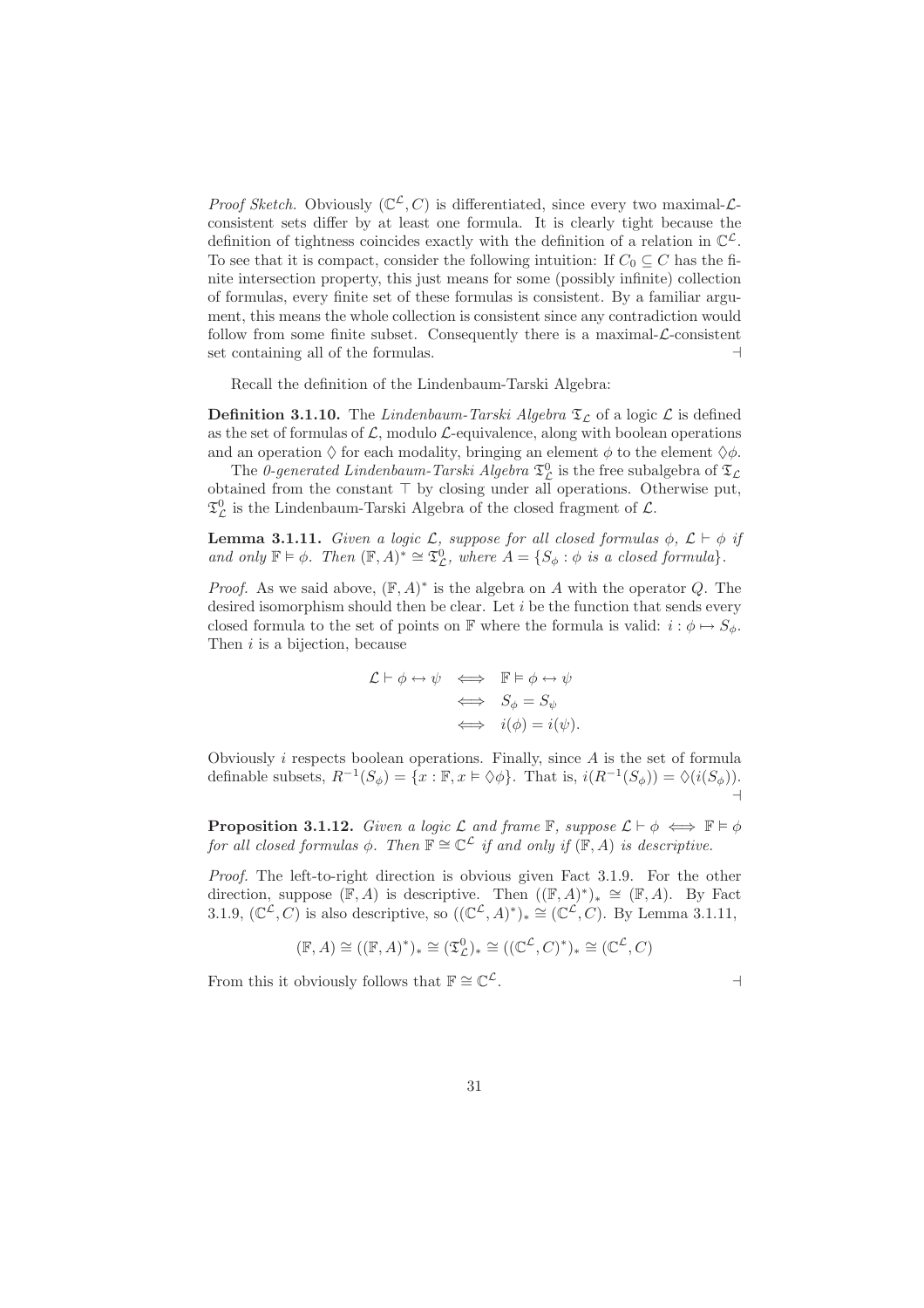## 3.2 The Frame  $\mathcal{V}^c$

Proposition 3.1.12 provides us with a convenient test to see whether  $U$ , or any other purported structure, is isomorphic to  $\mathbb{C}^0$ . While we know U and  $\mathbb{C}^0$  are modally equivalent, we must check whether  $(\mathcal{U}, A)$  is descriptive.

Lemma 2.4.8 tells us that  $(\mathcal{U}, A)$  is differentiated, in fact stronger, that every two points differ by a word.

#### **Proposition 3.2.1.**  $(\mathcal{U}, A)$  is differentiated.

However,  $(\mathcal{U}, A)$  is neither tight nor compact. To see that it is not tight, consider the very top part of U, the substructure  $\mathcal{U}_{\omega}$ . Given any formula  $\phi$ , it is easily seen that if  $\mathcal{U}, (\omega, 0) \models \phi$ , then  $\mathcal{U}, (\omega, 1) \models \langle 0 \rangle \phi$ . But as things stand, we do not have  $(\omega, 1)R_0(\omega, 0)$ . Similarly, compactness fails, since the following set, while finitely satisfiable, is not satisfiable at any single point:

$$
\{\langle n\rangle \top : n < \omega\}
$$

Therefore,  $U$  is not descriptive, so it cannot be isomorphic to  $\mathbb{C}^0$ .

Intuitively, this tells us that  $U$  does not have "enough" points for all maximal consistent sets to be satisfied, and that the relations are a proper subset of what we have in the canonical frame. Put otherwise, not all ultrafilters over the algebra on A are represented in  $\mathcal{U}$ , and the relations  $R_n$  are not closed in the topology associated with  $(U, A)$  (see below). As a consequence, the dual of  $(\mathcal{U}, A)^*$ , which by Lemma 3.1.11 is isomorphic to the dual of  $\mathfrak{T}_{\mathcal{L}}^0$ , is not (isomorphic to)  $(\mathcal{U}, A)$ . In pictorial form, we would like to know what it takes to get directly from  $(\mathcal{U}, A)$  to  $(\mathbb{C}^0, C)$ . Knowing that A and C give rise to



isomorphic algebras, this will only require modification of the frame  $U$  itself, and it will correspond exactly to turning  $(\mathcal{U}, A)$  into a descriptive frame.

#### 3.2.1 Compactness

The most natural way to approach this problem is to address it at the topological level. In that direction, recall the standard interval topology on an ordinal  $\lambda$ . This topology is generated by the subbasis of open rays of the form, for  $\beta < \lambda$ :

$$
\{\alpha : \beta < \alpha\}
$$
\n
$$
\{\alpha : \beta > \alpha\}
$$

Alternatively, the same topology can be defined by a basis of such open rays in addition to all open intervals:

$$
\{\alpha : \beta < \alpha < \gamma\}
$$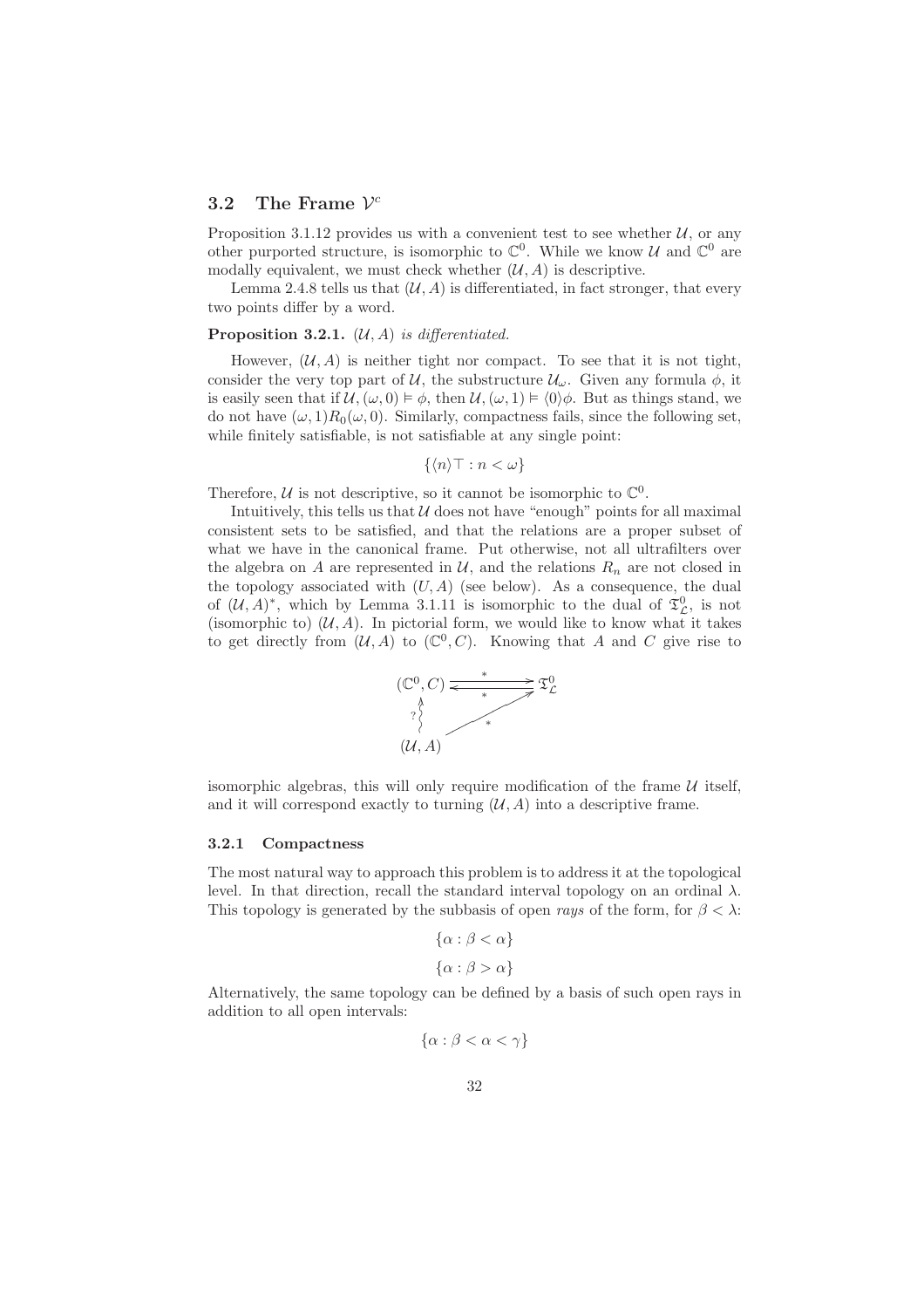It is well known that such a topology is compact if and only if  $\lambda$  is a successor ordinal ([Willard, 1970]). Now consider the following topological space:

**Definition 3.2.2.** Let  $(\mathcal{E}, \tau^{\mathcal{E}})$  be such that  $\mathcal{E} := \prod_{i < \omega} (\epsilon_0)$ , and  $\tau^{\mathcal{E}}$  is the product topology on  $\mathcal{E}$ . That is, where  $\pi_i : \mathcal{E} \to (\epsilon_0)_i$  is the standard projection function, open sets of  $\tau^{\mathcal{E}}$  correspond to *cylinder sets*, or finite intersections of sets of the form  $\pi_i^{-1}(I)$ , where I is an open interval or ray of  $\epsilon_0$ .

At the same time, we can define a space  $(U, \tau^U)$  by declaring sets of the form  $S_{\phi} \in A$  to determine a clopen subbase. Then we have the following theorem:

**Theorem 3.2.3.**  $(U, \tau^U)$  is a subspace of  $(\mathcal{E}, \tau^{\mathcal{E}})$ .

*Proof.* Let  $D_{\beta} := {\{\vec{\alpha} : \vec{\alpha} \succeq \beta\}}$  and  $D_{\beta} := {\{\vec{\alpha} : \vec{\alpha} \not\succeq \beta\}}$ . We first observe that by Lemma 2.4.7, an equivalent subbasis for  $\tau^U$  would consist of all sets  $D_{\beta}$  and  $D_{\beta}$ , for  $\beta < \epsilon_0$ . Therefore, it suffices to show that every such set  $D_{\beta}$ , or  $\overline{D}_{\beta}$ , is  $\tau^{\mathcal{E}}$ -open, and conversely that every  $\tau^{\mathcal{E}}$ -subbasic ray  $\{\vec{\alpha} : \beta < \alpha_i\}$ , or  $\{\vec{\alpha} : \beta > \alpha_i\}, \text{ is } \tau^U\text{-open}.$ 

First suppose we have some set  $D_{\beta} = {\vec{\alpha} : \vec{\alpha} \succeq \hat{\beta}}$ . Notice the last non-zero coordinate  $\beta_i$  of  $\hat{\beta}$  cannot be a limit ordinal. Thus  $\beta_i = \gamma + 1$  for some  $\gamma$ . Suppose  $\beta$  has the following Cantor Normal Form:

$$
\kappa_i+\omega^{\dots^{\kappa_1+\omega^{\gamma+1}}}
$$

Let  $\kappa$  be the ordinal,

$$
\kappa_i+\omega^{\dots^{\kappa_1+\omega^{\gamma}}}
$$

Then we take the set  $\{\vec{\alpha} : \alpha_0 > \kappa\} \cap \{\vec{\alpha} : \alpha_i > \gamma\}$ , clearly equivalent to  $D_\beta$ .

Next suppose we have some set  $\overline{D}_{\beta} = {\vec{\alpha} : \vec{\alpha} \not\geq \hat{\beta}}.$  Let  $\beta_i$  be the last nonzero coordinate of  $\hat{\beta}$ . Then our equivalent set is obtained as in the last case:  ${\{\vec{\alpha}: \alpha_0 < \beta_0\}} \cup {\{\vec{\alpha}: \alpha_i < \beta_i\}}.$ 

For the other direction, take some set  $\{\vec{\alpha} : \alpha_i > \beta\}$ . Then we consider the following root point:

$$
\widehat{\gamma} := (\omega_i^{\beta+1}, ..., \omega^{\beta+1}, \beta+1, 0, ...)
$$

That is,  $\hat{\gamma}$  is the  $\preceq$ -least root point with  $\beta + 1$  as the *i*-th coordinate. Our equivalent set is thus  $D_{\gamma}$ .

If we have a set  $\{\vec{\alpha}: \alpha_i < \beta\}$  for some ordinal  $\beta$ , take the root point  $\widehat{\delta}$  with  $\beta$  as the *i*-th coordinate:

$$
\widehat{\delta} := (\omega_i^{\beta}, ..., \omega^{\beta}, \beta, e(\beta), ...)
$$

Then,  $\{\vec{\alpha}: \alpha_i < \beta\} = \overline{D}_{\delta}$ .

Theorem 3.2.3 suggests a probable cause of incompactness, as well as a natural solution. Instead of  $\epsilon_0$ , consider  $\epsilon_0 + 1$ , and let  $(\mathcal{E}', \tau^{\mathcal{E}'})$  be the corresponding product, which is compact by Tychonoff's Theorem. We will obtain a closed subspace of  $(\mathcal{E}', \tau^{\mathcal{E}'})$  if we augment U to the following frame  $\mathcal{V}^{.31}$ .

<sup>31</sup>Something similar to this was done in [Ignatiev, 1992] to a different end.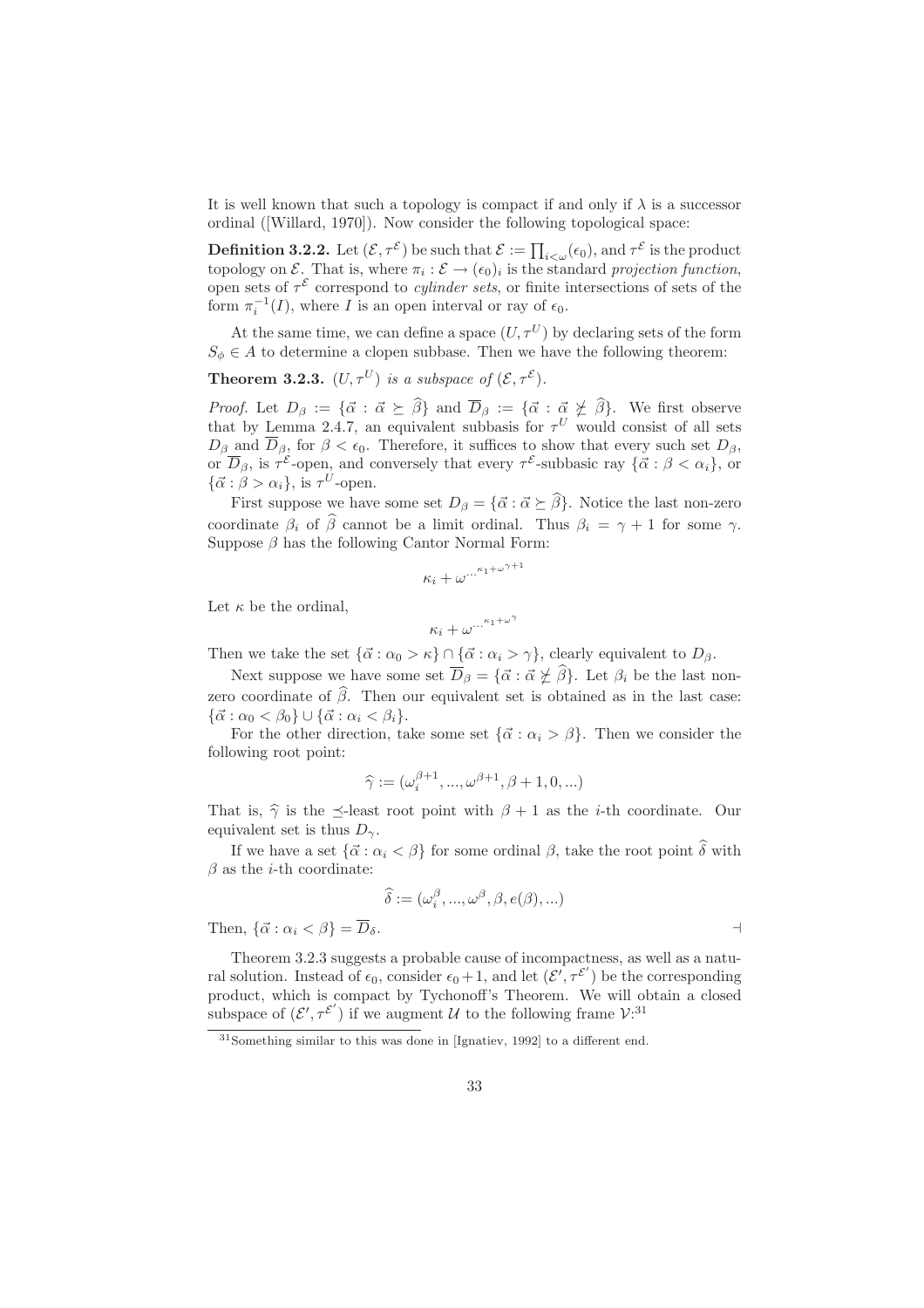**Definition 3.2.4.** Let  $V = (V, R_n : n < \omega)$  be defined exactly like U, except that in V the  $\alpha_i$ 's range over all ordinals less than *or equal to*  $\epsilon_0$ . That is,

$$
V := \{ \vec{\alpha} : \forall i, \alpha_i \le \epsilon_0, \alpha_{i+1} \le e(\alpha_i) \}
$$

The relations  $R_n$  are defined exactly the same as in  $\mathcal{U}$ .

All of our work on  $U$  carries over without change, as we have not added any root points:<sup>32</sup>

**Proposition 3.2.5.** For all words  $A \in S$  and points  $\vec{\beta} \in V$ ,

$$
\mathcal{V}, \vec{\beta} \models A \Leftrightarrow \vec{\beta} \succeq \iota(A)
$$

**Proposition 3.2.6.** For any distinct points  $\vec{\alpha}$ ,  $\vec{\beta}$  in V, there is a word A such that  $\mathcal{V}, \vec{\alpha} \models A \text{ but } \mathcal{V}, \vec{\beta} \not\models A.$ 

**Proposition 3.2.7.** For all closed formulas  $\phi$ ,  $GLP_0 \vDash \phi$ , if and only if  $V$ ,  $\hat{\alpha} \vDash$  $\phi$ , for all root points  $\widehat{\alpha} \in M$ .

If we let  $(V, \tau^V)$  be the space with  $\tau^V$  the subspace topology inherited from  $\tau^{\mathcal{E}'}$ , then as a closed subspace of a compact space,  $(V, \tau^V)$  becomes compact. Moreover, as Theorem 3.2.3 carries over without change, we can think of A as exactly the clopen sets of  $\tau^V$ , and we have:<sup>33</sup>

**Corollary 3.2.8.**  $(V, A)$  is a differentiated, compact general frame.

The frame  $\mathcal V$  mimics the structure of  $\mathcal U$  in a certain sense. We obviously have an isomorphic copy of U as a subframe of V. Let  $V_0 := \{\vec{\alpha} \in V : \alpha_0 =$  $\epsilon_0 \& \alpha_1 < \epsilon_0$  and  $V_0$  be the frame with relations restricted to points in  $V_0$ . Then it is clear that  $V_0$  is isomorphic to  $\mathcal{U}^+$ , and all elements of  $V_0$  are  $R_0$ related to all points in (the isomorphic copy of)  $U$ . We can then define  $V_1$  to be  ${\{\vec{\alpha} \in V : \alpha_0 = \alpha_1 = \epsilon_0 \& \alpha_2 < \epsilon_0\}}$ , and we notice that  $V_1$  is isomorphic to  $U^{++}$ , with each element of  $V_1 R_1$ -related to all points in  $V_0$ . We can continue in this way obtaining a series of natural subframes of V, with each point in  $V_{n+1}$  $R_{n+1}$ -related to each point in  $V_n$ , and so on. Finally, when we consider the set  $V_\omega := {\{\vec{\alpha} \in V : \forall i, \alpha_i = \epsilon_0\}},$  there is but one point:  $\hat{\epsilon_0}$ . A picture of the situation can be seen in Figure 5.

Of course,  $\mathcal V$  inherits from  $\mathcal U$  the problem that it is not tight. We still do not have, for example,  $(\omega, 1)R_0(\omega, 0)$ . Or, to take a curious example, it is easy to see that whenever  $(\omega, 0) \models \phi$ , we have  $(\omega, 0) \models \langle 0 \rangle \phi$ . This means, after we tighten  $V$ , there will actually be reflexive points.

<sup>&</sup>lt;sup>32</sup>One could consider the point  $\hat{\epsilon_0}$  as a root point since it formally satisfies the definition. However, there is obviously no word A such that  $\iota(A) = \hat{\epsilon_0}$ . Thus, all of our work on validity in  $U$  really is left unchanged.

<sup>&</sup>lt;sup>33</sup>Strictly speaking, the set of subsets  $S_{\phi}$  in U is not the same as that in V. However, as they give rise to isomorphic modal algebras, we use the same letter A to denote this algebra.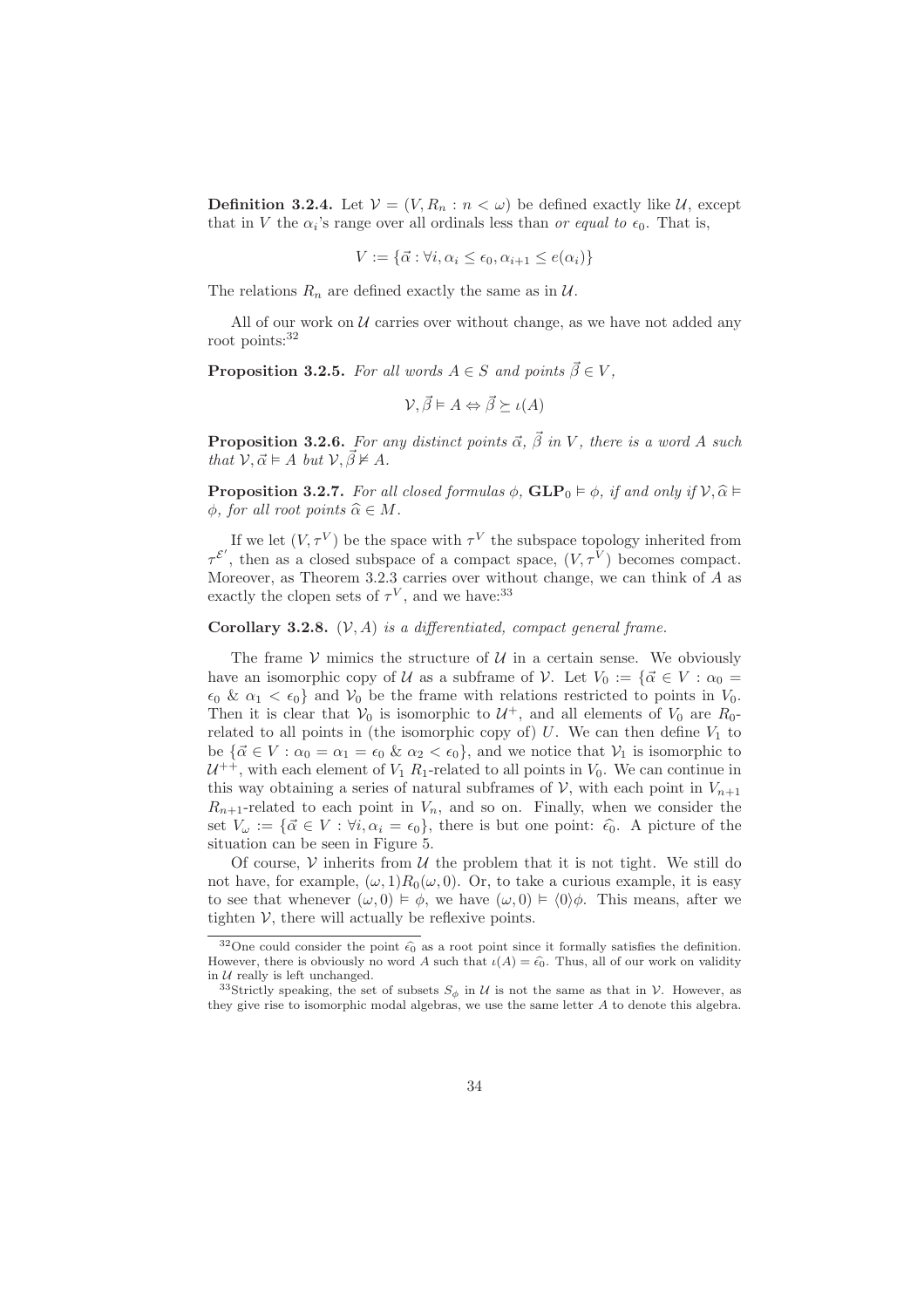

Figure 5: The Frame  $\mathcal V$ 

#### 3.2.2 Tightness

In general we have the following sufficient condition for tightness, stated for an arbitrary general frame  $(F, A)$ :

**Proposition 3.2.9 ([Blackburn et al., 2001]).** If  $(\mathbb{F}, A)$  is differentiated and compact, it is descriptive if and only if  $R_x$  is closed in  $\tau^F$  for all x.

Proof. For the left-to-right direction, we refer the reader to the text cited. We prove the other direction, but only for the case where A is the set of formuladefinable subsets.<sup>34</sup>

Suppose for all formulas  $\phi$ , if  $y \vDash \phi$  then  $x \vDash \Diamond \phi$ . We must show xRy. Consider an enumeration of formulas valid at y:  $\phi_0, \phi_1, \phi_2, \dots$  By hypothesis, for each such formula  $\phi_k$  there is a point  $y_k$  such that  $xRy_k$  and  $y_k \vDash \phi_k$ . Since  $R_x$  is closed in  $\tau^F$ , and  $(\mathbb{F}, A)$  is compact, it follows that  $(R_x, B)$  is compact, where B is the restriction of A to  $R_x$ . For each k, let  $B_{\phi_k} := R_x \cap S_{\phi_k}$ , and define  $B' := \{B_{\phi_k} : k > 0\}$ . As B' is closed under finite intersection, and  $(R_x, B)$  is compact, it follows  $\bigcap B'$  is not empty, say  $z \in \bigcap B'$ . This means, for each  $\phi_k$ ,  $z \models \phi_k$ . But as  $(\mathbb{F}, A)$  is differentiated, this means  $z = y$ , and so  $xRy$ .

Once again, the generalization to multiple modalities is unproblematic. We are now ready to introduce the final amendment to our universal frame. The following we claim is isomorphic to the canonical frame:

**Definition 3.2.10.** Let  $V^c$  be the frame  $(V, R_n^c : n < \omega)$ , where,

 $\vec{\alpha}R_n^c \vec{\beta} \iff \vec{\alpha}R_n \vec{\beta}, \text{ or } \exists k \geq n, \forall m \leq k, \alpha_m = \beta_m \& e(\alpha_k) > \beta_{k+1}$ 

Thus,  $\mathcal{V}^c$  is exactly like  $\mathcal{V}$ , with the exception of new pairs added to each  $R_n$ .

<sup>&</sup>lt;sup>34</sup>This proposition holds for the more general case that A is any algebra over F and  $\tau^F$  is the corresponding topology. However we are only concerned with this particular case.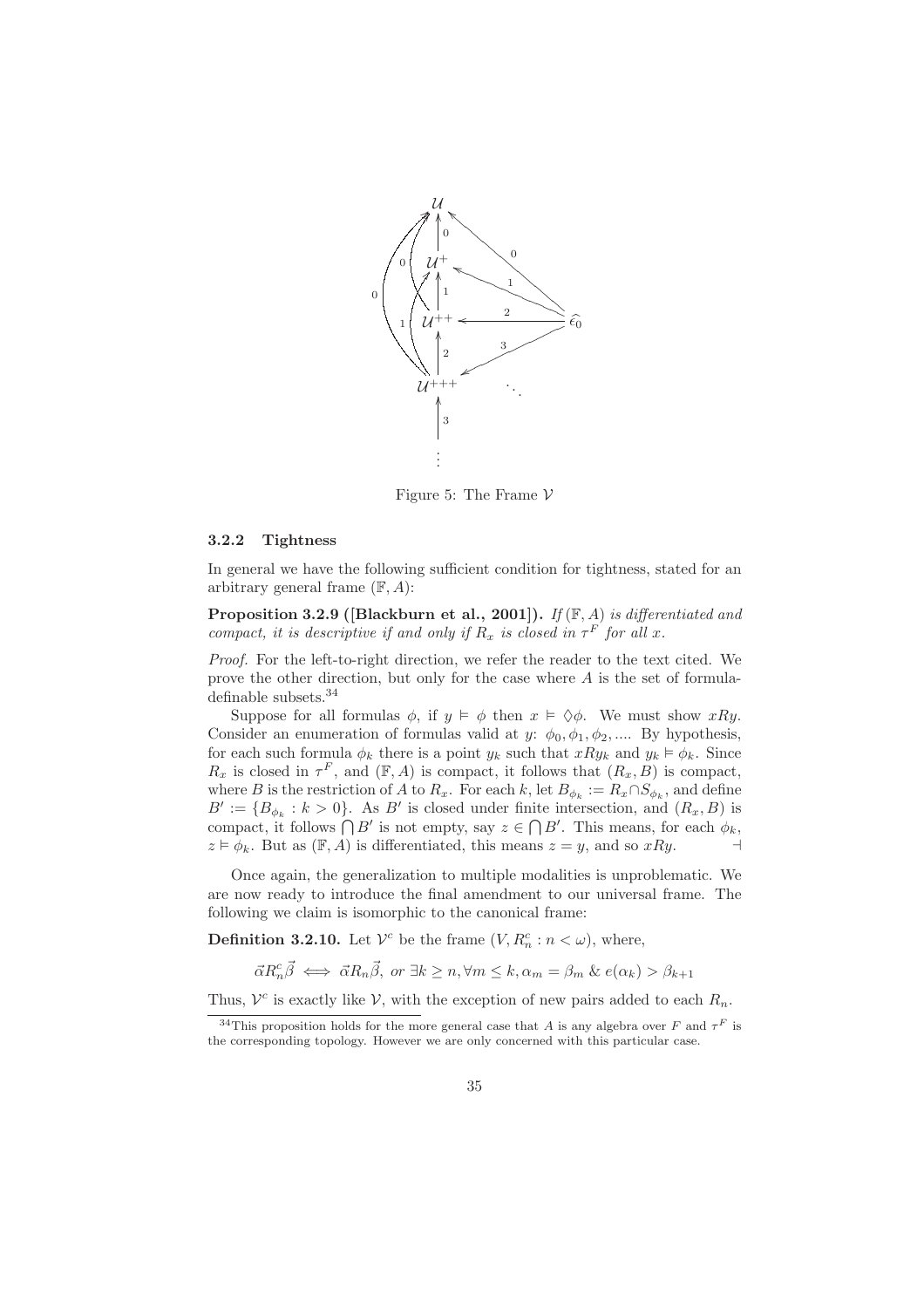# **Lemma 3.2.11.**  $R^c_{n, \vec{\alpha}}$  is closed in  $\tau^V$ .

*Proof.* We prove this indirectly by showing that  $V \setminus R_{n,\vec{\alpha}}^c$  is open in  $\tau^V$ . We consider two cases: when  $\alpha_n$  is a successor ordinal, and when  $\alpha_n$  is a limit ordinal.

Suppose  $\alpha_n = \gamma + 1$ . Then  $e(\alpha_n) = 0$ , and there is consequently no  $\vec{\beta}$  such that  $e(\alpha_k) > \beta_{k+1}$  for any  $k \geq n$ . We let  $U := \{ \vec{\beta} : \beta_n > \gamma \}$ . Let

$$
Y := \bigcup_{m < n} \{\vec{\beta} : \beta_m < \alpha_m\} \cup \bigcup_{m < n} \{\vec{\beta} : \beta_m > \alpha_m\} = \bigcup_{m < n} \{\vec{\beta} : \beta_m \neq \alpha_m\}
$$

Then we clearly have

$$
{}^{\prime} \setminus R^{c}_{n,\vec{\alpha}} = Y \cup U
$$

If  $\alpha_n$  is a limit ordinal, then, for any  $\vec{\beta}$ , if  $\beta_m = \alpha_m$  for all  $m \leq n$ , then  $\vec{\beta} \in R^c_{n,\alpha}$  if and only if there is some  $k > n$  such that  $e(\alpha_k) > \beta_{k+1}$ , and  $\beta_m = \alpha_m$  for all  $m \leq k$ . Let p be greatest such that  $e(\alpha_p) \neq 0$ , so that we have a bound on how high we check whether  $e(\alpha_k) \leq \beta_{k+1}$ . Our desired set is thus,

$$
Z := \bigcap_{n \leq k \leq p} (\{\vec{\beta} : e(\alpha_k) < \beta_{k+1} + 1\} \cup \bigcup_{m \leq k} \{\vec{\beta} : \beta_m \neq \alpha_m\})
$$

Note that this intersection is finite, so that  $Z$  is still open. We have, then,

$$
V \setminus R^c_{n,\vec{\alpha}} = Z
$$

In both cases, as  $V \setminus R^c_{n, \vec{\alpha}}$  is open,  $R^c_{n, \vec{\alpha}}$  is closed.  $\rightarrow$ 

Corollary 3.2.12.  $(\mathcal{V}^c, A)$  is a descriptive general frame.

 $\mathcal{L}$ 

**Lemma 3.2.13.** For all words A and points  $\vec{\alpha} \in V$ 

$$
\mathcal{V}, \vec{\alpha} \models A \iff \mathcal{V}^c, \vec{\alpha} \models A
$$

Proof. By induction on the length of A. The basic case is obvious, as is the left-to-right direction of the inductive case, since  $R_n^c$  extends  $R_n$ .

Suppose  $\mathcal{V}^c, \vec{\alpha} \models n\vec{A}$ . Moreover, suppose the reason is that  $\vec{\alpha} R_n^c \vec{\beta}$ , where  $e(\alpha_k) > \beta_{k+1}$  for some  $k \geq n$ , and  $\beta_m = \alpha_m$  for all  $m \leq k$ , and  $\mathcal{V}^c, \vec{\beta} \models A$ . Otherwise, we would have  $\vec{\alpha}R_n\vec{\beta}$ , which would give us the result immediately by the inductive hypothesis. Consider  $\iota(A) = \hat{\gamma}$ . Since  $\hat{\gamma} \preceq \hat{\beta}$ , we have  $\gamma_{k+1} \leq \beta_{k+1}$ , which implies  $\gamma_k < \beta_k$ , since  $\beta_{k+1} < e(\beta_k)$  and  $\hat{\gamma}$  is a root point. As a matter of fact,  $\gamma_m < \beta_m = \alpha_m$  for all  $m \leq k$ . From this we conclude  $\vec{\alpha} R_n \vec{\delta}$  where,

$$
\vec{\delta} := (\alpha_0, \alpha_1, \ldots \alpha_{n-1}, \gamma_n, \gamma_{n+1}, \ldots)
$$

As therefore  $V, \vec{\delta} \models A$ , we have  $V, \vec{\alpha} \models nA$ .

**Corollary 3.2.14.** For all closed formulas  $\phi$  and points  $\vec{\alpha} \in V$ 

$$
GLP \vdash \phi \iff \mathcal{V}, \vec{\alpha} \models \phi \iff \mathcal{V}^c, \vec{\alpha} \models \phi
$$

Proof. By Corollary 2.4.1 and Lemma 3.2.13. ⊣

Theorem 3.2.15.  $\mathcal{V}^c \cong \mathbb{C}^0$ .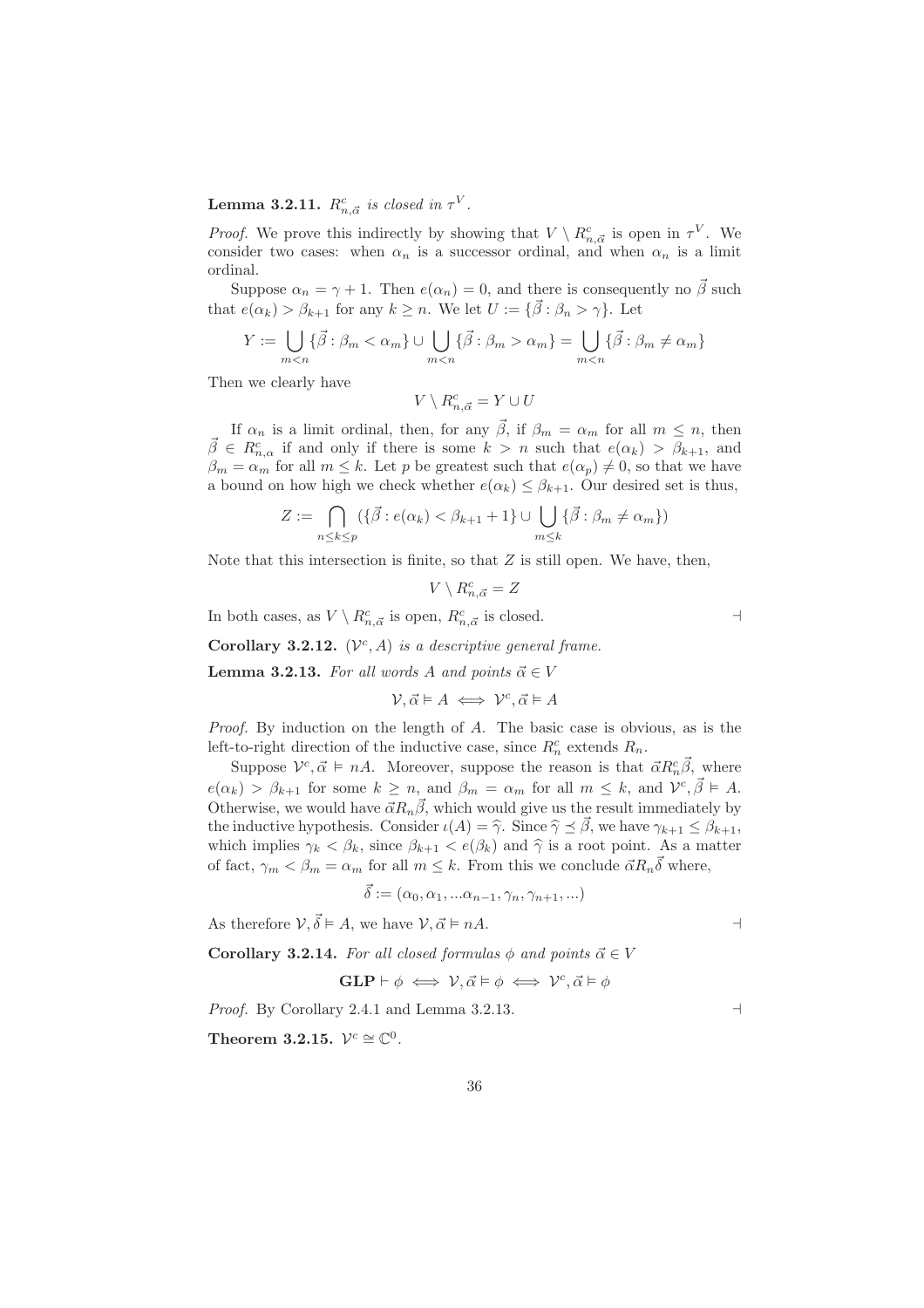# 4 Topological Models

In the previous section, we considered a single topology  $\tau^V$  on the frame  $\mathcal{V}^c$ , which allowed us to prove that  $\mathcal{V}^c$  gives rise to a descriptive frame and is isomorphic to the canonical frame of  $GLP_0$ . In this final section,  $\tau^V$  will be divided into infinitely many topologies, which will allow us to interpret the modalities of our language directly in topological terms. Topological semantics of a given modal logic is often simpler than relational semantics, and the topological model of  $GLP_0$  we will obtain in this section will be no exception.

Ordinarily, when modal logics are interpreted topologically, the diamond operator is translated to topological closure:  $\diamond$  becomes c in the language of topology. However, this only works if the logic in question contains the reflexivity axiom T, since every set is a subset of its closure. For logics that do not contain T, of which GL and GLP are of course examples,  $\Diamond$  can instead be translated to the topological derivative operator, an idea originating with McKinsey and Tarski and explored thoroughly by the "Tbilisi Group."<sup>35</sup> Recall the definition of derivative:

**Definition 4.0.16 (Derived Set).** The *derivative* of a set A, written  $d(A)$ , is the set of points x, such that, for all open neighborhoods  $I_x$  of x,  $I_x \setminus \{x\}$  has non-empty intersection with  $A$ . These points  $x$  are called *limit points* of  $A$ .

The closure operator is easily definable in terms of the derived set operator:

 $cA = A \cup dA$ 

**Definition 4.0.17 (Topological Validity).** Given a topological space  $\mathcal{X}$  and a point  $x \in \mathcal{X}$ , let us say,  $\mathcal{X}, x, f \Vdash \phi$  if  $f(\phi)$  is true at x and f is a function from modal formulas to  $P(X)$  such that:

$$
f(p) \subseteq \mathcal{P}(\mathcal{X})
$$
  
\n
$$
f(\top) = \mathcal{X}
$$
  
\n
$$
f(\neg \phi) = \mathcal{X} \setminus f(\phi)
$$
  
\n
$$
f(\phi \vee \psi) = f(\phi) \cup f(\psi)
$$
  
\n
$$
f(\Diamond \phi) = d(f(\phi))
$$

Correspondingly,  $\mathcal{X}, x \Vdash \phi$  if  $\mathcal{X}, x, f \Vdash \phi$  for all such f. Finally,  $\mathcal{X} \Vdash \phi$  if  $\mathcal{X}, x, f \Vdash \phi$  for all f and  $x \in \mathcal{X}$ .

Remark 4.0.18. When working in the closed fragment, f does not vary. So these definitions can be somewhat simplified. E.g.  $\mathcal{X} \Vdash \phi$  iff  $f(\phi) = \mathcal{X}$ .

Topological semantics of GL in terms of derivative was first investigated by Leo Esakia, who proved that the logic corresponds to a natural class of spaces.

<sup>35</sup>An interesting overview of the development of this work can be found in [Esakia, 2003].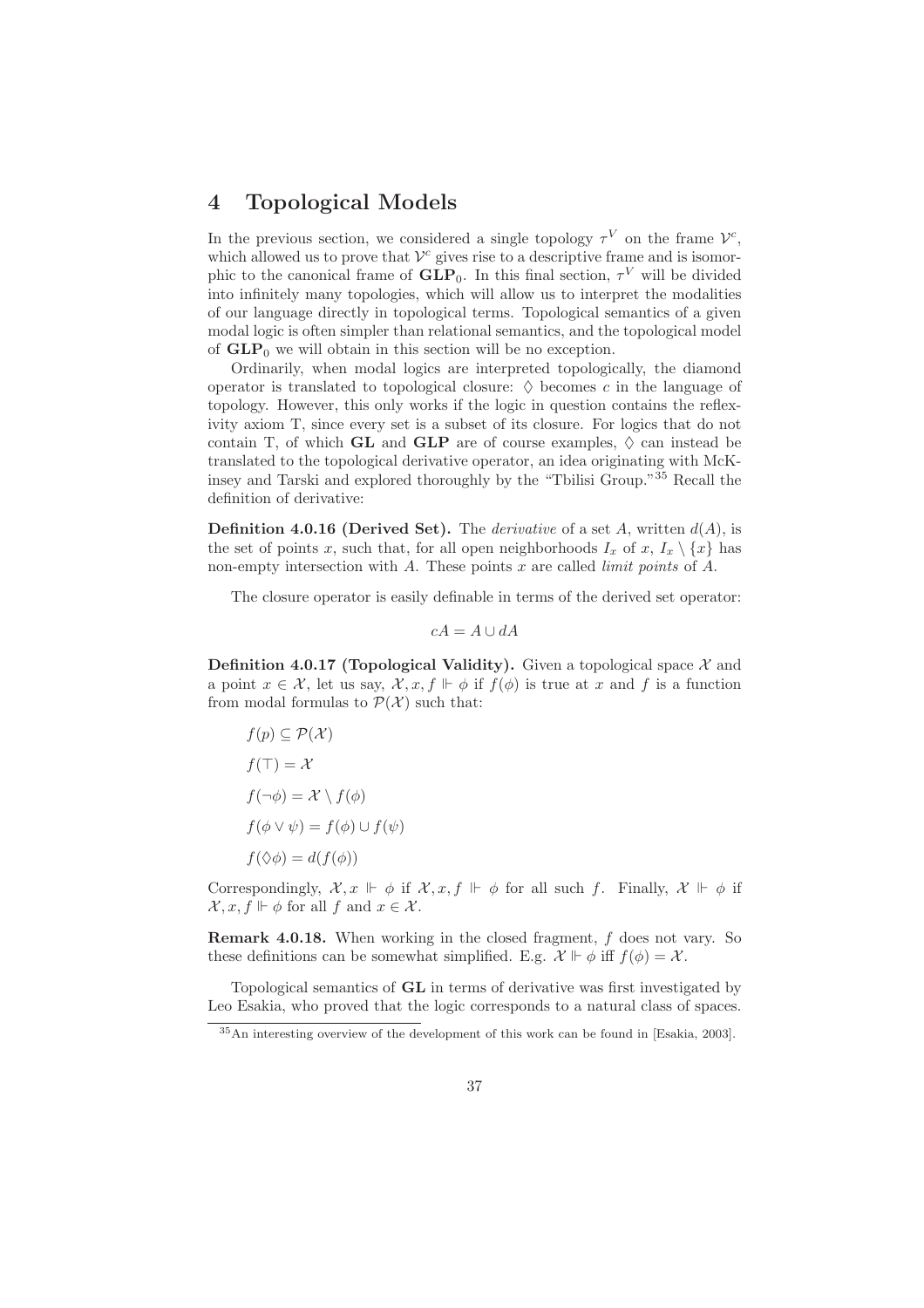**Definition 4.0.19.** A space is *scattered* if every subspace has an isolated point.

**Theorem 4.0.20 ([Esakia, 1981]).** GL  $\vdash \phi$ , if and only if  $\phi$  is valid in all scattered spaces.

This result was later improved, independently by Andreas Blass and Merab Abashidze. As in the previous section, we consider  $\omega^{\omega}$  as an ordinal space with the interval topology. Every subspace of  $\omega^{\omega}$  has some <-least point, say  $\beta$ , so the ray  $\{\alpha : \alpha < \beta + 1\}$  isolates  $\beta$ . In other words,  $\omega^{\omega}$  is clearly scattered, so GL is sound. In fact, it is also complete.<sup>36</sup>

## Theorem 4.0.21 ([Abashidze, 1985],[Blass, 1990]). GL  $\vdash \phi$ , iff  $\omega^{\omega} \Vdash \phi$ .

One can imagine obtaining topological models of GLP by generalizing this theorem. Since the logic of each  $[n]$  considered separately is exactly  $GL$ , one could start with  $\tau_0$  as the interval topology on some sufficiently large ordinal, and we will automatically have soundness and completeness for this particular fragment of the logic. Then, for  $\tau_n$ ,  $n > 0$ , we would find stronger and stronger topologies that enforce completeness for the fragment containing only  $[n]$ , and that "fit together" exactly right with all the topologies  $\tau_m$ ,  $m < n$ , so that the two "bridge axioms" (iv) and (v) are also valid. In the next section, we will show that something very similar to this idea is possible in the case of the closed fragment. In fact, our earlier work on  $\mathcal U$  and  $\mathcal V^c$  will bring us a long way toward such a result, and (perhaps unsurprisingly) we will only need to go up to the ordinal  $\epsilon_0$ . In the case of the full fragment the situation is quite different. By results of Beklemishev and Blass, if we begin with  $\tau_0$  as the interval topology, obtaining a stronger, non-trivial topology  $\tau_1$  with the appropriate properties will already require going up to the first uncountable ordinal. The question of completeness even for the restricted fragment of GLP containing only the modality [1] hinges on facts about large cardinals independent of ZFC.

#### 4.1 Ordinal Completeness of  $GLP_0$

### 4.1.1 The Space  $\Theta$

We saw in Section 2.4 that every non-theorem of  $GLP_0$  is falsifiable somewhere on the main axis M of either  $\mathcal{V}^c$  or U, which suggests that in a sense both frames contain "too many" points. This is of course necessary in relational models. But by moving to topological models, it can be avoided, and the underlying space will become much simpler. Instead of a subspace of the product topology on  $\epsilon_0 + 1$ , we will be able to take  $\epsilon_0 + 1$  itself as the underlying set. In doing so, we will be rid of all points outside of the main axis.

The most obvious way of defining a polytopology on  $\mathcal{V}^c$  is to let  $\tau_n$  consist of all  $R_n$ -upsets of  $\mathcal{V}^c$ . Then we will have,

$$
\vec{\alpha}R_n\vec{\beta} \iff \text{for all } \tau_n\text{-open } R_n\text{-upsets } A \text{ of } \vec{\alpha}, \ \vec{\beta} \in A
$$
  

$$
\iff \vec{\alpha} \in d_n(\{\vec{\beta}\})
$$

<sup>36</sup>For a very readable proof of this theorem, see [Bezhanishvili and Morandi, 2008].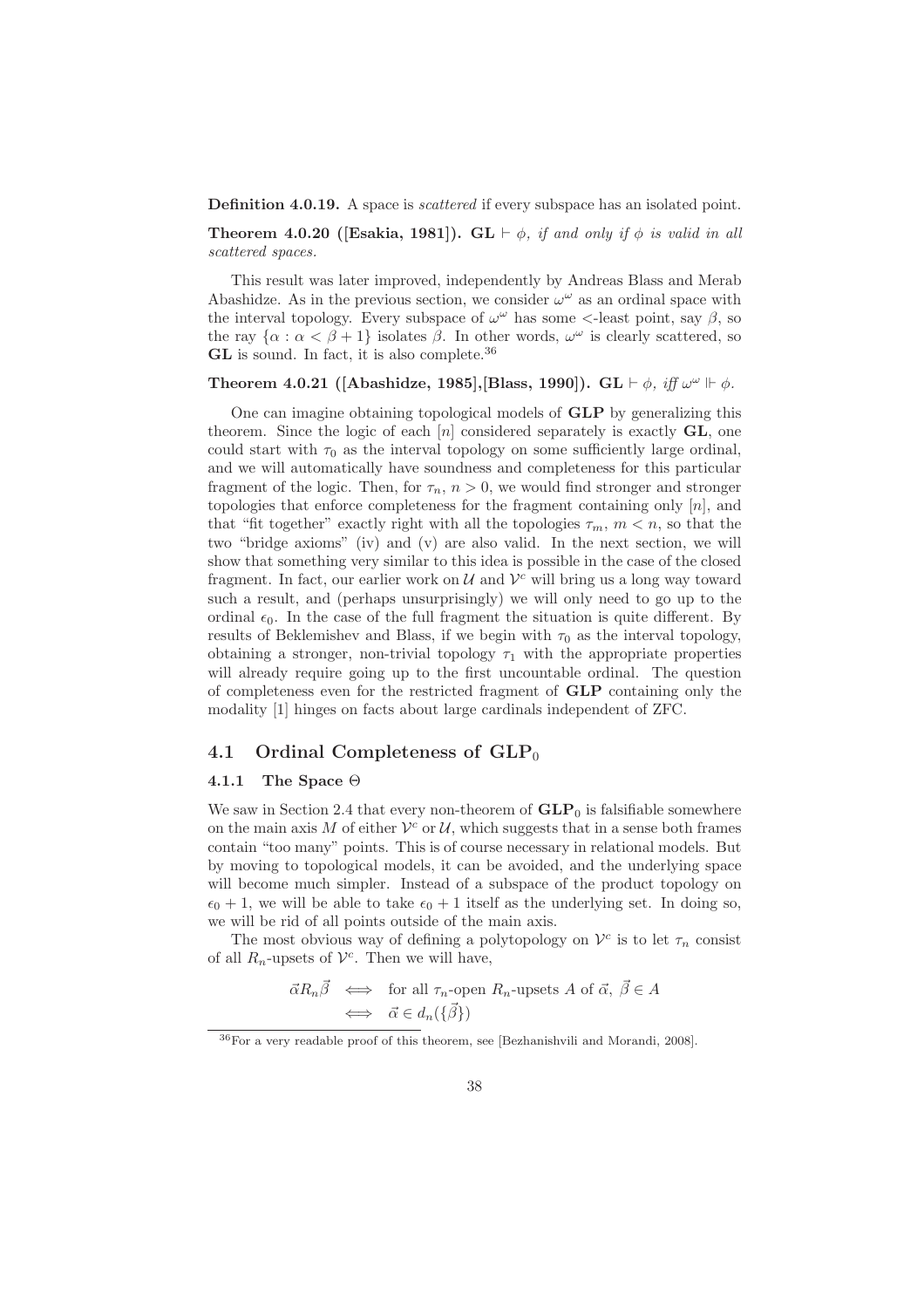So modal validity and topological validity will coincide, trivially. This is nothing more than an alternative way of talking about  $\mathcal{V}^c$  as a relational model. To obtain a more interesting polytopology, recall the single topology  $\tau^V$  defined on the underlying set  $V$  of  $V<sup>c</sup>$ . As in all spaces, closed sets correspond to those of the form  $X \cup d(X)$ . This suggests a definition of a more fine-grained topology, based on  $\tau^V$ , that will allow us to differentiate among derivative operators. We adopt the convention that  $[n]^+ \phi := \phi \wedge [n] \phi$ .

**Definition 4.1.1.** Let  $\Lambda = (V, \nu_n : n < \omega)$  be defined so that  $\nu_n$  is generated by the open basis of sets  $S_{[n]+ \phi}$ , with  $\phi$  ranging over closed formulas.

The following proposition reinforces the suggestion that this is a reasonable topology to consider.

**Proposition 4.1.2.** For all points  $\widehat{\alpha} \in M$ ,  $\Lambda$ ,  $\widehat{\alpha} \models \phi$  if and only if  $\mathcal{V}^c$ ,  $\widehat{\alpha} \models \phi$ .

*Proof.* We check the case of  $\langle n \rangle \phi$ .

Suppose  $V^c$ ,  $\hat{\alpha} \nvDash \langle n \rangle \phi$ . Then for all  $\vec{\beta}$  such that  $\hat{\alpha}R_n^c \vec{\beta}$ ,  $V^c$ ,  $\vec{\beta} \nvDash \phi$ . To show  $\Lambda$ ,  $\widehat{\alpha} \not\vdash \langle n \rangle \phi$ , we must find some  $\nu_n$ -open neighborhood of  $\widehat{\alpha}$  such that all other elements of this neighborhood falsify  $\phi$ . By the definition of  $\nu_n$ , it suffices to identify an appropriate formula. Because  $\hat{\alpha}$  is a root point, there is some word A such that  $\iota(A) = \widehat{\alpha}$ . Let

$$
\psi := (A \lor \neg \phi) \land [0] \neg A
$$

Clearly,  $V^c, \hat{\alpha} \models [n]^+ \psi$ , so this formula defines an open neighborhood of  $\hat{\alpha}$ . We must now show, if  $\vec{\beta} \models [n]^+ \psi$ , then  $\vec{\beta} \not\models \phi$ . Assume for a contradiction  $\vec{\beta} \neq \hat{\alpha}$  and  $\vec{\beta} \models A \wedge [0] \neg A$  (since otherwise  $\vec{\beta} \models \neg \phi$  and we are done). This means  $\vec{\beta} \succeq \hat{\alpha}$ , but also  $\beta_0 = \alpha_0$ , because otherwise we would have  $\vec{\beta}R_0^c\hat{\alpha}$ , which would imply  $\vec{\beta} \models \langle 0 \rangle A$ . As we are assuming  $\vec{\beta} \neq \hat{\alpha}$ , this implies  $\vec{\beta}$  cannot be a root point. That is, there is some  $k \geq 0$  such that  $e(\beta_k) > \beta_{k+1}$ . By the definition of  $R_n^c$ , this means in fact  $\vec{\beta}R_0^c\vec{\beta}$ , which gives the desired contradiction. We conclude that if  $\vec{\beta} \models [n]^+\psi$  and  $\vec{\beta} \neq \hat{\alpha}$ , then  $\vec{\beta} \not\models \phi$ . That is to say,  $\Lambda, \hat{\alpha} \not\vdash \langle n \rangle \phi$ .

If  $\Lambda, \hat{\alpha} \not\vdash \langle n \rangle \phi$ , then there is some formula  $[n]^+ \psi$  such that  $\vec{\beta} \neq \hat{\alpha}$  and  $\vec{\beta} \models [n]^+\psi$  imply  $\vec{\beta} \not\models \phi$ . Given any such formula, it is clear that if  $\hat{\alpha} \models [n]^+\psi$ , then for all  $\vec{\beta}$  such that  $\hat{\alpha}R_n^c\vec{\beta}, \ \vec{\beta} \models [n]^+\psi$ . Therefore, we automatically have  $\widehat{\alpha}R_n^c\vec{\beta} \Rightarrow \vec{\beta} \nvDash \phi$ , i.e.  $\mathcal{V}^c, \widehat{\alpha} \nvDash \langle n \rangle \phi$ .

Corollary 4.1.3.  $GLP_0$  is complete with respect to  $\Lambda$ .

As the topologies of  $\Lambda$  are defined *via* validity on  $\mathcal{V}^c$ , and therefore do not depend on other points in  $\Lambda$ , Corollary 4.1.3 tells us we may just as well consider the following subspace:

**Definition 4.1.4.** Let  $M := (M', \nu_n : n < \omega)$  be the subspace of  $\Lambda$ , where  $M' \subset V$  is the main axis M of V, in addition to the single point  $\hat{\epsilon}_0$ .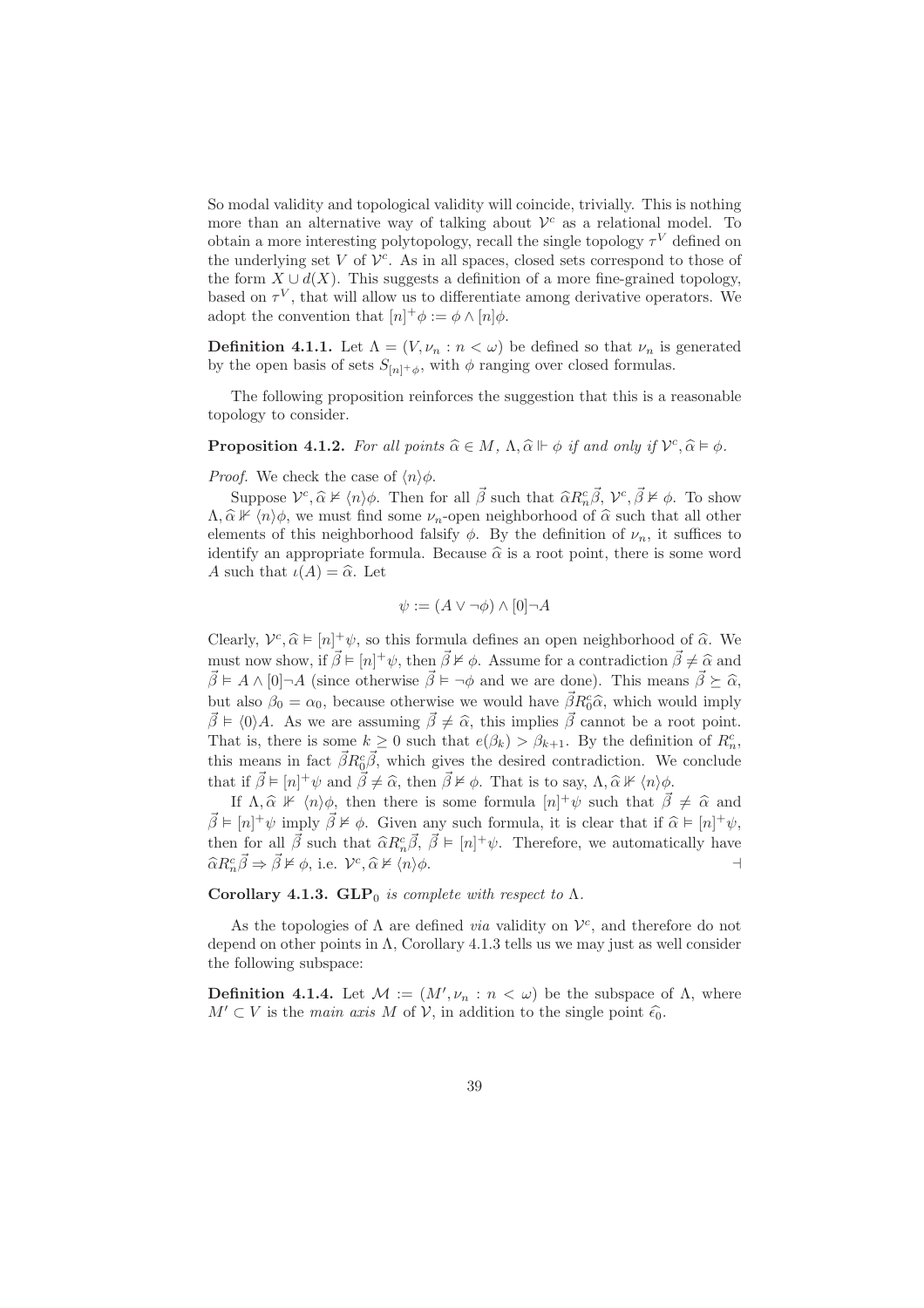By Proposition 4.1.2,  $GLP_0$  is complete with respect to M, and in fact it is also sound: If  $\mathbf{GLP}_0 \vdash \phi$ , then  $\mathcal{V}^c$ ,  $\hat{\alpha} \models \phi$  for all root points  $\hat{\alpha}$ , so  $\Lambda$ ,  $\hat{\alpha} \Vdash \phi$  by Proposition 4.1.2, and hence  $\mathcal{M}, \hat{\alpha} \Vdash \phi$ . Since M' only consists of root points and  $\hat{\epsilon}_0$ , this means  $\mathcal{M} \Vdash \phi$ . We state this as a theorem:

#### **Theorem 4.1.5. GLP** $<sub>0</sub>$  is sound and complete with respect to M.</sub>

Another consequence of dealing only with root points is that we no longer need to speak about points as vectors; we can refer to root points simply by their first coordinate, since the rest of the coordinates are thereby determined. This means that the underlying set  $M'$  can simply be seen as the ordinal  $\epsilon_0 + 1$ .

What we would like now is a more conspicuous definition of the topologies  $\nu_n$ , in particular a definition that does not depend on the frame  $\mathcal{V}^C$  and that relates in a more natural way to the ordinal  $\epsilon_0 + 1$ . In that direction we introduce:<sup>37</sup>

**Definition 4.1.6 (The Space Θ).** Let  $\Theta$  denote the space  $(\epsilon_0 + 1, \theta_n : n < \omega)$ , where  $\theta_n$  is defined by the subbasis of rays, for  $m \leq n$ ,  $k < n$ , and  $\beta \leq \epsilon_0$ <sup>38</sup>

$$
\{\alpha : e^m(\alpha) < \beta\}
$$
\n
$$
\{\alpha : e^k(\alpha) > \beta\}
$$

**Remark 4.1.7.** Recall that for any root point  $\hat{\alpha}$ ,  $\alpha_n = e^n(\alpha)$ . Definition 4.1.6 therefore has an equivalent formulation in terms of points  $\hat{\alpha}$  and their corresponding coordinates. That would be:  $\Theta := (M', \theta_n : n < \omega)$ , where a subbasis for  $\theta_n$  is the set of all *n-cylinder sets* of  $(M', \tau^V),$ <sup>39</sup> in addition to all rays of the following form (restricted to root points),

$$
\{\widehat{\alpha} : \alpha_n < \beta\}
$$

This means the topology  $\tau^V$  on the canonical frame (restricted to root points) is the union of all such topologies:

$$
\tau^V = \bigcup_{n < \omega} \theta_n.
$$

In the proof of the following theorem, let us assume we are working with this definition, so as to keep the notation consistent among  $\Theta$ ,  $\mathcal{M}$ , and  $\mathcal{V}^c$ .

Lemma 4.1.8.  $\Theta$  and M are homeomorphic.

*Proof.* Take some  $\nu_n$ -basic set  $S_{[n]+_\phi}$ . By Theorem 3.2.3, we know  $S_{[n]+_\phi}$  is equivalent to some cylinder set of  $V$ , i.e. some finite intersection of rays of the

<sup>&</sup>lt;sup>37</sup>Leo Esakia has observed that the bimodal fragment of GLP, that is, the fragment containing only [0] and [1], is sound with respect to a similar space to this one, taking  $\tau_0$  to be the topology of "downsets" and  $\tau_1$  to be the interval topology, on  $\omega^{\omega}$ .

<sup>&</sup>lt;sup>38</sup>We write  $e^m(\alpha)$  to mean  $e(...(e(\alpha))...)$ , m times e. So  $e^0(\alpha) = \alpha$ .

<sup>&</sup>lt;sup>39</sup>In an *n*-cylinder set we only allow finite intersections of sets  $\pi_m^{-1}(I)$  for  $m < n$ , instead of for arbitrary m as in Definition 3.2.2 of  $\tau^V$ .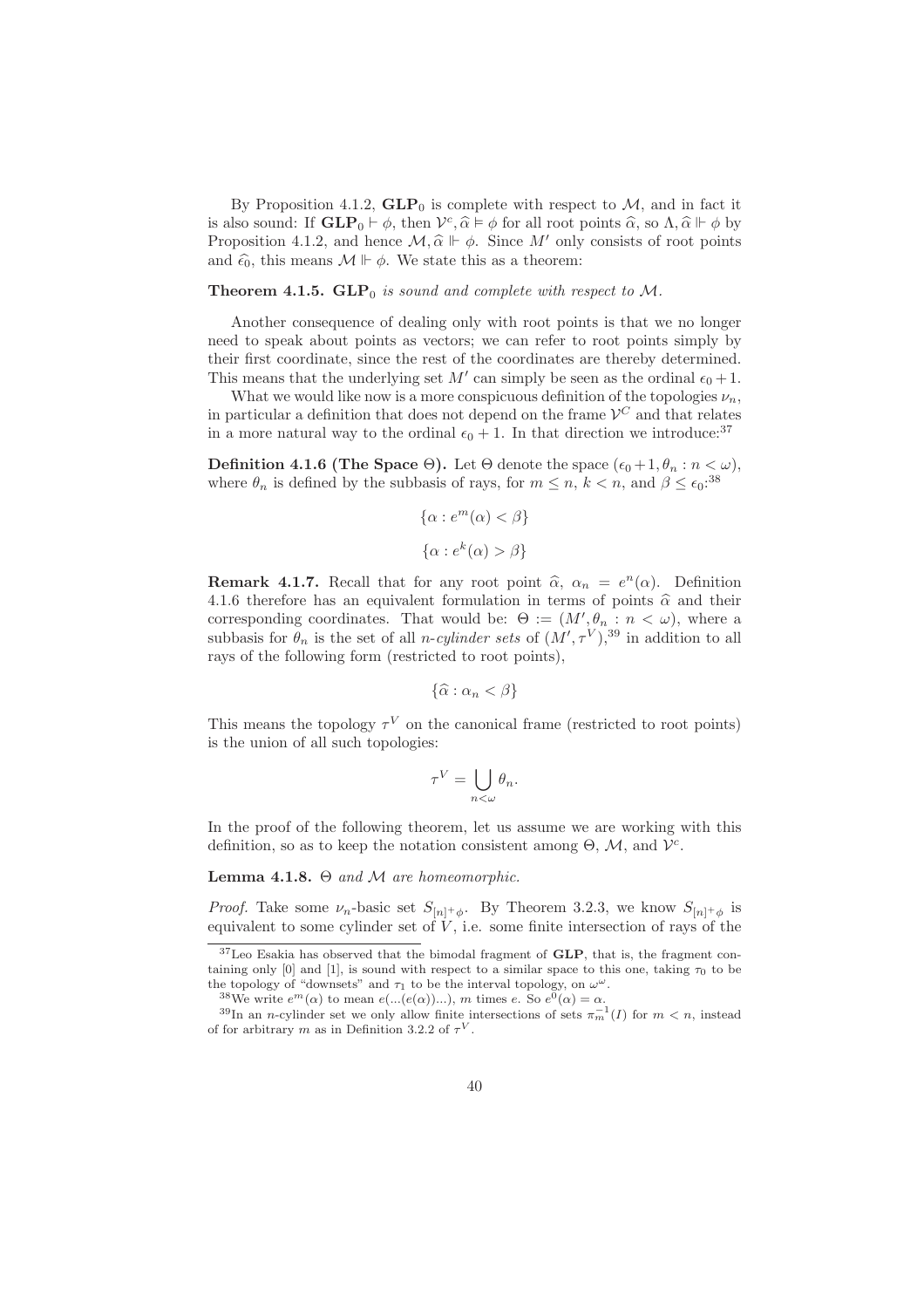form  $\{\vec{\alpha} : \beta < \alpha_m\}$  or  $\{\vec{\alpha} : \beta > \alpha_m\}$ . To prove this cylinder is equivalent to a  $\theta_n$ open set, it suffices to show that any ray  $\{\vec{\alpha} : \beta < \alpha_m\}$  with  $m \geq n$  is equivalent (as a subset of  $S_{[n] + \phi}$ ) to one with  $m < n$ , and that any ray  $\{\vec{\alpha} : \alpha_m < \beta\}$  with  $m > n$  is equivalent (as a subset of  $S_{[n] + \phi}$ ) to one with  $m \leq n$ . For the case of  ${\{\vec{\alpha}: \beta < \alpha_m\}}$ , this is obvious, because this set is equivalent *tout court* to  ${\{\vec{\alpha} : \omega_m^{\beta} < \alpha_0\}}$ . In the other case, if  $m > n$ , we claim,

$$
S_{[n]^{+}\phi} \subseteq {\vec{\alpha} : \alpha_m < \beta} \iff S_{[n]^{+}\phi} \subseteq {\vec{\alpha} : \alpha_n < \omega_{m-n}^{\beta}}.
$$

The right-to-left direction is obvious. Suppose for a contradiction  $\hat{\alpha} \models [n]^{+}\phi$ and  $\alpha_m < \beta$ , but  $\alpha_n > \omega_{m-n}^{\beta}$ . We observe  $\widehat{\alpha} R_n^c \vec{\gamma}$ , where

$$
\vec{\gamma} := (\alpha_0, ..., \alpha_{n-1}, \omega_{m-n}^{\beta}, ..., \beta, ...).
$$

So  $\vec{\gamma} \models [n]^+ \phi$ , which is a contradiction since  $\gamma_m = \beta$ .

For the other direction, let  $I = {\vec{\alpha} : \beta < \alpha_m}$  be any  $\theta_n$ -open ray, so that  $m < n$ . Define,

$$
\widehat{\delta} := (\omega_m^{\beta}, ..., \omega^{\beta}, \beta, e(\beta), ...).
$$

Stipulate  $\iota(A) = \widehat{\delta}$  and  $\phi := mA$ . We show  $\widehat{\alpha} \models [n]^+ \phi$  if and only if  $\widehat{\alpha} \in I$ .

First note  $\alpha_m > \beta$  if and only if  $\hat{\alpha} \models mA$ : If  $\alpha_m > \beta$ , then  $\hat{\alpha}R_m^c\hat{\kappa}$ , where  $\vec{\kappa} := (\alpha_0, ..., \alpha_{m-1}, \beta, e(\beta), \ldots),$  so  $\vec{\kappa} \models A$  and  $\hat{\alpha} \models mA$ . On the other hand, if  $\widehat{\alpha} \models mA$ , then  $\widehat{\alpha}R_{m}^c \vec{\kappa}$  for some  $\vec{\kappa}$  identical to  $\widehat{\alpha}$  up to the m-th coordinate, and either  $\alpha_m > \kappa_m \geq \beta$ , or there is a  $k \geq m$  such that  $\kappa_{k+1} < e(\kappa_k)$ . If the latter, then  $\alpha_m \geq \kappa_m > \beta$ .

Thus,  $\hat{\alpha} \in I$  if and only if  $\hat{\alpha} \models \phi$ . This in turn is true if and only if  $\hat{\alpha} \models [n]^+ \phi$ . For, if  $\hat{\alpha} \models mA$  and  $\hat{\alpha} R_n^c \vec{\kappa}$ , since  $\alpha_k = \kappa_k$  for all  $k < n$ , also  $\vec{\kappa} \models mA$ .

Let  $J = {\vec{\alpha} : \alpha_m < \beta}$  be any  $\theta_n$ -open ray, so that  $m \leq n$ . Define,

$$
\widehat{\eta} := (\omega_m^{\gamma}, ..., \omega^{\gamma}, \gamma, e(\gamma), ...).
$$

Let  $\iota(B) = \widehat{\eta}$  and  $\phi := \neg mB \wedge \neg B$ . We show  $\widehat{\alpha} \models [n]^+ \phi$  if and only if  $\widehat{\alpha} \in J$ .

Observe  $\alpha_m < \gamma$  if and only if  $\hat{\alpha} \models \phi$ : Supposing  $\alpha_m < \gamma$ , obviously  $\hat{\alpha} \not\models B$ , and if  $\widehat{\alpha}R_m^c\vec{\kappa}$ , then  $\kappa_m \leq \alpha_m < \gamma$ , so  $\vec{\kappa} \neq B$ . Conversely, if  $\alpha_m \geq \gamma$ , then  $\alpha_k \geq \eta_k$ for all  $k < m$ , since  $\hat{\eta}$  is the  $\preceq$ -minimal root point with  $\eta_m = \gamma$ . If  $\alpha_m = \gamma$ , then  $\hat{\alpha} \models B$ ; if  $\alpha_m > \gamma$ , then  $\hat{\alpha}R_m^c \vec{\kappa}$ , where  $\vec{\kappa} := (\alpha_0, ..., \alpha_{m-1}, \gamma, e(\gamma), ...)$ . Since  $\vec{\kappa} \models B, \hat{\alpha} \models mB$ . Either way,  $\hat{\alpha} \models mB \lor B$ , so  $\hat{\alpha} \not\models \phi$ .

Finally we show  $\hat{\alpha} \models \phi \Rightarrow \hat{\alpha} \models [n]^+ \phi$ : Since  $\hat{\alpha} R_n^c \vec{\kappa}$  implies  $\alpha_k = \kappa_k$  for all  $k < n$  and  $\alpha_n \ge \kappa_n$ , it follows  $\widehat{\alpha} \not\vDash mB \Rightarrow \vec{\kappa} \not\vDash mB$ . For  $\neg B$  we use the previous fact: If  $\widehat{\alpha} \models \phi$ , then  $\alpha_m < \gamma$ , so if  $\widehat{\alpha} R_n^c \vec{\kappa}$ , then  $\kappa_m \leq \alpha_m < \gamma$ , and  $\vec{\kappa} \not\in B$ .

We conclude that every  $\theta_n$ -basic-open interval is equivalent to some set  $S_{[n]+_{\phi}},$  basic in  $\nu_n$ .

Thus we come to our central theorem of this section.

Theorem 4.1.9 (Topological Completeness). GLP<sub>0</sub>  $\vdash \phi \iff \Theta \Vdash \phi$ .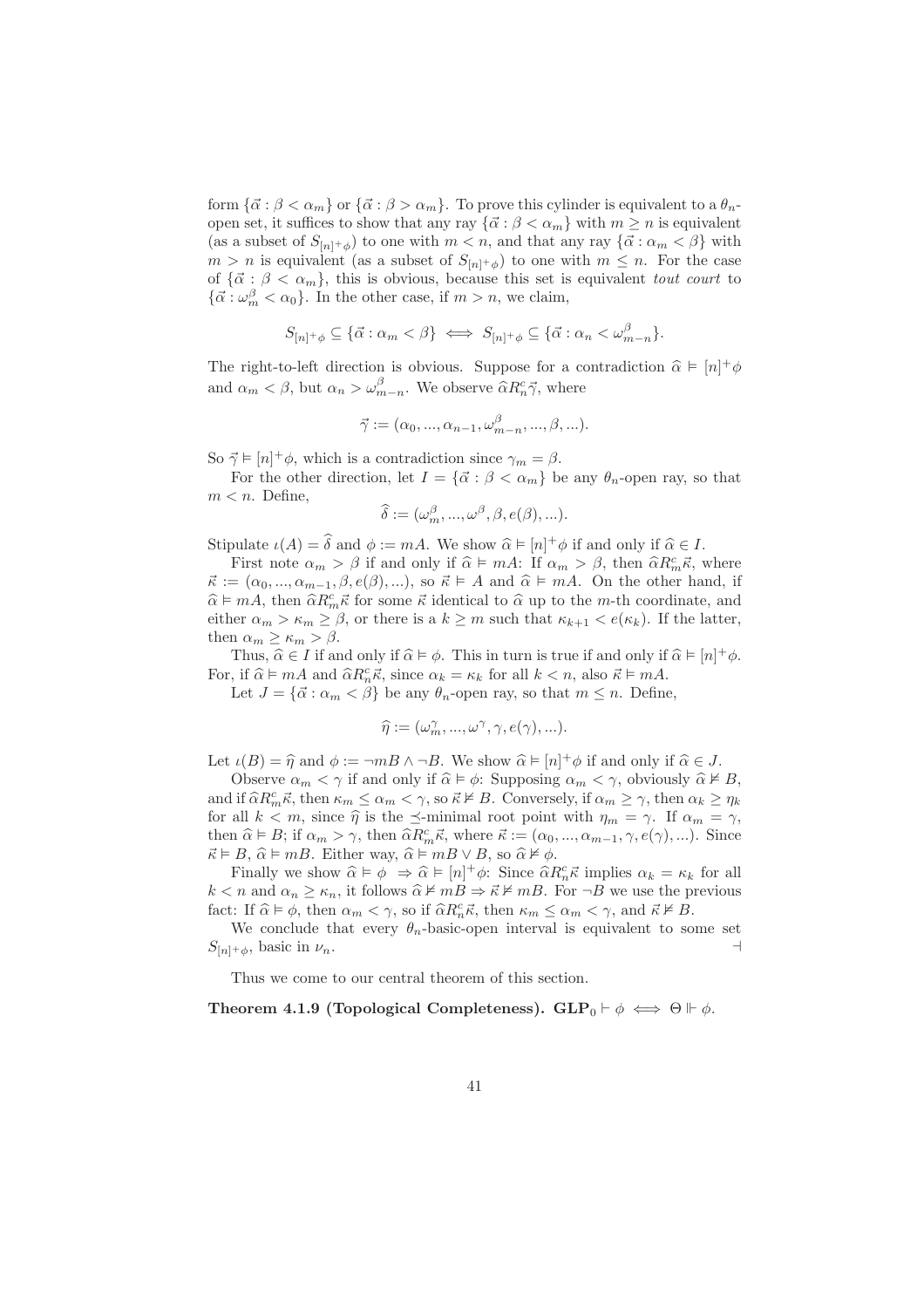The space Θ can be seen simply as a condensed version of the canonical frame of  $GLP_0$ . It consists of root points and nothing else, yet topological validity is defined so that an ordinal  $\alpha$  of  $\Theta$  and the corresponding root point  $\widehat{\alpha}$ of  $V^c$  are modally equivalent. To see what  $\Theta$  looks like in more detail, we end our discussion with a short investigation into the  $\theta_n$ -derived sets of  $\epsilon_0 + 1$ .

#### 4.1.2 Limit Points in Θ

We prove that the  $\theta_n$ -non-isolated points of  $\epsilon_0 + 1$  generalize the notion of limit. Of course, the only point that is  $\theta_0$ -isolated from  $\epsilon_0 + 1$  is 0. The set of  $\theta_1$ non-isolated points is exactly the set of ordinary limit points, as  $\theta_1$  coincides with the interval topology on  $\epsilon_0 + 1$ . As we shall see,  $\theta_2$ -non-isolated are those ordinals that are limits of limits of limits..., infinitely many times. And so on for all greater  $n$ . First we prove a number of auxiliary lemmas.

Definition 4.1.10 (Fundamental Sequences). Suppose  $\alpha = \kappa + \omega^{\lambda}$  is any limit ordinal greater than 0, less than  $\epsilon_0$ . We define  $\alpha[n]$  by recursion on  $e(\alpha)$  = λ, noting that for any  $\alpha$ , there is some m such that  $e^{m}(\alpha)$  is a successor ordinal:

- If  $\lambda = \mu + 1$ ,  $\alpha[n] = \kappa + \omega^{\mu} \cdot (n+1)$ .
- If  $\lambda$  is a limit ordinal,  $\alpha[n] = \kappa + \omega^{\lambda[n]}$ .

Let  $FS_\alpha$  denote the set  $\{\alpha[n]: n < \omega\}$ . Clearly  $\lim_{n<\omega} \alpha[n] = \alpha$ .

**Lemma 4.1.11.** For  $n > 0$ , if  $e^n(\alpha) > 0 = e^{n+1}(\alpha)$ , then  $\alpha \in d_n(FS_\alpha)$ .

*Proof Sketch.* Suppose  $e^{n}(\alpha) > 0 = e^{n+1}(\alpha)$ . Say,  $e^{n}(\alpha) = \lambda = \mu + 1$ , and:

$$
\alpha = \kappa_n + \omega^{\dots^{\kappa_1 + \omega^\lambda}}
$$

Take any  $\theta_n$ -open I. Clearly I contains such an interval, for some m:

$$
(\kappa_n+\omega^{\dots^{\kappa_1+\omega^\mu\cdot m}},\alpha]
$$

That is, I contains infinitely many ordinals in any fundamental sequence of  $\alpha$ , which is to say  $\alpha \in d_n(FS_\alpha)$ .

In the previous lemma, we can omit the requirement that  $e^{n+1}(\alpha) = 0$ , since  $d_{n+1}(A) \subseteq d_n(A)$  for all  $A \subseteq \epsilon_0$ .

**Lemma 4.1.12.** For  $n > 0$ , if  $e^n(\alpha) > 0$ , then  $\alpha \in d_n(FS_\alpha)$ .

**Definition 4.1.13.** We define a sequence of classes,  $\mathfrak{L}_{\alpha}$ , indexed by the ordinals:

- Every ordinal is  $\mathfrak{L}_0$ .
- An ordinal  $\alpha$  is  $\mathfrak{L}_{\beta+1}$  if there is a strictly increasing sequence of ordinals  $\gamma_0, \gamma_1, \gamma_2, \ldots$ , such that  $\lim_{n \leq \omega} \gamma_n = \alpha$  and, for all  $n, \gamma_n \in \mathfrak{L}_{\beta}$ .
- An ordinal  $\alpha$  is  $\mathfrak{L}_{\lambda}$ , for  $\lambda$  a limit ordinal, if  $\alpha$  is  $\mathfrak{L}_{\kappa}$  for all  $\kappa < \lambda$ .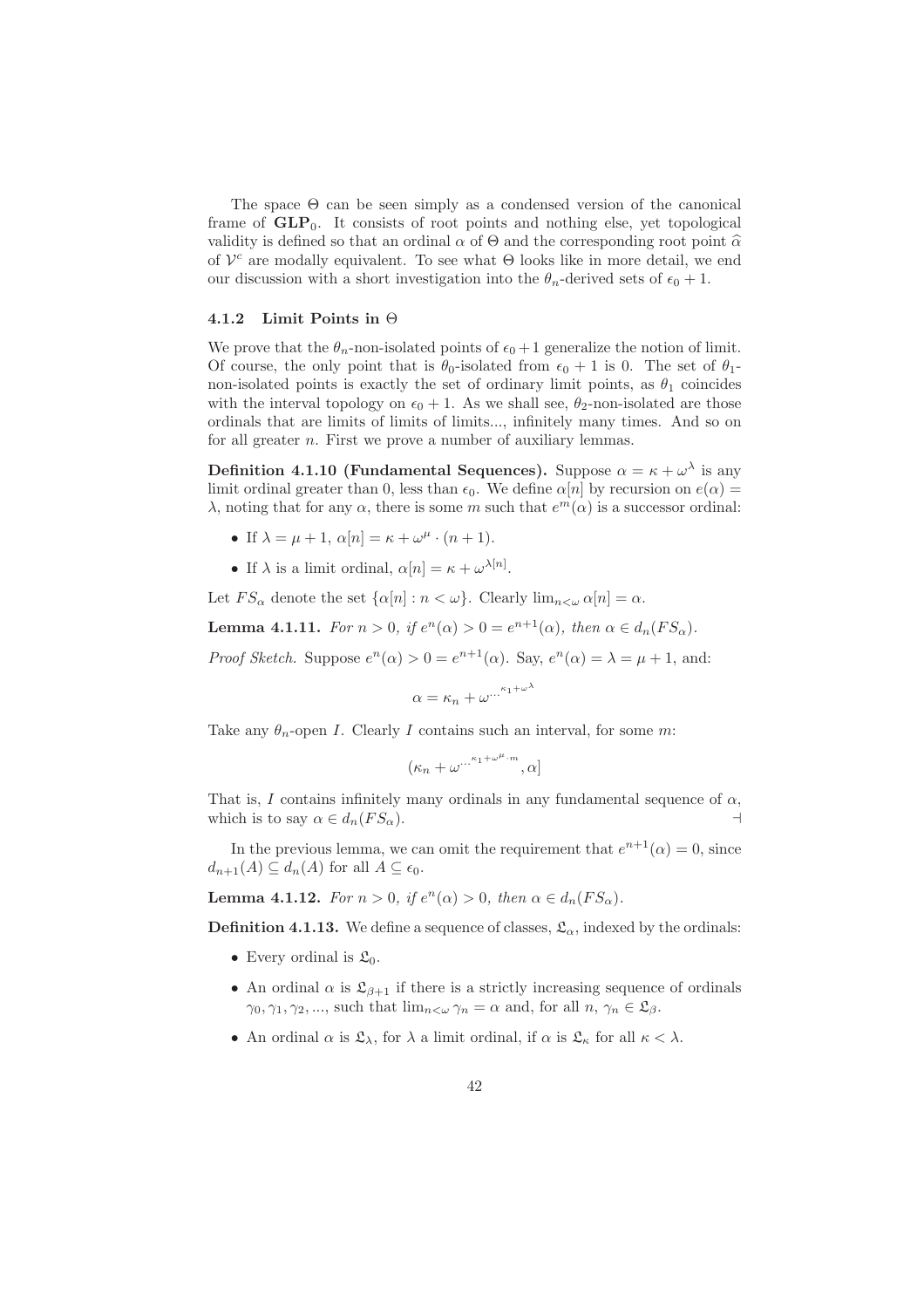Thus  $\mathfrak{L}_1$  is the set of ordinary limits,  $\mathfrak{L}_2$  is the set of "limits of limits,"  $\mathfrak{L}_3$ the set of "limits of limits of limits," and so on.

**Lemma 4.1.14.** For  $n \ge 0$ ,  $\mathfrak{L}_{\omega_n} = {\alpha : e^{n+1}(\alpha) > 0}.$ 

*Proof Sketch.* The case of  $n = 0$  is straightforward, so consider  $n + 1$ .

If  $\alpha \in \mathfrak{L}_{\omega_{n+1}}$ , then there is a sequence of ordinals  $\lambda_0, \lambda_1, \lambda_2, \dots$ , such that  $\lim_{i<\omega}\lambda_i=\alpha$  and each  $\lambda_i\in\mathfrak{L}_{\omega_n}$ . By inductive hypothesis,  $e^{n+1}(\lambda_i)>0$ . Since the  $\lambda_i$ 's are strictly increasing and  $\lim_{i \leq \omega} \lambda_i = \alpha$ , this forces  $e^{n+1}(\alpha)$  to be a limit ordinal, which is to say  $e^{n+2}(\alpha) > 0$ .

Conversely, if  $e^{n+2}(\alpha) > 0$ , then  $e^{n+1}(\alpha)$  is some limit ordinal  $\lambda$ . Given any  $\kappa$  such that  $\omega_n < \kappa < \omega_{n+1}$ , we can always find a fundamental sequence  $n_0$  $n_1 < n_2...$ , such that each  $\alpha[n_i] \in \mathfrak{L}_{\kappa}$ . Then  $\lim_{i < \omega} \alpha[n_i] = \alpha$ , so  $\alpha \in \mathfrak{L}_{\omega_{n+1}}$ .

Proposition 4.1.15. For  $n \geq 0$ ,  $d_{n+1}(\epsilon_0 + 1) = \mathfrak{L}_{\omega_n}$ .

*Proof.* If  $\alpha \in \mathfrak{L}_{\omega_n}$ , then by Lemma 4.1.14,  $e^{n+1}(\alpha) > 0$ , so using Lemma 4.1.12,  $\alpha \in d_{n+1}(FS_\alpha) \subseteq d_{n+1}(\epsilon_0+1).$ 

If  $\alpha \notin \mathfrak{L}_{\omega_n}$ , then  $e^{n+1}(\alpha) = 0$ , which means  $e^n(\alpha)$  is either a successor ordinal or equal to 0. Suppose  $\alpha$  is of the form,

$$
\kappa_n+\omega^{\dots^{\kappa_1+\omega^{\beta+1}}}
$$

.

Then take the following  $\theta_{n+1}$ -open set:

$$
\{\delta : \beta < e^n(\delta) < \beta + 2\} \quad \cap \quad \{\delta : \kappa_1 < e^{n-1}(\delta) < \kappa_1 + \omega^{\beta + 1} + 1\}
$$
\n
$$
\cap \quad \dots
$$
\n
$$
\cap \quad \{\delta : \kappa_n < \delta < \alpha + 1\}
$$

Certainly  $\alpha$  is the only element of this set. If  $e^n(\alpha) = 0$ , then some  $\kappa_m$ ,  $m \leq n$ is a successor ordinal and we can take the same isolating set.

## 4.2 GLP-Spaces

In this last part, we consider topological models of full GLP. We first discuss what properties such spaces would have to satisfy, and then we make some speculative remarks concerning the prospective of an analog of the Abashidze-Blass Theorem for the full fragment of GLP.

Each of the axioms of GLP corresponds to a reasonably simple topological condition. Theorem 4.0.20 tells us exactly which spaces satisfy Löb's Axiom, namely the scattered spaces. The following theorems give analogous conditions for axioms (iv) and (v):

**Lemma 4.2.1.** For all  $A \subseteq \mathcal{X}$ ,  $d_{n+1}(A) \subseteq d_n(A)$ , if and only if  $\tau_n \subseteq \tau_{n+1}$ .

*Proof.* Suppose  $\tau_n \subseteq \tau_{n+1}$  and take any point  $x \in d_{n+1}(A)$  and  $\tau_n$ -open neighborhood  $I_x$ . Since  $I_x$  is also a  $\tau_{n+1}$  neighborhood, we know  $I_x \setminus \{x\} \cap A \neq \emptyset$ . Thus  $x \in d_n(A)$ . Conversely, suppose B is  $\tau_n$ -open but not  $\tau_{n+1}$ -open. Since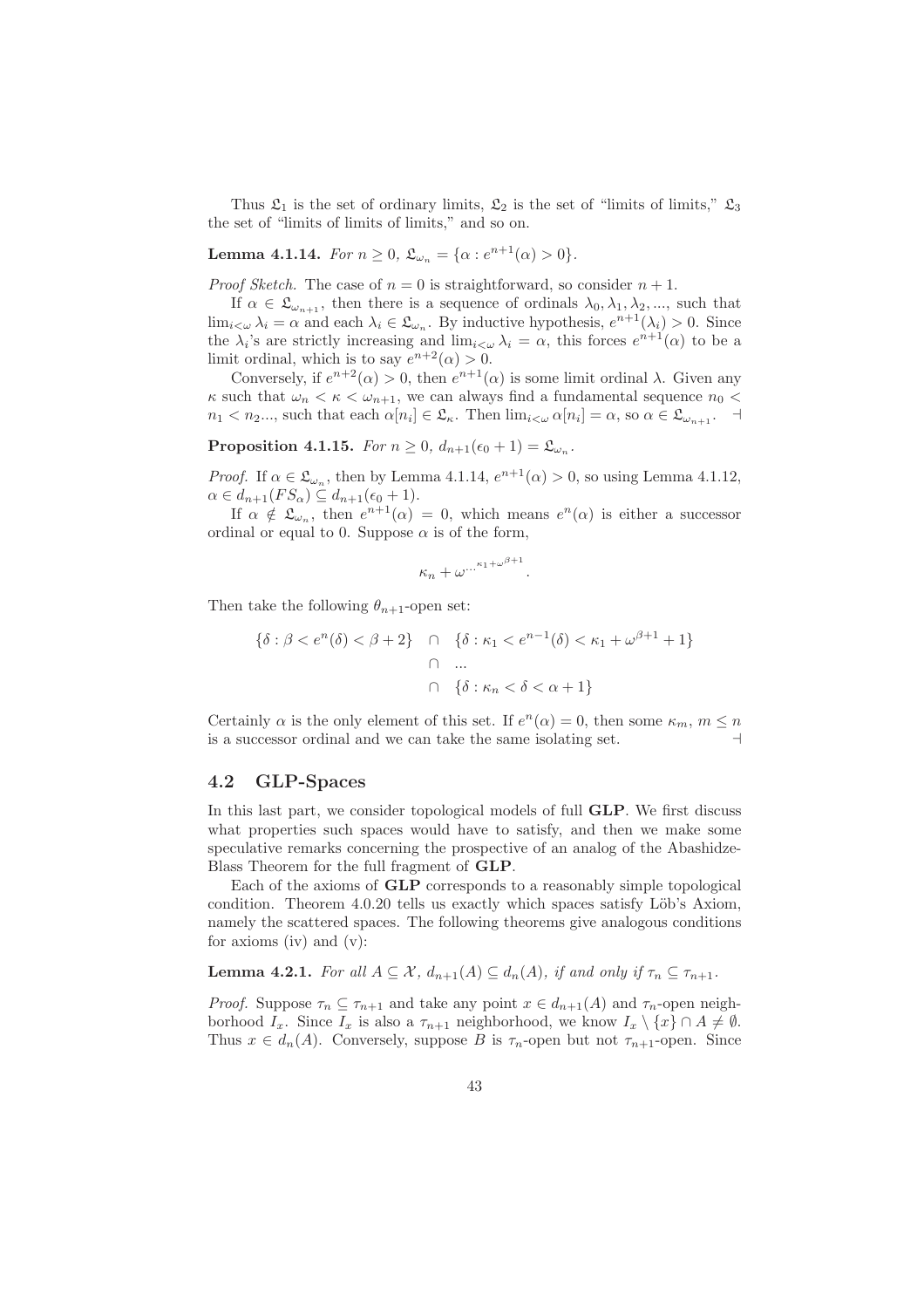B is not  $\tau_{n+1}$ -open there must be some  $x \in B$  such that, for any  $\tau_{n+1}$ -open  $I_x$ containing x,  $I_x \cap \mathcal{X} \setminus B \neq \emptyset$ . Let  $A := X \setminus B$ . Then what we have seen is that  $B \cap d_{n+1}(A) \neq \emptyset$ . Yet  $B \cap d_n(A) = \emptyset$ . Thus  $d_{n+1}(A) \nsubseteq d_n(A)$ .

**Theorem 4.2.2.**  $\mathcal{X} \Vdash [n] \phi \rightarrow [n+1] \phi$ , if and only if  $\tau_n \subseteq \tau_{n+1}$ .

Remark 4.2.3. In the following, we adopt the convention that

$$
t_n(A) := \mathcal{X} \setminus (d_n(\mathcal{X} \setminus A))
$$

In other words,  $t_n$  is the interpretation of  $[n]$ :  $f([n]\phi) = t_n(f(\phi)).$ 

**Lemma 4.2.4.** For all  $A \subseteq \mathcal{X}$ ,  $d_n(A) \subseteq t_{n+1}(d_1(A))$ , if and only if  $d_n(A)$  is  $\tau_{n+1}$ -open.

*Proof.* For the right-to-left direction we must show, for any  $x \in d_n(A)$ , there is some  $\tau_{n+1}$ -neighborhood  $I_x$  containing x such that  $I_x \subseteq d_n(A)$ . However, assuming  $d_n(A)$  itself is  $\tau_{n+1}$ -open, this is immediate. For the converse direction, suppose for any  $x \in d_n(A)$  there is an open neighborhood  $I_x$  such that  $I_x \subseteq$  $d_n(A)$ . Then let,

$$
I := \bigcup_{x \in d_n(A)} I_x
$$

As I is the union of  $\tau_{n+1}$ -open sets, it too is open. And clearly  $I = d_n(A)$ .

**Theorem 4.2.5.**  $\mathcal{X} \Vdash \langle n \rangle \phi \rightarrow [n+1] \langle n \rangle \phi$ , if and only if  $d_n(A)$  is  $\tau_{n+1}$ -open for all  $A \subseteq \mathcal{X}$ .

These results give rise to a natural definition of GLP-space.

**Definition 4.2.6.** A GLP-space is a polytopological space  $(\mathcal{X}, \tau_n : n < \omega)$ , in which  $\tau_n$  is scattered,  $\tau_n \subseteq \tau_{n+1}$ , and  $d_n(A)$  is  $\tau_{n+1}$ -open, for all  $A \subseteq \mathcal{X}$  and n.

It is still an open question whether full GLP is complete with respect to its topological semantics. However, we do have limitative results that show a wide class of commonly considered spaces cannot be non-trivial **GLP**-spaces. Because of the duality between relational structures and Alexandrov topological spaces, a corollary of Theorem 2.1.6 is the following:

Corollary 4.2.7. Every GLP-space in which  $\tau_0$  and  $\tau_n$ ,  $n > 0$ , are both Alexandrov must be  $\tau_n$ -discrete.

Given a topology  $\tau_0$  on some space, there is always a weakest topology  $\tau_1$ that is generated by  $\tau_0$  and sets of the form  $d_0(A)$ . To find non-trivial **GLP**spaces we must ensure that our  $\tau_0$  does not force such a  $\tau_1$  to be discrete. A corollary of the following theorem is, in case  $\tau_0$  is the interval topology on an ordinal, this ordinal must be at least uncountable for  $\tau_1$  to be non-discrete.<sup>40</sup>

<sup>40</sup>Observations in Theorems 4.2.8 and 4.2.14 are due to Lev Beklemishev.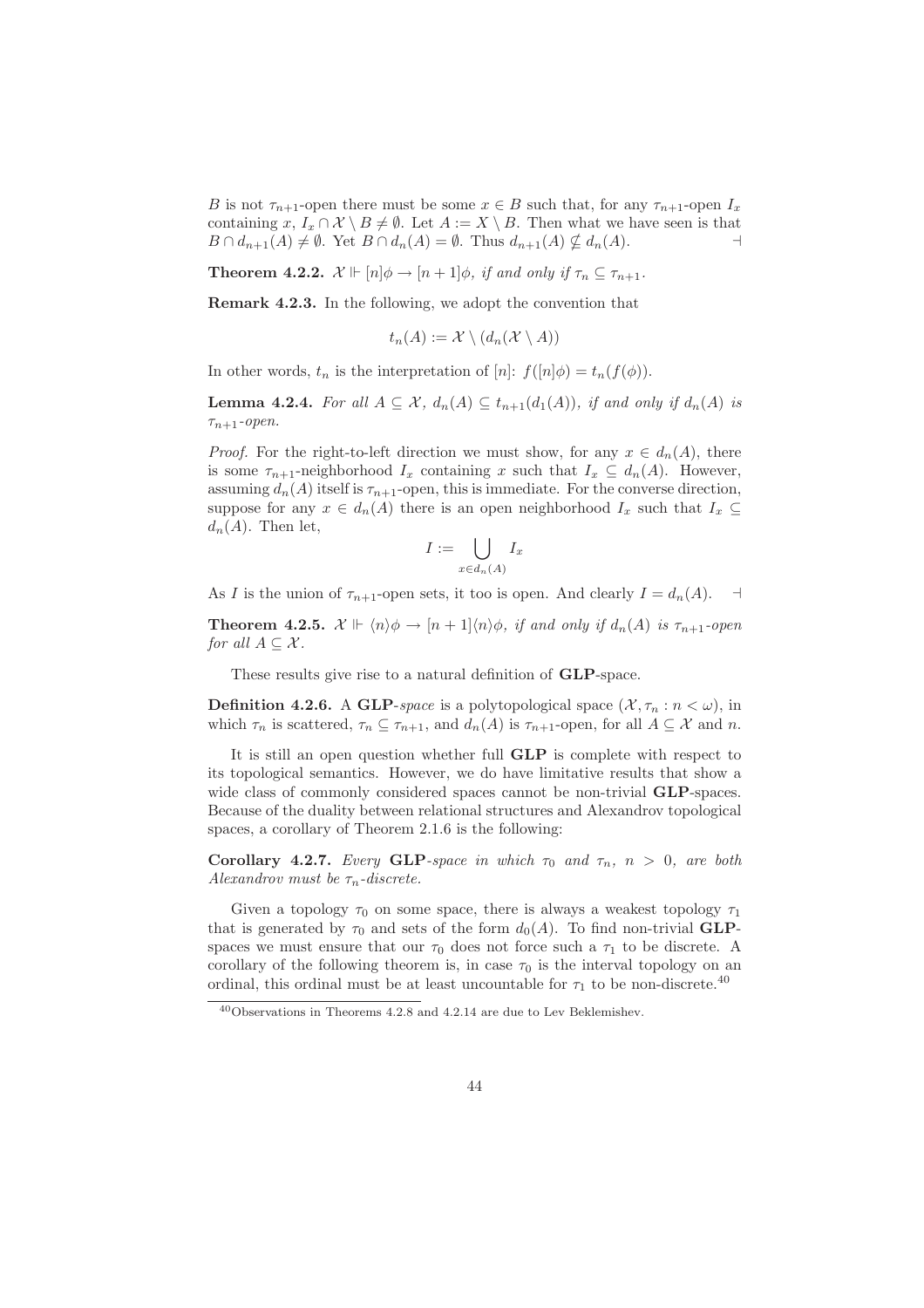**Theorem 4.2.8.** If  $(X, \tau_n : n < \omega)$  is a **GLP**-space and  $\tau_0$  is Hausdorff and first-countable, then  $\tau_n$  is discrete for all  $n > 0.41$ 

*Proof.* By Theorem 4.2.2, it suffices to show that  $\tau_1$  is discrete.

To prove this we show for every  $x \in d_0(\mathcal{X})$ , there is some  $A \subseteq \mathcal{X}$  such that  $d_0(A) = \{x\}$ . By Theorem 4.2.5, this will imply that every such singleton is  $\tau_1$ -open. However, since  $d_1(\mathcal{X}) \subseteq d_0(\mathcal{X}), d_1(\mathcal{X}) = \emptyset$ , i.e.  $\tau_1$  is discrete.

Consider any such  $x \in d_0(\mathcal{X})$ , and let  $I_0, I_1, I_2, \dots$ , be a basis of open neighborhoods of x with  $I_n \subset I_m$  whenever  $n > m$ . For each such  $I_n$ , we know there is some  $i_n \in I_n$  such that  $i_n \neq x$ , since  $x \in d_0(\mathcal{X})$ . So let  $A := \{i_n : n \geq 0\}$ .

Clearly,  $x \in d_0(A)$ , since for any neighborhood J of x there is an n such that  $x \in I_n \subseteq J$ , and so  $i_n \in J \cap A$ .

It remains to show that  $y \neq x$  implies  $y \notin d_0(A)$ . If  $y \neq x$ , then since  $\tau_0$  is Hausdorff there are neighborhoods  $I \ni x$  and  $J \ni y$  such that  $I \cap J = \emptyset$ . Take some m such that  $I_m \subseteq I$ . Then for all  $n \geq m$ ,  $i_n \in I$ , which means  $i_n \notin J$ . As therefore J contains at most m elements of  $A, J \cap A$  is finite. Again using the fact that  $\tau_0$  is Hausdorff, it is possible to select a smaller neighborhood  $J' \subseteq J$ of y such that  $J' \cap A = \emptyset$ . Hence  $y \notin d_0(A)$ .

On the other hand, if one is willing to give up one of these properties, it becomes possible to define non-trivial GLP-spaces. For example, the bitopology defined on  $\omega^{\omega}$  with  $\tau_0$  the Alexandrov topology of downsets and  $\tau_1$  the interval topology is a GLP-space, in which  $\tau_0$  is not first-countable.<sup>42</sup> However, there is obviously no hope for completeness as the 0-linearity axiom becomes valid:

$$
[0]([0]\phi \to \psi) \vee [0]([0]^+\psi \to \phi).
$$

A different approach to circumvent Theorem 4.2.8 would to be to move to uncountable ordinals. In the following, we shall assume  $\tau_0$  is always the interval topology on any given ordinal. The following definitions and facts are standard:

**Definition 4.2.9.** A set A is cofinal in  $\lambda$  if  $\forall \gamma < \lambda$ ,  $\exists \xi \in A$ , such that  $\gamma < \xi < \lambda$ .

The *cofinality* of  $\lambda$ , cf( $\lambda$ ), is the smallest cardinality of a cofinal subset of  $\lambda$ .

**Definition 4.2.10.** A set A is unbounded in  $\lambda$  if  $\forall \gamma < \lambda, \exists \xi \in A$ , such that  $\gamma \leq \xi < \lambda$ . Otherwise A is bounded in  $\lambda$ .

**Definition 4.2.11.** A set A is closed unbounded, or simply club, in  $\lambda$  if it is  $\tau_0$ -closed and unbounded in  $\lambda$ .

We shall use the notation  $\aleph_1$  to denote the first uncountable ordinal, and assume the successor  $\aleph_1 + 1$  can be written  $\aleph_1 \cup {\aleph_1}$ .

Fact 4.2.12 ([Jech, 1978]). A countable intersection of clubs is club in  $\aleph_1$ .

We are now ready to define a **GLP**-space in which  $\tau_1$  is non-trivial.

<sup>&</sup>lt;sup>41</sup>A space is *first-countable* if for every x there is a sequence of neighborhoods  $I_0$ ,  $I_1$ ,  $I_2$ ,..., such that, for any neighborhood  $J$  of  $x, I_k \subseteq J$  for some  $k$ .

 $42$ This is the space mentioned above in Footnote 37, due to Leo Esakia.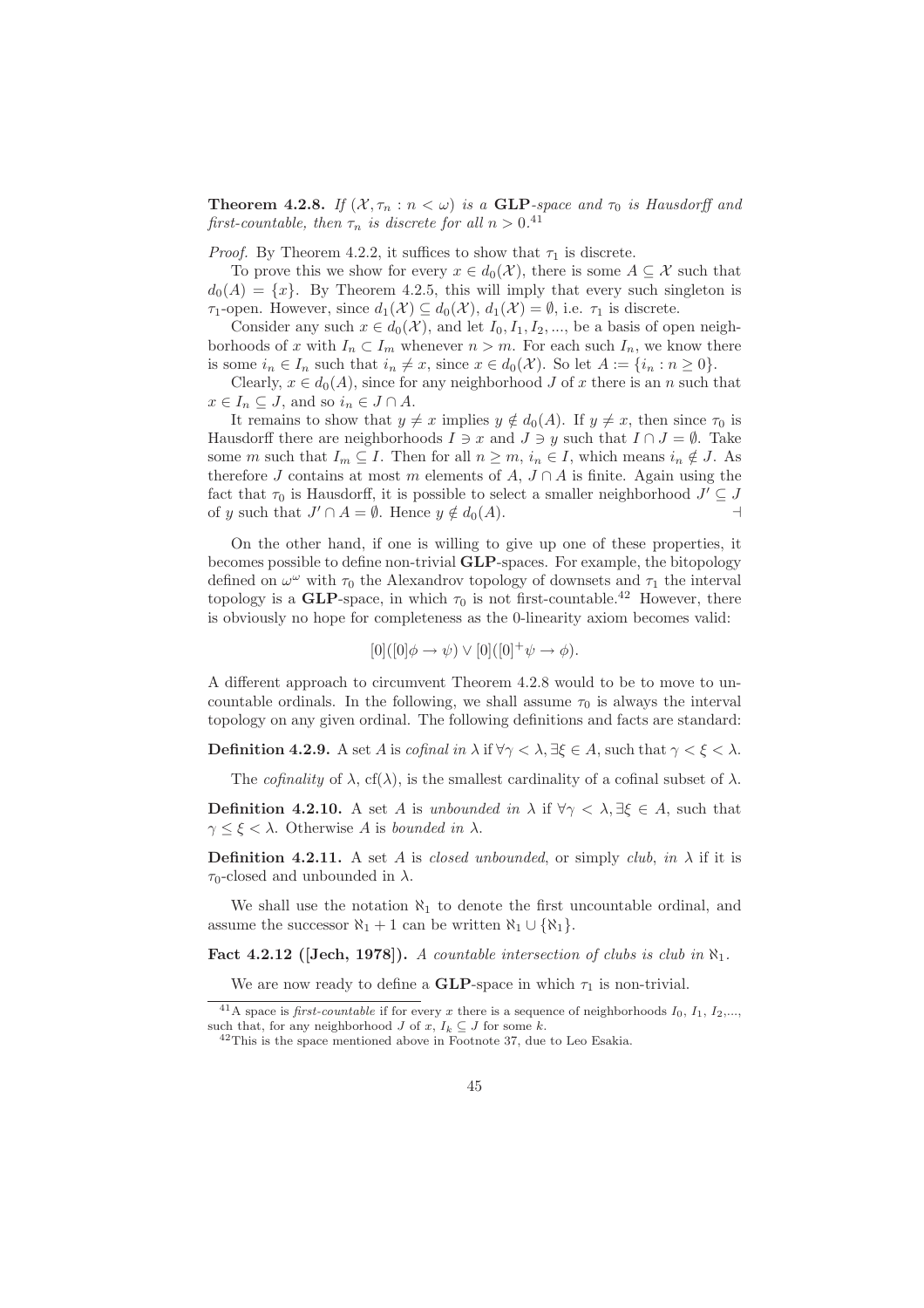**Definition 4.2.13.** Let  $(\aleph_1 + 1, \tau_n : n < \omega)$  be defined so that  $\tau_0$  is the interval topology on  $\aleph_1 + 1$ , and  $A \subseteq \aleph_1 + 1$  is  $\tau_1$ -open if whenever  $\aleph_1 \in A$  there is a club set  $C \subseteq A \cap \aleph_1$ . All other  $\tau_n$  are discrete.

By Fact 4.2.12,  $\tau_1$  gives rise to a well defined topology. And  $\tau_1$  is not discrete, since  $d_1(\aleph_1 + 1) = {\aleph_1}.$ 

**Theorem 4.2.14.**  $(\aleph_1 + 1, \tau_n : n < \omega)$  is a **GLP**-space.

*Proof.* Obviously  $\tau_0 \subseteq \tau_1$ , since every set  $A \subseteq \aleph_1 + 1$  is  $\tau_1$ -open unless  $\aleph_1 \in A$ . In that case, if  $(\alpha, \aleph_1)$  is a  $\tau_0$ -open interval, then it contains a club  $[\alpha + 1, \aleph_1]$ and is therefore  $\tau_1$ -open. As  $\tau_0$  is scattered, it thus follows that  $\tau_1$  is as well.

Finally, to show  $d_0(A)$  is  $\tau_1$ -open for all A, first note that  $d_0(A)$  is always  $\tau_0$ -closed.<sup>43</sup> If  $A \cap \aleph_1$  is bounded, then  $\aleph_1 \notin d_0(A)$ , so  $d_0(A)$  is  $\tau_1$ -open. If  $A \cap \aleph_1$ is unbounded, we claim  $d_0(A) \cap \aleph_1$  is as well.

Indeed, for any  $\alpha < \aleph_1$ , we can find a sequence  $\alpha < \alpha_0 < \alpha_1 < \alpha_2 < ...$  in A. Let  $\beta := \lim_{n \leq \omega} \alpha_n$ , so that  $\beta \in d_0(A)$ . Clearly  $\beta < \aleph_1$ , since our sequence is countable. Consequently,  $d_0(A) \cap \aleph_1$  itself is club in  $\aleph_1$ , so  $d_0(A) \in \tau_1$ .  $\dashv$ 

This leaves us with two obvious questions. The first is how to obtain yet stronger topologies in order to interpret  $\langle 2 \rangle$ ,  $\langle 3 \rangle$ , and so on. The second, more immediate question is how high we would need to go in order to obtain more  $\tau_1$ -non-isolated points. Our answer to the second question should cast doubt on the likelihood of a satisfactory answer to the first question.

A topology identical to our  $\tau_1$  has been considered by Blass in the context of topological interpretations of GL ([Blass, 1990]). For an arbitrary ordinal  $\kappa$ , the interpretation of  $\langle 1 \rangle$  is simply, for  $A \subseteq \kappa$ :

 $d_1(A) = {\lambda \lt \kappa : cf(\lambda) > \aleph_0, \text{ and for all club sets } C \text{ of } \lambda, C \cap A \neq \emptyset}.$ 

In a sense, club sets take the place of open intervals. To introduce further terminology, a set A is called *stationary* in  $\lambda$  if A intersects all club sets of  $\lambda$ . So derived set can instead be written,

 $d_1(A) = {\lambda < \kappa : cf(\lambda) > \aleph_0, \text{ and } A \text{ is stationary in } \lambda}.$ 

Blass proves that GL is sound with respect to any ordinal under such an interpretation and considers the question whether it is also complete for a suitably large ordinal. Surprisingly, he shows the answer to this question is independent of ZFC. In fact, completeness of GL is shown to be equiconsistent with a large cardinal hypothesis, the existence of a so called Mahlo cardinal.<sup>44</sup> In particular. he isolates two well known infinitary combinatorial principles (Jensen's  $\Box$  Principle and the Stationary Reflection Principle), both independent from ZFC, one

 $^{43}$ As Guram Bezhanishvili has pointed out to us, necessary and sufficient conditions for  $d(A)$ to be closed are that  $\tau$  is a so called  $T_D$ -space, which means every singleton is the intersection of a closed and an open set. Our  $\tau_0$  clearly satisfies this requirement.

<sup>44</sup>For the definition, and discussion, of Mahlo cardinals, see [Jech, 1978].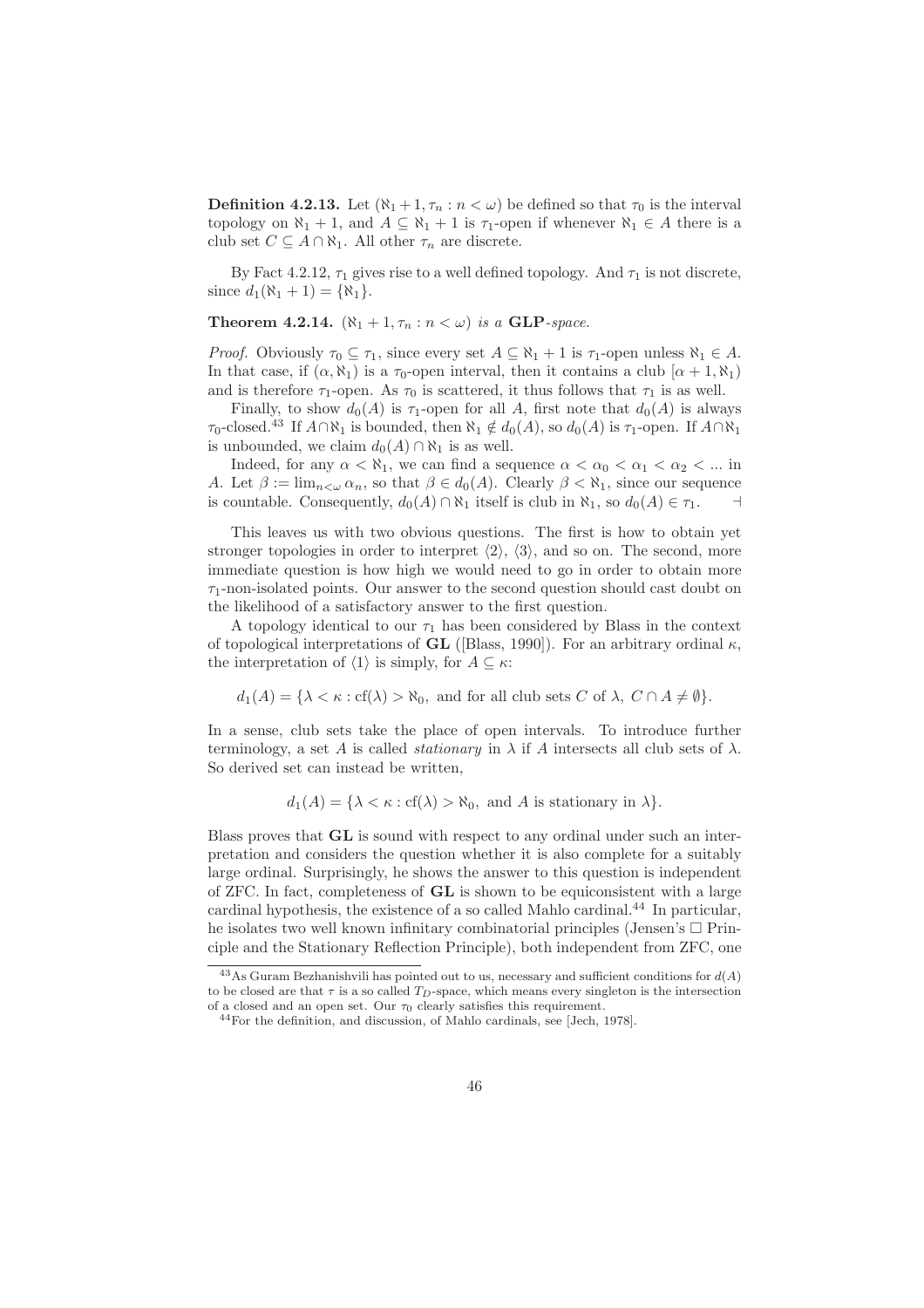of which implies the completeness and the other the incompleteness of GL. 45 Thus, from Blass' result we know that it is consistent with ZFC that GLP be incomplete as well. However, we cannot conclude from his work any positive result on topological completeness of GLP. Whether it is consistent with ZFC that GLP be complete is left for future work.

## 4.3 Acknowledgements

The extent of Lev Beklemishev's influence on this thesis is simply inestimable. The result of his guidance and supervision can be found on virtually every page. It was an honor working with one of the stars of the contemporary mathematical logic world, and I am extremely grateful to him for being so very generous with his time, ideas, and contagious enthusiasm for the material.

A better advisor than Dick de Jongh is unimaginable. But this is of course well known. I feel wonderfully fortunate to have been one of his students. In academic matters, as well as in personal characteristics, he has been, and will continue to be, a role model for me.

Joost Joosten has also played a central role in the course of events leading to this thesis. Although it was not possible for him to be directly involved with this particular project until the very end, he was the one who piqued my curiosity in Beklemishev's work in the first place. Quite generally, starting with my first winter project at the ILLC, Joost has helped guide my studies in interesting and fruitful directions, and all of this in addition to being a great friend.

I have also benefited greatly from conversations with various people in and around the ILLC. Most notably, Guram Bezhanishvili and Yde Venema both helped considerably with matters concerning applications of duality theory. (And some of what I have learned from them has not made its way into the thesis, but is to be included in future work.) I would also like to thank Johan van Benthem for agreeing to sit on my committee, and for asking many thought provoking and probing questions, each one of which would be sufficiently interesting as to inspire a whole new masters thesis! Finally, various conversations with David Gabelaia, Raul Leal Rodriguez, and Levan Uridia were helpful while working through much of this material, and I am grateful to each of them.

<sup>&</sup>lt;sup>45</sup>It is worth mentioning that **GL** is complete with respect to  $\aleph_{\omega}$  if V=L is assumed, as this implies Jensen's  $\square$  Principle.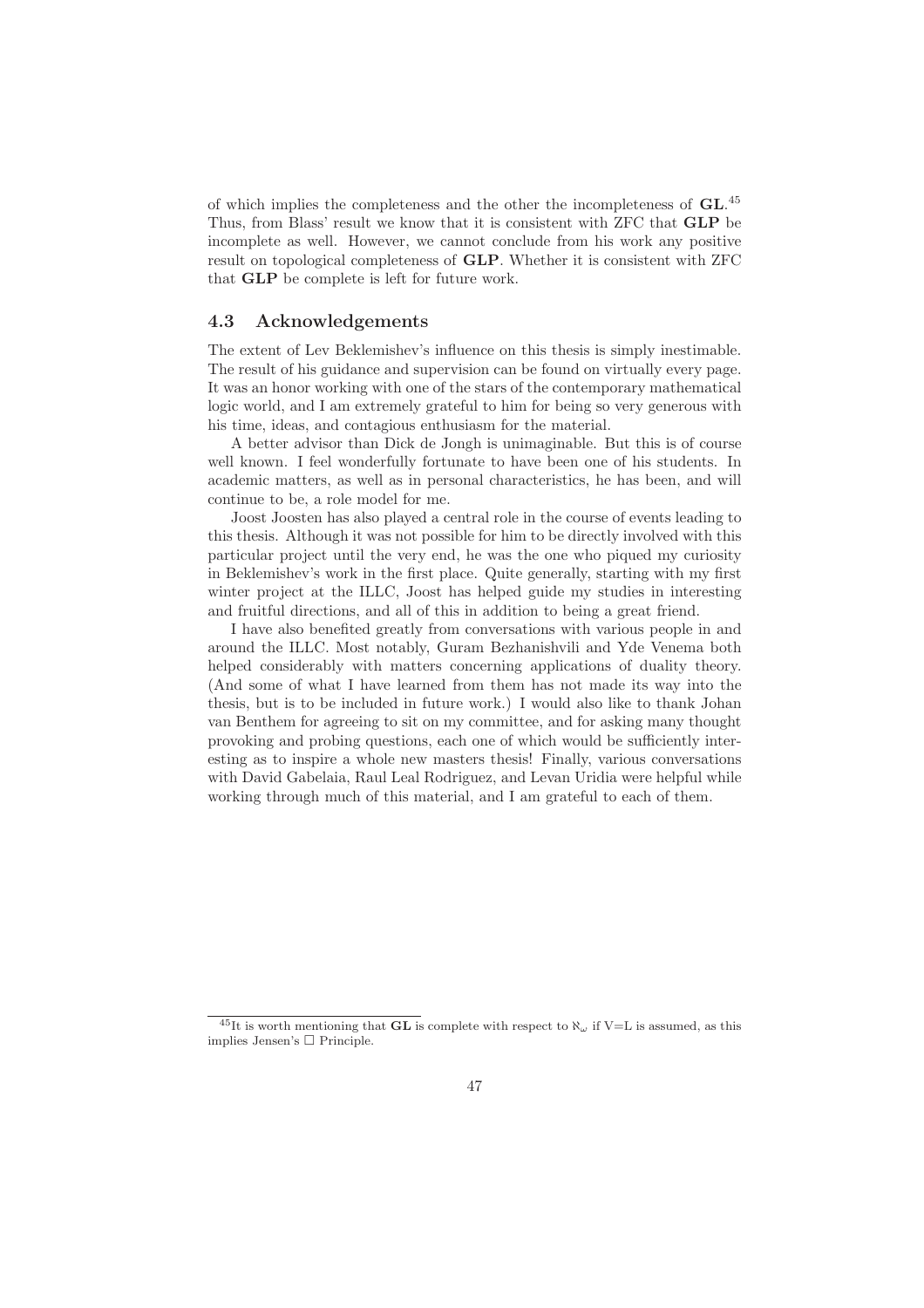# References

- $[Abashi, 1985]$  Abashidze, M.  $(1985)$ . Ordinal completeness of the Gödel-Löb modal system (Russian). In *Intensional logics and the logical structure* of theories, pages 49–73. Metsniereba, Tbilisi.
- [Artemov, 2006] Artemov, S. N. (2006). Modal logic in mathematics. In Blackburn, P., van Benthem, J., and Wolter, F., editors, Handbook of Modal Logic, pages 927–970. Elsevier.
- [Beklemishev, 2004a] Beklemishev, L. D. (2004a). Provability algebras and proof-theoretic ordinals, I. Annals of Pure and Applied Logic, 128(1-3):103– 123.
- [Beklemishev, 2004b] Beklemishev, L. D. (2004b). Veblen hierarchy in the context of provability algebras. Utrecht Logic Group Preprint Series.
- [Beklemishev, 2005] Beklemishev, L. D. (2005). Reflection principles and provability algebras in formal arithmetic (Russian). Uspehi Matematicheskih Nauk, 60(2):3–78.
- [Beklemishev, 2007a] Beklemishev, L. D. (2007a). Kripke Semantics for Provability Logic GLP. Utrecht Logic Group Preprint Series.
- [Beklemishev, 2007b] Beklemishev, L. D. (2007b). On the Craig interpolation and the fixed point property for GLP. Utrecht Logic Group Preprint Series.
- [Beklemishev et al., 2005] Beklemishev, L. D., Joosten, J. J., and Vervoort, M. (2005). A finitary treatment of the closed fragment of Japaridze's provability logic. Journal of Logic and Computation, 14(4):447–463.
- [Bezhanishvili and Morandi, 2008] Bezhanishvili, G. and Morandi, P. (2008). Classification of scattered and hereditarily irresolvable spaces. submitted.
- [Blackburn et al., 2001] Blackburn, P., de Rijke, M., and Venema, Y. (2001). Modal Logic. Cambridge University Press.
- [Blass, 1990] Blass, A. (1990). Infinitary combinatorics and modal logic. Journal of Symbolic Logic, 55(2):761–778.
- [Boolos, 1980] Boolos, G. (1980).  $\omega$ -consistency and the diamond. Studia Logica, 39:237–243.
- [Boolos, 1993] Boolos, G. (1993). The Logic of Provability. Cambridge University Press, Cambridge.
- [Boolos and Sambin, 1991] Boolos, G. and Sambin, G. (1991). Provability: The emergence of a mathematical modality. *Studia Logica*, 50(1):1-23.
- [Chagrov and Zakharyaschev, 1997] Chagrov, A. and Zakharyaschev, M. (1997). Modal Logic. Oxford University Press.